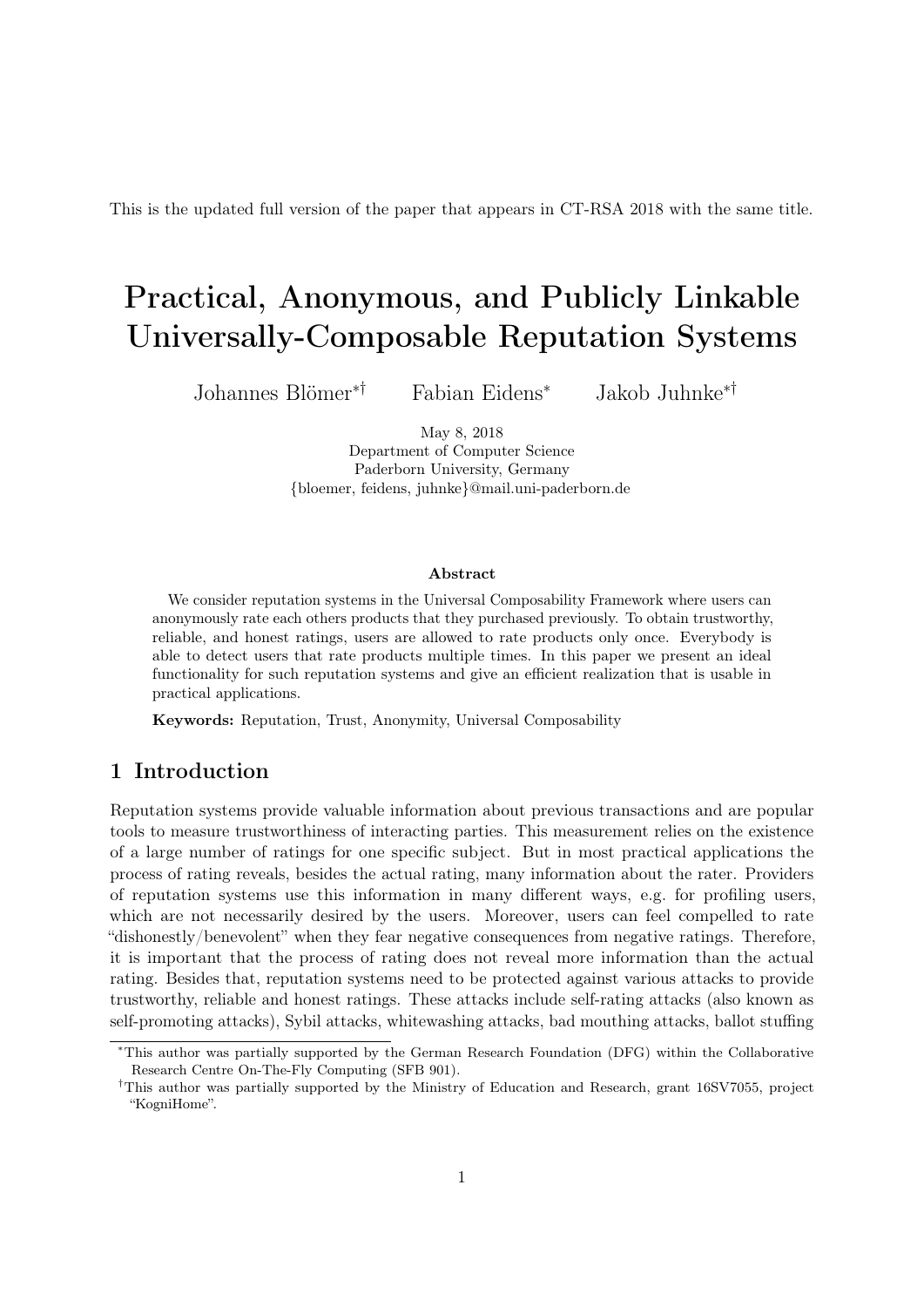attacks, and value imbalance attacks. Both the privacy concerns and the prevention of attacks are discussed frequently in the literature, e.g. [\[ACBM08,](#page-40-0) [BPS](#page-40-1)<sup>+</sup>17, [CSK13,](#page-41-0) [Del00,](#page-41-1) [HBBS13,](#page-41-2) [HZNR09,](#page-42-0) [Ker09,](#page-42-1) [PLS14,](#page-42-2) [Ste06,](#page-42-3) [ZWC](#page-42-4)<sup>+</sup>16, albeit they are not considered simultaneously.

Further important security properties for reputation systems are *anonymity*, (public) linka-bility, traceability, and non-frameability, as discussed in [\[ACBM08,](#page-40-0) [BJK15,](#page-40-2) [CSK13,](#page-41-0) [ZWC](#page-42-4)+16]. Anonymity means that ratings of honest users are indistinguishable, whereas public linkability requires that anyone can decide whether or not two ratings for the same product were created by the same user. Also, ratings need to be traceable: the identity of any rater can be determined by a designated System Manager. In the course of this non-frameability guarantees that honest parties are not blamed having rated some product, when they did not. The combination of traceability and non-frameability enables penalizing dishonest behavior.

All previously mentioned works consider reputation systems in isolation, although reputation systems are always used in combination with other applications. In such situations stand-alone security definitions, as in [\[BJK15\]](#page-40-2), do not guarantee security. With the Universal Composability Framework (UC) [\[Can01\]](#page-40-3) there exists a methodology that guarantees security even in composed applications. Informally, in UC the execution of a real-life protocol is compared to the execution of an ideal protocol. If the real-life and ideal protocol executions are indistinguishable, then the real-life protocol is UC-secure. Based on this security definition Canetti [\[Can01\]](#page-40-3) formulates a composition theorem which states that any UC-secure protocol is also secure when it is composed with other protocols.

### Our Contribution

We present an ideal functionality for reputation systems  $\mathcal{F}_{RS}$  $\mathcal{F}_{RS}$  $\mathcal{F}_{RS}$  in the Universal Composability Framework [\[Can01\]](#page-40-3). Our ideal functionality prevents all previously mentioned attacks and provides anonymity, public linkability, traceability, and non-frameability. In contrast to [\[BJK15\]](#page-40-2), users can rate each others products; there is no separation of customers and providers.

Besides defining an ideal functionality we present an efficient protocol for reputation systems that realizes  $\mathcal{F}_{RS}$  $\mathcal{F}_{RS}$  $\mathcal{F}_{RS}$ . This protocol is influenced by different techniques known from  $\Sigma$ -protocols [\[Dam02\]](#page-41-3) and (dynamic) group signatures [\[ACHdM05,](#page-40-4) [BMW03,](#page-40-5) [BSZ05,](#page-40-6) [BBS04\]](#page-40-7), similarly to the scheme in [\[BJK15\]](#page-40-2). But our protocol is more efficient and more flexible than the scheme in [\[BJK15\]](#page-40-2) and it is secure even under concurrent composition (UC-secure).

# 2 The Ideal Functionality for Reputation Systems

In the first part of this section, we give some intuition to our ideal functionality of a reputation system  $\mathcal{F}_{RS}$  $\mathcal{F}_{RS}$  $\mathcal{F}_{RS}$ . The second part concerns the formal definition of  $\mathcal{F}_{RS}$  in the Universal Composability Framework [\[Can01\]](#page-40-3). We discuss the functionality and its security properties in the third part of the section.

### 2.1 Intuition to our Reputation System

A meaningful reputation system must provide trustworthy, reliable, and honest ratings. Furthermore, it should be flexible in the sense that it can be combined with many different applications.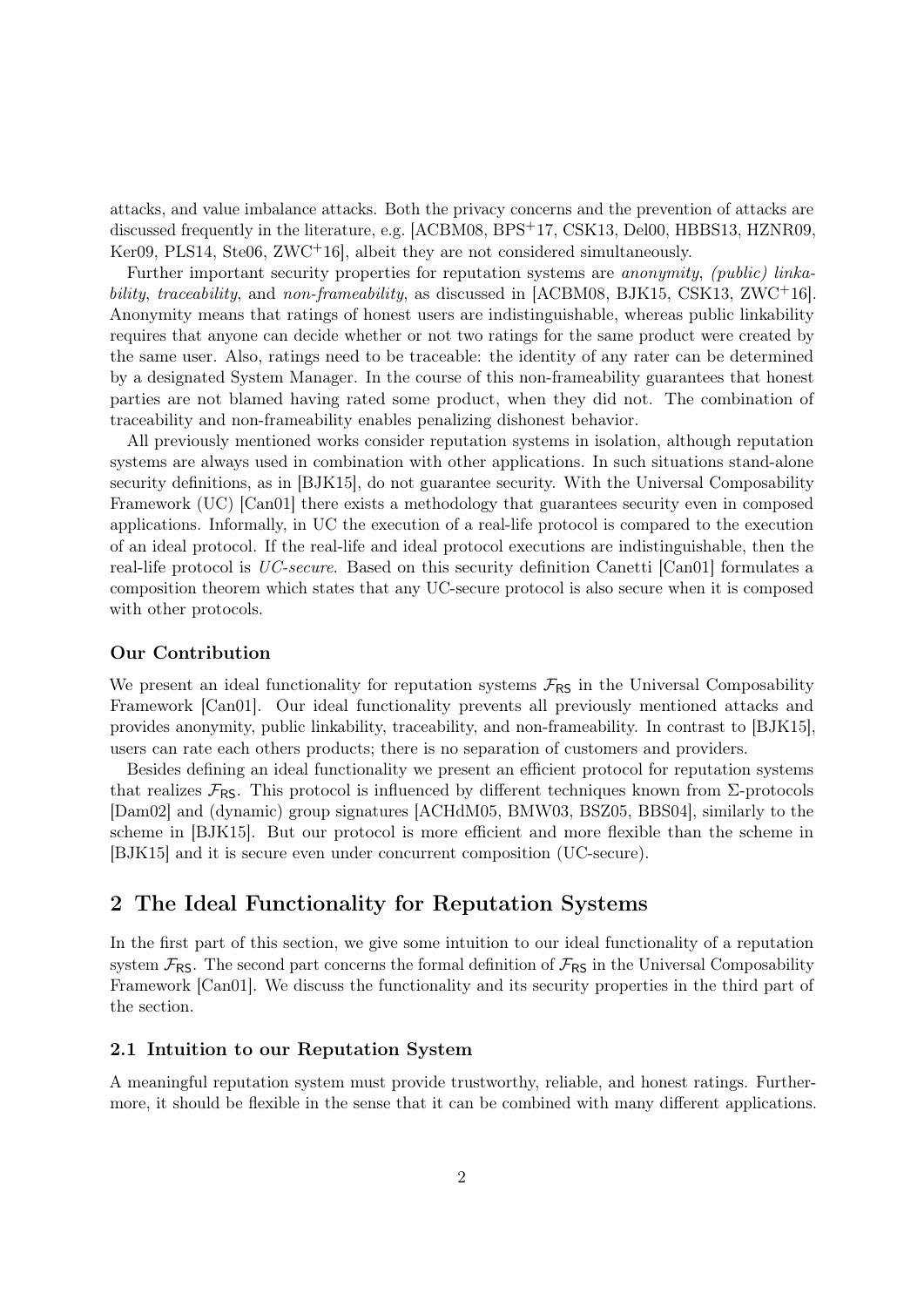Therefore, we focus on the process of secure rating and provide a scheme that can be combined with any high-level application. For this reason, the aggregation of ratings and the evaluation of a specific reputation function is excluded from our model. Specifically, we handle the actual rating-message as a placeholder for the higher level application.

We consider reputation systems where users within the system can rate each others products. The term *product* refers to anything that can be used as a basis for ratings. Each user in our system has to register once at a System Manager, before a product can be rated. This prevents Sybil attacks, whitewashing attacks, bad mouthing attacks, and ballot stuffing attacks, and gives the System Manager the ability to punish misbehaving users. For this to work the system must prevent users to register with different identities. When users do not want to rate other products, a registration is not necessary - publishing products and verifying ratings is independent of the registration, which increases trust in the system. Analogously to registering, a product must be purchased prior to rating. This requirement assures that ratings are only given by raters using the product. Also, this is a protection mechanism against value imbalance attacks.

To further increase trust in the reputation system, raters must be able to rate purchased products anonymously. Without anonymity raters may tend to rate dishonestly when they fear negative consequences from the product owner. At the same time a product owner must be protected against unjustified negative ratings. This is achieved by giving the System Manager the ability to revoke the anonymity of a rater. Of course, the System Manager must not be able to accuse an honest user having misbehaved.

The negative side-effects of anonymity are that self-ratings, i.e. ratings for a product from the product owner, are hard to prevent and that a single rater who purchased a product could rate this product multiple times. Therefore we require a reputation system to explicitly forbid self-ratings and to provide linkable ratings: everybody - even outsiders of the system - must be able to detect multiple ratings from the same user for the same product.

As pointed out above, the security requirements a reputation system has to fulfill include - but are not limited to - anonymity for raters, unforgeability and public linkability of ratings, and the ability to determine the raters' identity. These properties have already been studied in the simpler context of group signatures [\[BMW03,](#page-40-5) [BSZ05,](#page-40-6) [BBS04,](#page-40-7) [ACHdM05,](#page-40-4) [FS07\]](#page-41-4). However, reputation systems have more security requirements than group signatures, as they do not consist of a single group of users. Instead, reputation systems can be seen as a collection of multiple group signature schemes - one for each product. Moreover, a single user may offer several products. Hence, in the definition of security properties the different group signature schemes must be considered in conjunction. Therefore, we adapt and extend these notions and give our formal definition of a secure reputation system in the Universal Composability Framework [\[Can01\]](#page-40-3). This framework guarantees security even for concurrently composed protocols. Stand-alone security definitions do not provide this strong guarantees, which are very important for our reputation system, as we intend it to be combined with other applications.

Additionally to the experiment-based security definitions for reputation systems [\[BJK15\]](#page-40-2) and group signatures [\[BMW03,](#page-40-5) [BSZ05\]](#page-40-6), our ideal functionality  $\mathcal{F}_{RS}$  $\mathcal{F}_{RS}$  $\mathcal{F}_{RS}$  is influenced by the ideal functionalities for digital signatures  $\mathcal{F}_{\text{SIG}}$  [\[Can04\]](#page-41-5), public-key encryption  $\mathcal{F}_{\text{PKE}}$  [\[Can01\]](#page-40-3) and group signatures [\[ACHdM05\]](#page-40-4).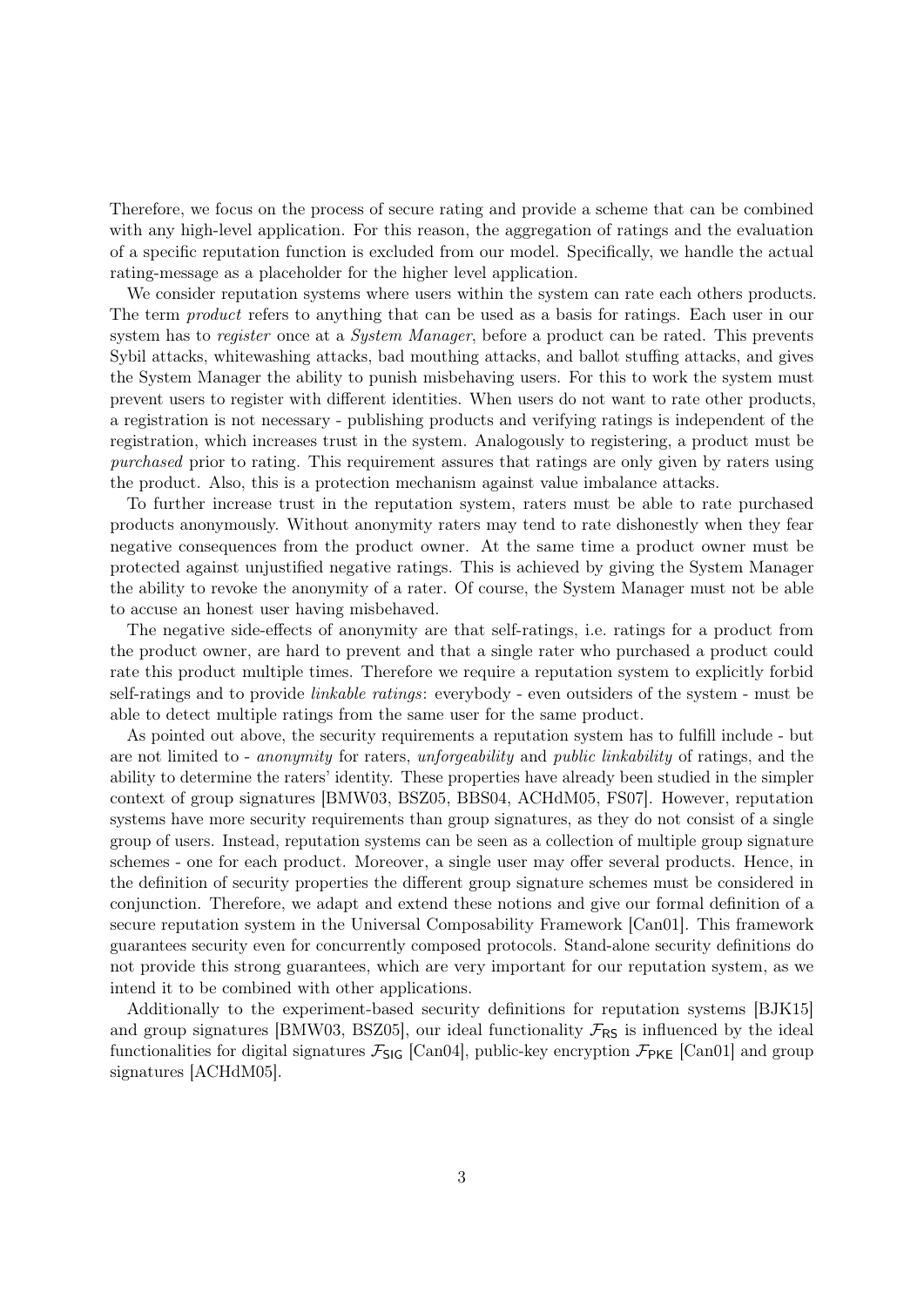#### 2.1.1 The Universal Composability Framework

In contrast to stand-alone security definitions (both experiment-based and simulation-based), the Universal Composability Framework, introduced by Canetti [\[Can01\]](#page-40-3), provides security under concurrent composition of different applications. To achieve this strong security notion, the execution of a real-life protocol is compared to the execution of an ideal protocol. Both protocol executions are controlled by an environment  $\mathcal Z$  that tries to distinguish whether it interacts with the real-life protocol or the ideal protocol.

The ideal protocol is described by an ideal functionality  $\mathcal F$  that handles every (cryptographic) task as a trusted party and interacts with an ideal adversary  $\mathcal S$  (also called a simulator) and all parties involved in the protocol. Every party hands its inputs from the environment securely to  $\mathcal F$ . Then  $\mathcal F$  computes the parties' output and sends it back to the party. Whenever a party receives a message from  $\mathcal{F}$ , the party outputs this message directly to the environment. The ideal adversary  $\mathcal S$  may corrupt some parties and can block the delivery of messages from  $\mathcal F$  to a party. The inputs a party hands to  $\mathcal F$  cannot be seen by  $\mathcal S$ . In the real-life execution all parties compute their outputs by running the defined protocol. Analogously to  $S$ , a real-life adversary  $\mathcal A$ may corrupt parties within the real-life protocol execution.

We say that the real-life protocol UC-realizes the ideal protocol, if no environment can distinguish an interaction with the real-life protocol and  $A$  from an interaction with the ideal protocol and  $S$ . Based on this security definition Canetti [\[Can01\]](#page-40-3) formulates a composition theorem which states that any UC-secure protocol is also secure when it is executed concurrently with other protocols.

For our proof of security we will consider black-box simulators  $S$ , denoted by  $S^{\mathcal{A}}$ , that have block-box access to real-life adversaries A. Also we consider a model with ideally authenticated channels, meaning that an adversary is able to read the messages sent, but is unable to modify them. We refer to this communication model as the authenticated channels assumption.

### 2.2 The [F](#page-5-0)ormal Definition of  $\mathcal{F}_{RS}$

Our ideal functionality interacts with the parties  $P_{\text{IDM}}, P_1, P_2, \ldots, P_n$  and an ideal adversary  $S$ , which is also called a *simulator*. The party  $P_{IDM}$  acts as the System Manager, whereas the parties  $P_i$  correspond to the users within the reputation system. [F](#page-5-0)urthermore,  $\mathcal{F}_{RS}$  manages the lists Params, Reg, Prods, Purch, Ratings, and Open to store important information. Before giving the formal definition of  $\mathcal{F}_{RS}$  $\mathcal{F}_{RS}$  $\mathcal{F}_{RS}$ , we explain how these lists are used. We also introduce the notation needed in the definition of  $\mathcal{F}_{RS}$  $\mathcal{F}_{RS}$  $\mathcal{F}_{RS}$ .

- Params: This list stores all pairs of the form  $(P_{IDM}, pp)$  containing *public parameters* the simulator  $S$  gives to  $\mathcal{F}_{RS}$  $\mathcal{F}_{RS}$  $\mathcal{F}_{RS}$  during [KeyGen](#page-5-1)-requests. The first component of a pair is fixed to  $P<sub>IDM</sub>$ , whereas the second component represents the actual parameters given by  $S$ .
- Reg: The list Reg stores pairs of the form  $(pp, P_i)$  containing registration information. The first component stores the public parameters the registrated party used in the [Register](#page-5-2)-protocol, whereas the second component is the registrated party.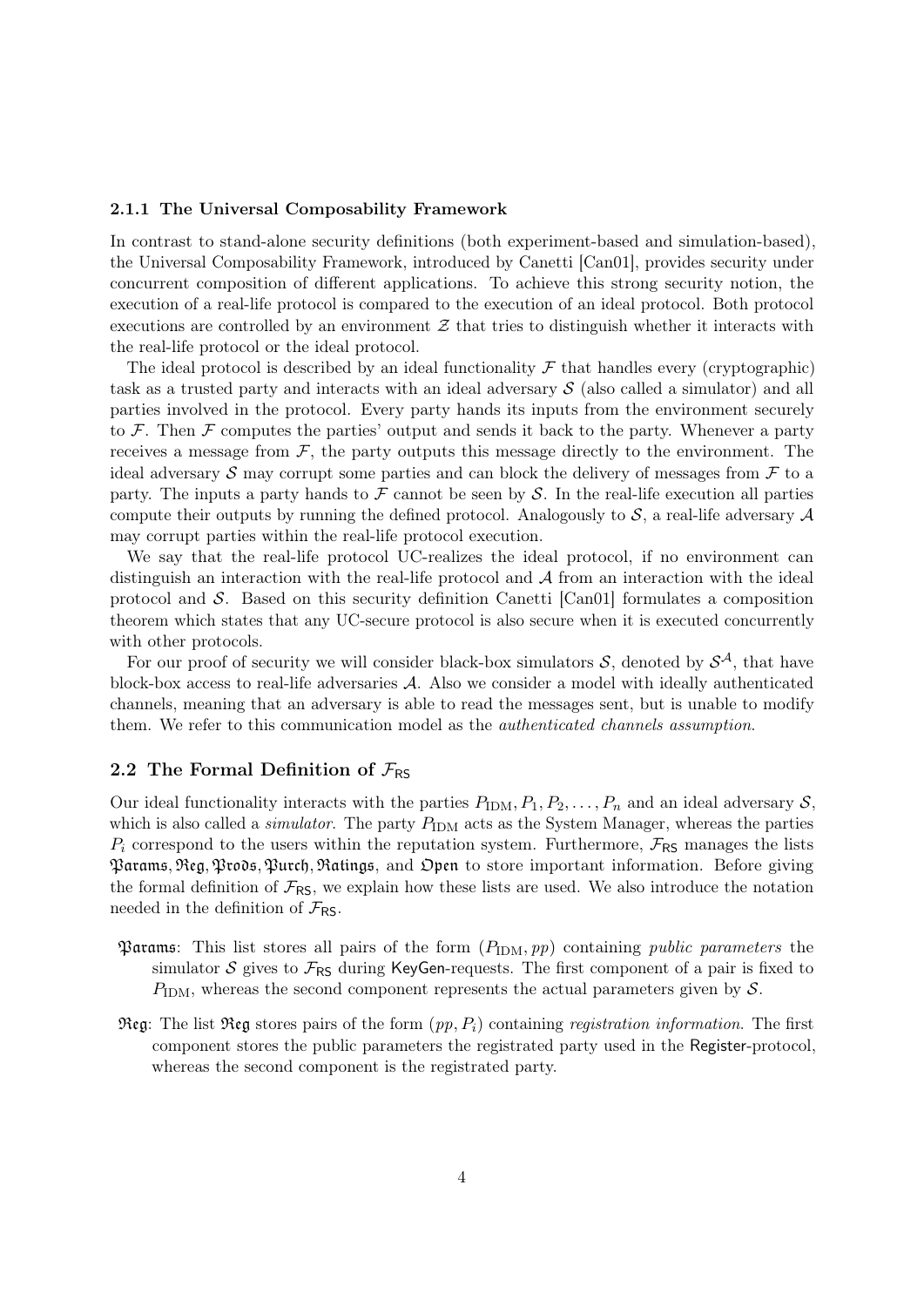- $\mathfrak P$ **ro** $\mathfrak d$ s: All products that are used within the reputation system are stored as 4-tuples  $(P_i, \text{prod},$  $ppk, b$  in the list Prods. The first component of a tuple declares the product owner, the second is a product identifier (a bitstring chosen by the environment), the third specifies the corresponding product-public key and the fourth component is a validity bit. There can exist different products with the same product identifier, but for different product owners. The validity bit indicates whether the product-public key matches the given product owner and the product identifier.
- Purch: When some party successfully purchased a product, this information is stored as 4-tuple  $(P_i, P_j, prod, ppk)$  in the list  $\mathfrak{P}$ urch. For every tuple in the list the first component represents the purchaser, whereas the other components determine the product that was purchased (the product owner, the product identifier and the product-public key).
- Ratings: The list Ratings stores the most complex information as 10-tuples of the form  $(pp$ ,  $P_i$ ,  $P_j$ , prod, ppk, m,  $\sigma$ , b, lid, oid). The components of each tuple represent the following information:
	- 1. pp the public parameters a rating is generated for,
	- 2.  $P_i$  the identity of the rater  $((pp, P_i)$  should match an entry in  $\Re\mathfrak{g})$ ,
	- 3.  $P_i$  the product owner of the product the rating is generated for,
	- 4. prod the product identifier of the product the rating is generated for,
	- 5. ppk the product-public key of the product the rating is generated for (the tuple  $(P_i,$  $P_i$ , prod, ppk) should match an entry in  $\mathfrak{P}$ urch),
	- 6.  $m$  rating message (a placeholder for high-level applications),
	- 7.  $\sigma$  the rating,
	- 8.  $b$  the validity bit (indicating whether the rating is *valid*),
	- 9. lid the linking-class identifier, which is managed by the algorithm [RebLDB](#page-7-0), and
	- 10. oid the opening-proof identifier.

The linking-class identifier is needed to model the linkability property: two ratings with the same linking-class identifier have the same author. The opening-class identifier binds a list of opening-proofs to a specific rating. Whenever a new rating is added to the list  $\Re \text{atings}, \mathcal{F}_{RS}$  $\Re \text{atings}, \mathcal{F}_{RS}$  $\Re \text{atings}, \mathcal{F}_{RS}$  uses the current value of a global counter *lide* as the linking-class identifier and increments the counter. The subsequent execution of [RebLDB](#page-7-0) ensures that the rating is put into the correct linking-class, according to the linkability-relation. A more detailed explanation of this behavior and the *oid*-mechanism is given in the discussion of the security properties of  $\mathcal{F}_{RS}$  $\mathcal{F}_{RS}$  $\mathcal{F}_{RS}$ .

**Open:** This list stores all *opening-proofs* as 4-tuples of the form  $(\textit{oid}, \tau, b, P)$ . The first component is an opening-proof identifier that binds a tuple to a specific rating with the same identifier. The second component is the actual opening-proof. The third component is a validity bit indicating whether the proof is valid and the fourth component is the claimed party that shall be the author of the associated rating. The value  $oid = \perp$  within a rating expresses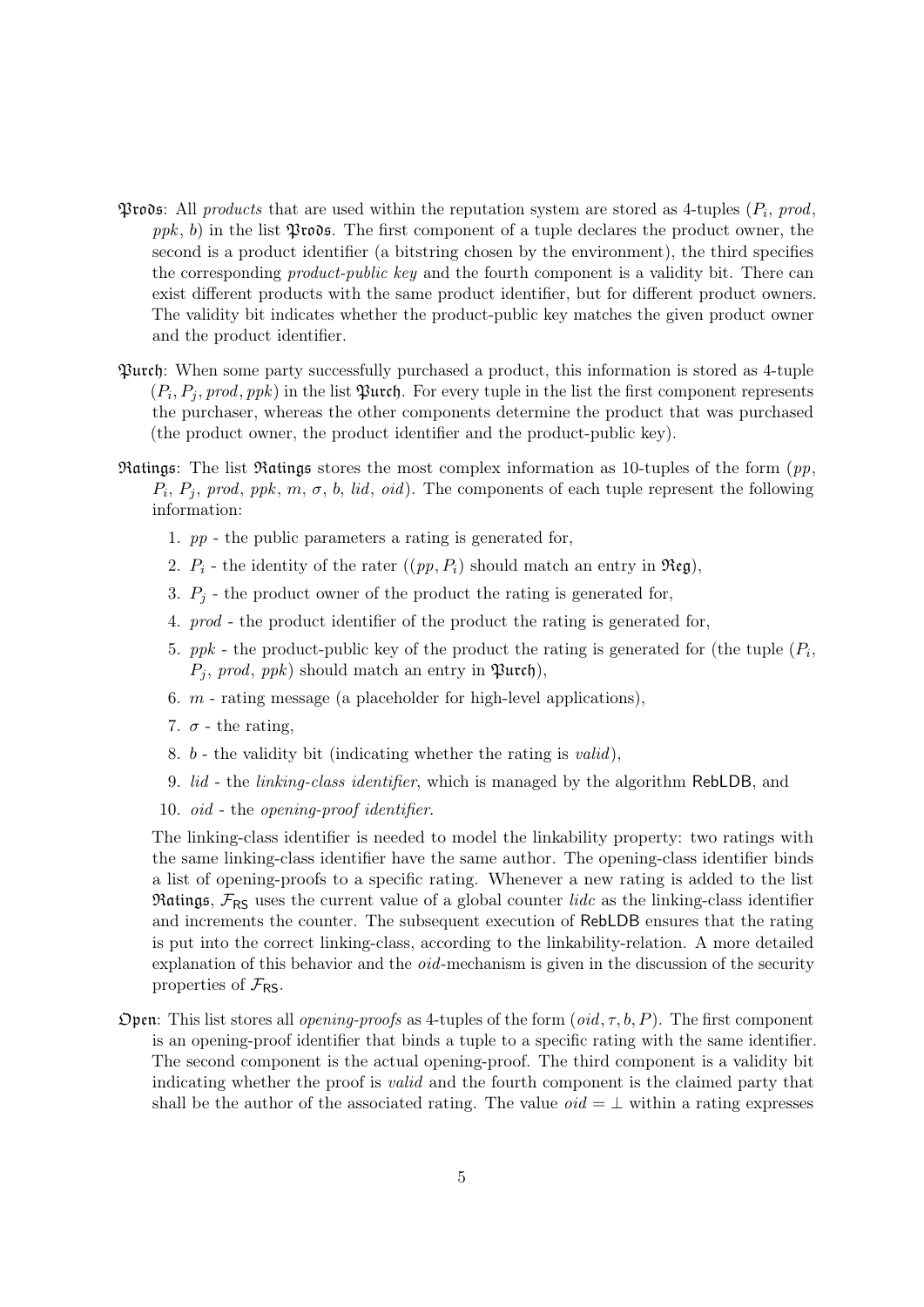that the rating was not opened yet and hence no opening-proof exists. To uniquely bind opening-proofs to ratings a global counter oidc is used and incremented whenever a new opening-proof is bound to an unopened rating.

To manipulate the described lists, we introduce two operations:

- adding a tuple v to a list L is expressed by  $L.\mathsf{Add}(v)$ , and
- substituting a tuple  $v_{old}$  with a tuple  $v_{new}$  is expressed by  $L.\mathsf{Sub}(v_{old}, v_{new})$ .

Substituting a tuple  $v_{old}$  means that this tuple is removed from the list, while the tuple  $v_{new}$  is added to the list.

The classical notation to address components of tuples is using indices, i.e.  $v = (v_1, v_2, \dots, v_n)$ , where  $v_i$  is the *i*'th component of tuple v. We deviate from this notation to prevent confusion with different variables and address the *i*'th component of a tuple v by  $v[i]$ .

Whenever  $\mathcal{F}_{RS}$  $\mathcal{F}_{RS}$  $\mathcal{F}_{RS}$  misses some information, the symbol  $\perp$  is used to highlight this fact. Also the simulator  $\mathcal S$  can output this symbol at some points to indicate that it is not able to respond to a request. Depending on the situation, this is not necessarily a failure.

<span id="page-5-0"></span>With these prerequisites we now give the formal definition of  $\mathcal{F}_{RS}$  $\mathcal{F}_{RS}$  $\mathcal{F}_{RS}$ .

 $\mathcal{F}_{RS}$ 

 $\mathcal{F}_{RS}$  $\mathcal{F}_{RS}$  $\mathcal{F}_{RS}$  interacts with parties  $P_{IDM}, P_1, \ldots, P_n$ , and the ideal adversary (simulator) S. Further it manages the lists Params, Reg, Prods, Purch, Ratings, and Open which are initially empty, and the counters *lide*, *oide*, which are initialized with 0. All outputs from  $\mathcal{F}_{RS}$  $\mathcal{F}_{RS}$  $\mathcal{F}_{RS}$  to some party P are public delayed outputs.

<span id="page-5-1"></span>**Registry Key Generation:** On input (KeyGen, sid) from  $P_{\text{IDM}}$ 

- 1: Check that  $sid = (P_{\text{IDM}}, sid')$  for some  $sid'$ . If not, ignore the request.
- 2: Send (KeyGen, sid) to S and receive (KeyGen, sid, pp) from S.
- 3: Set  $\mathfrak{Params}.Add(P_{\text{IDM}}, pp)$  and send (KeyGen, sid, pp) to  $P_{\text{IDM}}$ .

<span id="page-5-2"></span>User Registration: On input (Register,  $sid, pp'$ ) from  $P_i$ 

- 1: Check that  $sid = (P_{\text{IDM}}, sid')$  for some  $sid'$ . If not, ignore the request.
- 2: Send (Register, sid,  $pp', P_i$ ) to  $S$  and receive (Register, sid,  $pp', P_i, b$ ) from  $S$ .
- <span id="page-5-4"></span>3: If  $P_{\text{IDM}}$  and  $P_i$  are honest  $\wedge (P_{\text{IDM}}, pp') \in \mathfrak{Params} \wedge (P_i, pp') \notin \mathfrak{Reg}$  then  $f \coloneqq 1$ .
- <span id="page-5-5"></span>4: Else If  $P_{\text{IDM}}$  is honest  $\wedge (P_{\text{IDM}}, pp') \notin \mathfrak{P}$ arams then  $f \coloneqq 0$ .
- 5: Else  $f \coloneqq b$ .
- 6: If  $f = 1$  then  $\Re$ eg.Add $(pp', P_i)$ .
- 7: Send (Register,  $sid, pp', P_i, f)$  to  $P_i$  and  $P_{\text{IDM}}$ .

### <span id="page-5-3"></span>**Product Addition:** On input (NewProduct, sid, prod) from  $P_i$

- 1: Check that  $sid = (P_{\text{IDM}}, sid')$  for some  $sid'$ . If not, ignore the request.
- 2: Send (NewProduct,  $sid, P_i, prod)$  to  $\mathcal S$  and receive (NewProduct,  $sid, P_i, prod, ppk)$  from  $\mathcal S.$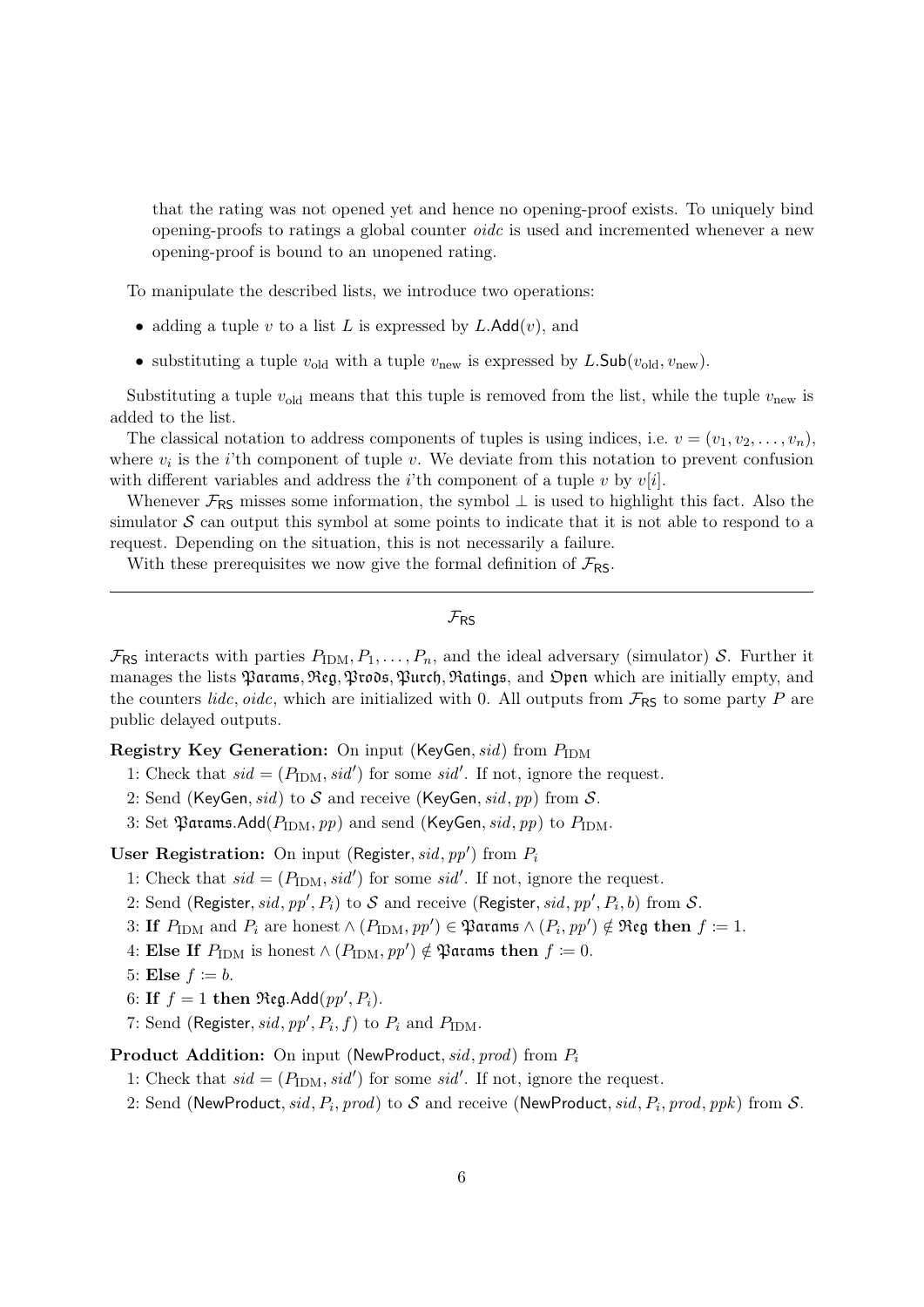- <span id="page-6-3"></span>3: If  $(P', \text{prod}', \text{ppk}, 1) \in \mathfrak{P}$ tods, where  $(P', \text{prod}') \neq (P_i, \text{prod})$  then output error and halt.
- 4: Else  $\mathfrak P$ tods.Add $(P_i, \mathit{prod}, \mathit{ppk}, 1)$  and send (NewProduct,  $sid, \mathit{prod}, \mathit{ppk})$  to  $P_i.$

**Purchase:** On input (Purchase, sid,  $P_i$ , prod, ppk) from  $P_i$ 

- 1: Check that  $sid = (P_{\text{IDM}}, sid')$  for some  $sid'$ . If not, ignore the request.
- <span id="page-6-4"></span>2: If  $P_i = P_j \vee V$ fyProd $(sid, P_j, prod, ppk) = 0$  then ignore the request.
- 3: Send (Purchase,  $sid, P_i, P_j, prod, ppk)$  to  $S$  and receive (Purchase,  $sid, P_i, P_j, prod, ppk, b)$ from  $S$ .
- <span id="page-6-5"></span>4: If  $P_i$  and  $P_j$  are honest then  $f \coloneqq 1$ .
- 5: Else  $f \coloneqq b$ .
- 6: If  $f = 1$  then  $\mathfrak{P}$ urch.Add $(P_i, P_j, \text{prod}, \text{ppk}).$
- 7: Send (Purchase,  $sid, P_i, P_j, prod, ppk, f)$  to  $P_i$  and  $P_j$ .

<span id="page-6-0"></span>VfyProd: On internal input  $(sid, P_i, prod, ppk)$ 

- 1: Send (VfyProd, sid,  $P_j$ , prod, ppk) to S and receive (VfyProd, sid,  $P_j$ , prod, ppk, b) from S.
- <span id="page-6-6"></span>2: If  $(P_j, \text{prod}, \text{ppk}, f') \in \mathfrak{P}$ tods then  $f \coloneqq f'.$
- <span id="page-6-7"></span>3: Else If  $b = 1 \wedge P_j$  is honest then output error and halt.
- 4: Else If  $(P', \text{prod}', \text{ppk}, 1) \in \mathfrak{P}$ tods, where  $(P', \text{prod}') \neq (P_i, \text{prod})$  then
- <span id="page-6-8"></span>5:  $\mathfrak{P} \mathfrak{ro}\mathfrak{d}$ s.Add $(P_i, \mathit{prod}, \mathit{ppk}, 0)$  and  $f \coloneqq 0$ .
- 6: Else Set  $\mathfrak{P}$ ro $\mathfrak{d}$ s.Add $(P_i, \mathit{prod}, \mathit{ppk}, b)$  and  $f \coloneqq b$ .
- 7: Return  $f$ .

<span id="page-6-1"></span>Rate a Product: On input (Rate, sid, pp,  $P_j$ , prod, ppk, m) from  $P_i$ 

- 1: Check that  $sid = (P_{\text{IDM}}, sid')$  for some  $sid'$ . If not, ignore the request.
- <span id="page-6-9"></span>2: If  $(pp, P_i) \notin \mathfrak{Reg} \vee (P_i, P_j, \text{prod}, \text{ppk}) \notin \mathfrak{P}$ urch  $\vee (pp, P_i, P_j, \text{prod}, \text{ppk}, m', \sigma', 1, \text{lid}, \text{oid}) \in$ Ratings for some  $m', \sigma', lid$  then ignore the request.
- 3: If  $P_{\text{IDM}}$  is honest then
- 4: Send (Rate, sid, pp,  $P_i$ , prod, ppk, m) to S and receive (Rate, sid, pp,  $P_i$ , prod, ppk,  $m, \sigma$ ) from  $S$ .
- 5: Else Send (Rate,  $sid, pp, P_i, P_j, prod, ppk, m)$  to  $\mathcal S$  and receive (Rate,  $sid, pp, P_i, P_j, prod, ppk, p)$  $(m, \sigma)$  from S.
- 6: If  $(pp, P', P_j, prod, \text{ppk}, m, \sigma, 0, \text{lid}, \text{oid}) \in \mathfrak{R}$ atings for some  $P', \text{lid}, \text{oid}$  then
- <span id="page-6-10"></span>7: Output error and halt.
- 8: Set  $r := (pp, P_i, P_j, prod, ppk, m, \sigma, 1, lide, \perp)$  and  $lide := lide + 1$ .
- 9: Set  $\Re \text{atings}. \text{Add}(r)$  and run RebLDB(sid, r,  $\perp$ ).
- 10: Send (Rate,  $sid, pp, P_j, prod, ppk, m, \sigma)$  to  $P_i$ .

### <span id="page-6-2"></span>**Verifying a Rating:** On input (Verify, sid, pp,  $P_i$ , prod, ppk,  $m, \sigma$ ) from  $P_i$

- 1: Check that  $sid = (P_{\text{IDM}}, sid')$  for some  $sid'$ . If not, ignore the request.
- 2: Set  $(X, f, \text{oid}) \coloneqq \mathsf{VfyRtg}(\text{sid}, \text{pp}, P_j, \text{prod}, \text{ppk}, m, \sigma)$ .
- 3: Send (Verify,  $sid, pp, P_j, prod, ppk, m, \sigma, f)$  to  $P_i$ .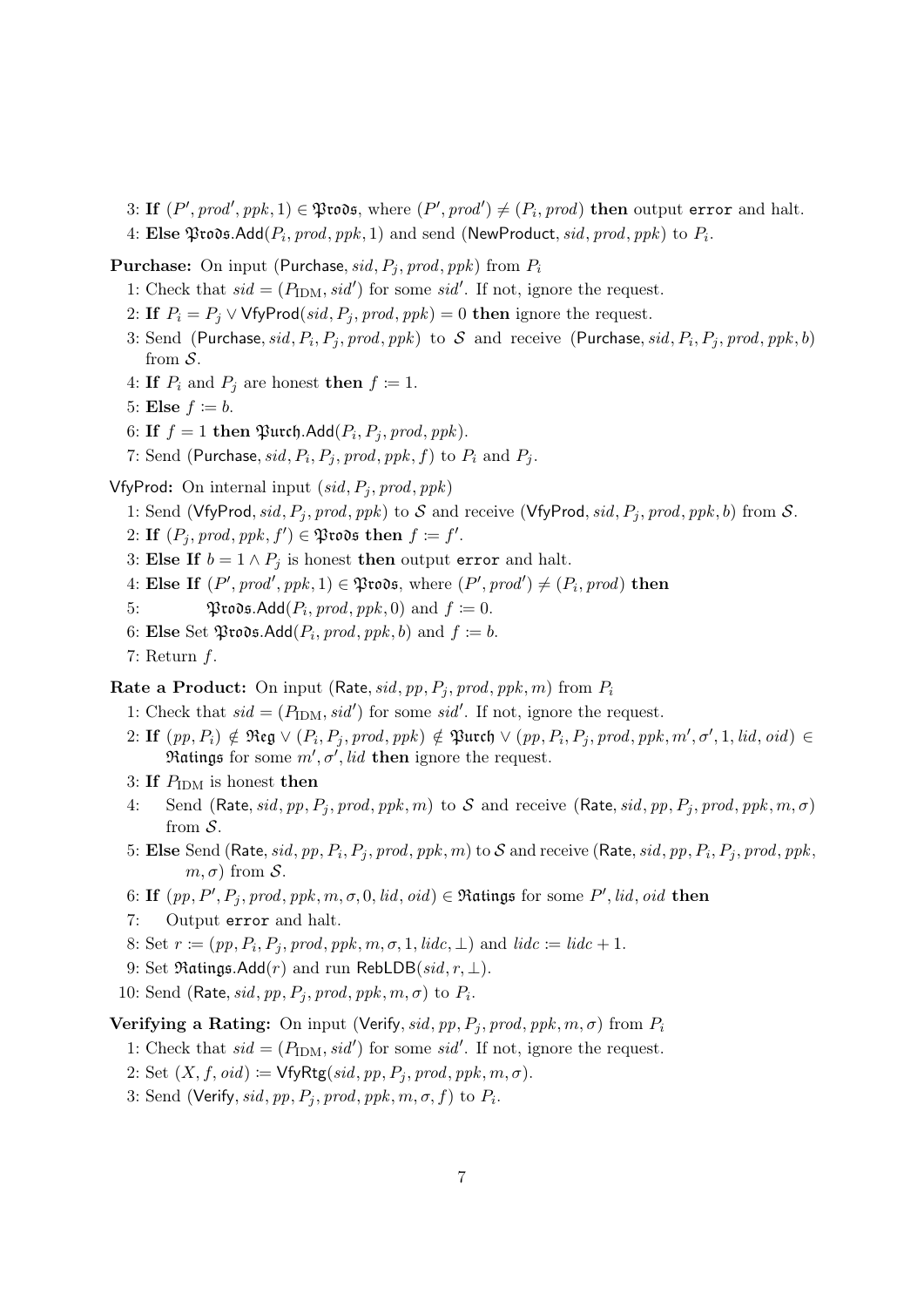<span id="page-7-1"></span>VfyRtg: On internal input  $(side, pp, P_j, prod, ppk, m, \sigma)$ 

- 1: If  $VfyProd(side, P<sub>i</sub>, prod, ppk) = 0$  then ignore the request.
- 2: Send (Verify, sid, pp,  $P_j$ , prod, ppk,  $m, \sigma$ ) to S and receive (Verify, sid, pp,  $P_j$ , prod, ppk,  $m, \sigma$ ,  $(b, P)$  from  $S$ .
- 3: If  $(pp, X', P_j, prod, ppk, m, \sigma, f', lid', oid') \in \mathfrak{Ratings}$  for some  $X', f', lid'$  and oid' then
- <span id="page-7-7"></span>4:  $X := X', f := f', \text{oid} := \text{oid}'.$
- <span id="page-7-8"></span>5: Else If  $b = 0 \vee P = P_i$  then
- <span id="page-7-6"></span>6: Set  $\Re \text{atings}. \text{Add}(pp, \perp, P_j, \text{prod}, \text{ppk}, m, \sigma, 0, \perp, \perp), X \coloneqq \perp, f \coloneqq 0, \text{ and } \text{oid} \coloneqq \perp.$
- <span id="page-7-10"></span>7: Else If  $P_j$  is honest,  $P \neq \perp$  and  $(P, P_j, \text{prod}, \text{ppk}) \notin \mathfrak{P}$ urch then Output error and halt.
- <span id="page-7-12"></span>8: Else If  $P \neq \perp$  and P is honest then output error and halt.
- <span id="page-7-9"></span>9: Else If  $P = \perp$  and  $P_{\text{IDM}}$  is honest then output error and halt.
- 10: Else Set  $r := (pp, P, P_i, prod, ppk, m, \sigma, 1, lide, \perp), X := P, f := 1$ , and  $oid := \perp$ .
- 11: Set *lidc* := *lidc* + 1,  $\Re{\text{atings}}$ . $\Delta \text{dd}(r)$ , and run RebLDB(sid, r,  $\perp$ ).

<span id="page-7-11"></span>12: Return  $(X, f, oid)$ .

<span id="page-7-2"></span>**Linking Ratings:** On input (Link, sid, pp,  $P_j$ , prod, ppk,  $m_0, \sigma_0, m_1, \sigma_1$ ) from  $P_i$ 

- 1: Check that  $sid = (P_{\text{IDM}}, sid')$  for some  $sid'$ . If not, ignore the request.
- 2: Set  $b :=$  LinkRtgs(sid, pp,  $P_j$ , prod, ppk,  $m_0, \sigma_0, m_1, \sigma_1$ ).
- 3: Send (Link, sid, pp,  $P_j$ , prod, ppk,  $m_0, \sigma_0, m_1, \sigma_1, b$ ) to  $P_i$ .

<span id="page-7-17"></span>LinkRtgs: On internal input  $(side, pp, P_i, prod, ppk, m_0, \sigma_0, m_1, \sigma_1)$ 

- 1: Set  $(X_k, f_k, \text{oid}_k) := \text{VfyRtg}(\text{sid}, pp, P_j, \text{prod}, \text{ppk}, m_k, \sigma_k)$  for  $k \in \{0, 1\}.$
- 2: Send (Link, sid, pp,  $P_i$ , prod, ppk,  $m_0$ ,  $\sigma_0$ ,  $m_1$ ,  $\sigma_1$ ) to S, receive (Link, sid, pp,  $P_i$ , prod, ppk,  $m_0$ ,  $\sigma_0, m_1, \sigma_1, b$  from S, and set  $f \coloneqq 0$ .

3: If 
$$
f_0 = f_1 = 1
$$
 then

- <span id="page-7-13"></span>4: Let  $r_k \in \mathfrak{R}$  atings be the unique tuples  $r_k \coloneqq (pp, X_k, P_j, prod, ppk, m_k, \sigma_k, 1, lid_k, oid_k),$ for  $k \in \{0, 1\}.$
- <span id="page-7-14"></span>5: If  $lid_0 = lid_1$  then  $f \coloneqq 1$ .
- <span id="page-7-4"></span>6: Else If  $X_0 = X_1 \wedge X_0 = \perp \wedge X_1 = \perp$  then  $f \coloneqq b$ .
- <span id="page-7-15"></span>7: Else If  $X_0 \neq X_1 \wedge X_0 \neq \perp \wedge X_1 \neq \perp$  then  $f \coloneqq 0$ .
- <span id="page-7-16"></span>8: Else If  $(X_k = \bot \wedge X_{1-k} \neq \bot \wedge X_{1-k}$  is honest) for  $k = 0 \vee k = 1$  then  $f \coloneqq 0$ .
- <span id="page-7-5"></span>9: Else If  $(X_k = \bot \wedge X_{1-k} \neq \bot \wedge X_{1-k}$  is corrupted) for  $k = 0 \vee k = 1$  then  $f \coloneqq b$ .
- 10: If  $f = 1$  then run RebLDB(sid,  $r_0, r_1$ ).
- 11: Return f.

### <span id="page-7-0"></span>RebLDB: On internal input  $(sid, r, s)$

- 1: Parse r as  $(pp, X_0, P_i, prod, ppk, m_0, \sigma_0, 1, lid_0, oid_0)$ .
- <span id="page-7-3"></span>2: If  $s = \perp \wedge X_1 \neq \perp$  then
- 3: Set  $\mathcal{L} := \{ \ell | \ell \in \mathfrak{R} \text{atings } \wedge \ell[1] = pp \wedge \ell[2] = X_0 \wedge \ell[3] = P_i \wedge \ell[4] = prod \wedge \ell[5] =$  $ppk \wedge \ell[8] = 1$  and  $lid \coloneqq \min{\ell[9] | \ell \in \mathcal{L}}$ .
- 4: For each  $\ell \in \mathcal{L}$  do Set  $\ell' := \ell, \ell'[9] := lid$ , and Ratings.Sub $(\ell, \ell')$ .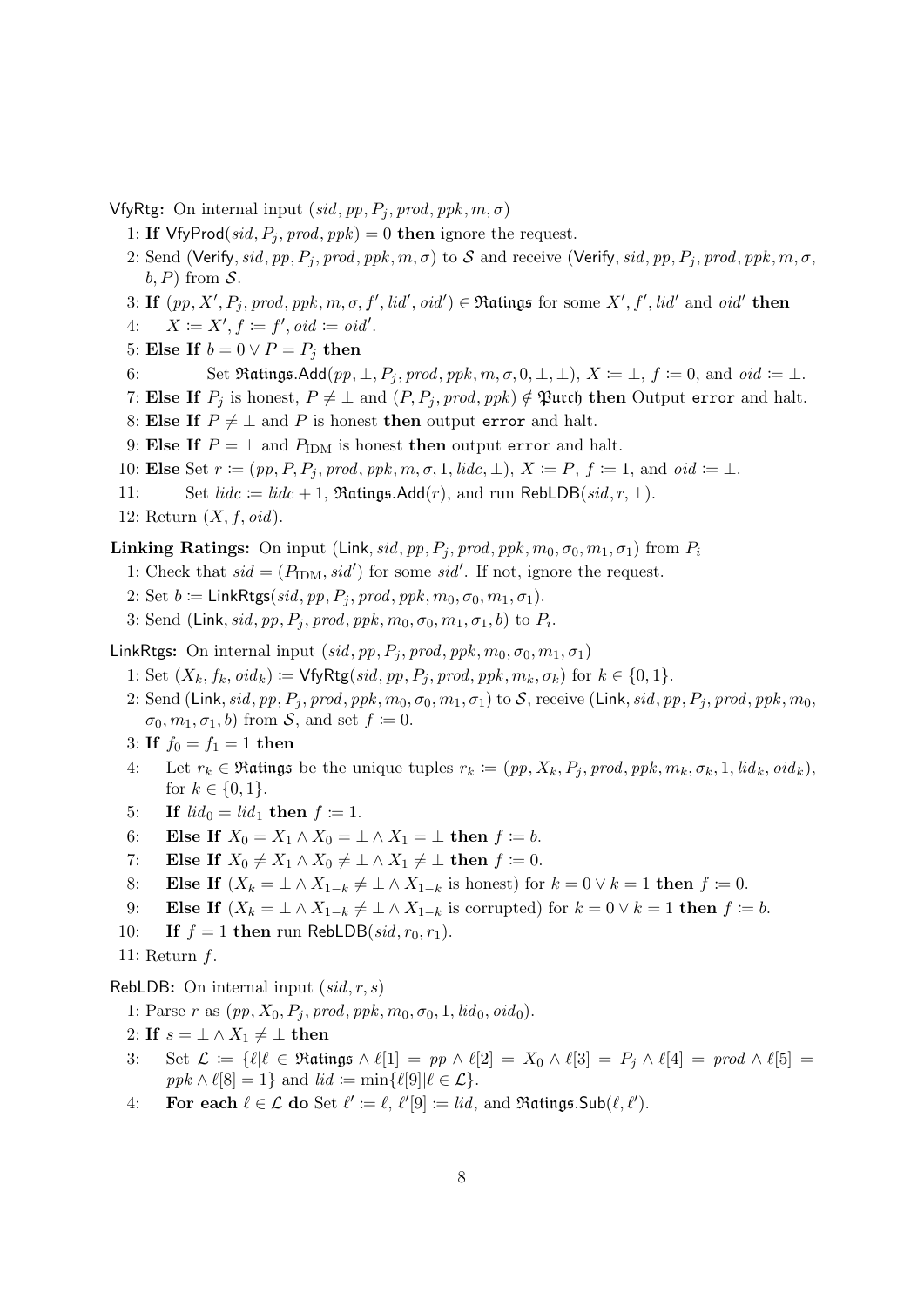<span id="page-8-2"></span>5: If  $s \neq \perp$  then

- 6: Parse s as  $(pp, X_1, P_i, prod, ppk, m_1, \sigma_1, 1, lid_1, oid_1)$
- 7: If  $X_0 = \perp \wedge X_1 \neq \perp$  then Set  $X \coloneqq X_1$ .
- 8: Else Set  $X \coloneqq X_0$ .
- <span id="page-8-3"></span>9: Set  $\mathcal{L} := \{ \ell | \ell \in \mathfrak{R} \text{atings } \wedge \ell[1] = pp \wedge \ell[3] = P_i \wedge \ell[4] = prod \wedge \ell[5] = ppk \wedge \ell[8] =$  $1 \wedge (\ell[9] = lid_0 \vee \ell[9] = lid_1) \}$  and  $lid := \min\{lid_0, lid_1\}.$
- <span id="page-8-4"></span>10: For each  $\ell \in \mathcal{L}$  do Set  $\ell' := \ell, \ell'[2] := X, \ell'[9] := lid$ , and Ratings.Sub $(\ell, \ell').$
- <span id="page-8-5"></span>11: Set  $\mathcal{P} := \{p|p \in \mathfrak{P}$ urch  $\wedge p[2] = P_j \wedge p[3] = \text{prod} \wedge p[4] = \text{ppk}\}.$

12: Set 
$$
\mathcal{L} := \{ \ell | \ell \in \mathfrak{R} \text{atings } \wedge \ell[1] = pp \wedge \ell[3] = P_j \wedge \ell[4] = prod \wedge \ell[5] = ppk \wedge \ell[8] = 1 \}.
$$

- <span id="page-8-7"></span>13: If  $P_{\text{IDM}}$  is corrupted,  $P_j$  is honest and  $|\mathcal{P}| < |\{\ell[9]| \ell \in \mathcal{L}\}|$  then
- 14: For each  $(\ell, \ell') \in \mathcal{L}^2$  do
- 15: Run LinkRtgs( $sid, \ell[1], \ell[3], \ell[4], \ell[5], \ell[6], \ell[7], \ell'[6], \ell'[7])$  ignoring the output of LinkRtgs.
- 16: Set  $\mathcal{P} := \{p|p \in \mathfrak{P}$ urch  $\wedge p[2] = P_j \wedge p[3] = \text{prod} \wedge p[4] = \text{ppk}\}.$
- 17: Set  $\mathcal{L} := \{ \ell | \ell \in \mathfrak{R} \text{atings } \wedge \ell[1] = pp \wedge \ell[3] = P_j \wedge \ell[4] = prod \wedge \ell[5] = ppk \wedge \ell[8] = 1 \}.$
- <span id="page-8-6"></span>18: If  $P_i$  is honest and  $|\mathcal{P}| < |\{\ell[9]|\ell \in \mathcal{L}\}|$  then Output error and halt.

<span id="page-8-0"></span>Determine Raters Identity: On input (Open, sid, pp,  $P_j$ , prod, ppk,  $m, \sigma$ ) from  $P_{\text{IDM}}$ 

- 1: Check that  $sid = (P_{\text{IDM}}, sid')$  for some  $sid'$ . If not, ignore the request.
- 2: If  $(P_{\text{IDM}}, pp) \notin \mathfrak{P}$ arams then ignore the request.
- 3: Set  $(X, f, \text{oid}) \coloneqq \mathsf{VfyRtg}(\text{sid}, \text{pp}, P_i, \text{prod}, \text{ppk}, m, \sigma)$ .
- 4: If  $f = 1$  then
- 5: Let  $r \in$  Ratings be the unique tuple  $r \coloneqq (pp, X, P_j, prod, ppk, m, \sigma, 1, lid', oid)$  for some  $lid'.$
- 6: If  $oid = \perp$  then Set  $r' := r$ ,  $r'[10] := \text{oidc}$ , Ratings.Sub $(r, r')$  and  $\text{oidc} := \text{oidc} + 1$ .
- 7: Send (Open, sid, pp,  $P_i$ , prod, ppk,  $m, \sigma, X$ ) to  $P_{\text{IDM}}$ .
- 8: Else Send (Open, sid, pp,  $P_j$ , prod, ppk,  $m, \sigma, \perp$ ) to  $P_{\text{IDM}}$ .

<span id="page-8-8"></span>Generate Opening Proofs: On input (OProof, sid, pp,  $P_j$ , prod, ppk,  $m, \sigma, P$ ) from  $P_{\text{IDM}}$ 

- 1: Check that  $sid = (P_{\text{IDM}}, sid')$  for some  $sid'$ . If not, ignore the request.
- 2: If  $(P_{\text{IDM}}, pp) \notin \mathfrak{Params}$  then ignore the request.
- 3: Set  $(X, f, \text{oid}) \coloneqq \mathsf{VfyRtg}(\text{sid}, \text{pp}, P_i, \text{prod}, \text{ppk}, m, \sigma)$ .
- 4: Send (OProof, sid, pp,  $P_i$ , prod, ppk,  $m, \sigma, P$ ) to S and receive (OProof, sid, pp,  $P_i$ , prod, ppk,  $m, \sigma, P, \tau$  from S.
- 5: If  $f \neq 1 \vee X \neq P \vee \text{oid} = \bot$  then Send (OProof, sid, pp,  $P_j$ , prod, ppk,  $m, \sigma, P, \bot$ ) to  $P_{\text{IDM}}$ . 6: Else
- <span id="page-8-9"></span>7: If  $\tau = \perp \vee (oid, \tau, 0, P) \in \mathfrak{Open}$  then output error and halt.
- 8:  $\mathcal{D}$ pen.Add(*oid*,  $\tau$ , 1, P) and send (OProof, sid, pp,  $P_i$ , prod, ppk,  $m$ ,  $\sigma$ ,  $P$ ,  $\tau$ ) to  $P_{\text{IDM}}$ .

<span id="page-8-1"></span>Verifying Opening-Proofs: On input (Judge, sid, pp,  $P_j$ , prod, ppk,  $m, \sigma, P, \tau$ ) from  $P_i$ 

1: Check that  $sid = (P_{\text{IDM}}, sid')$  for some  $sid'$ . If not, ignore the request.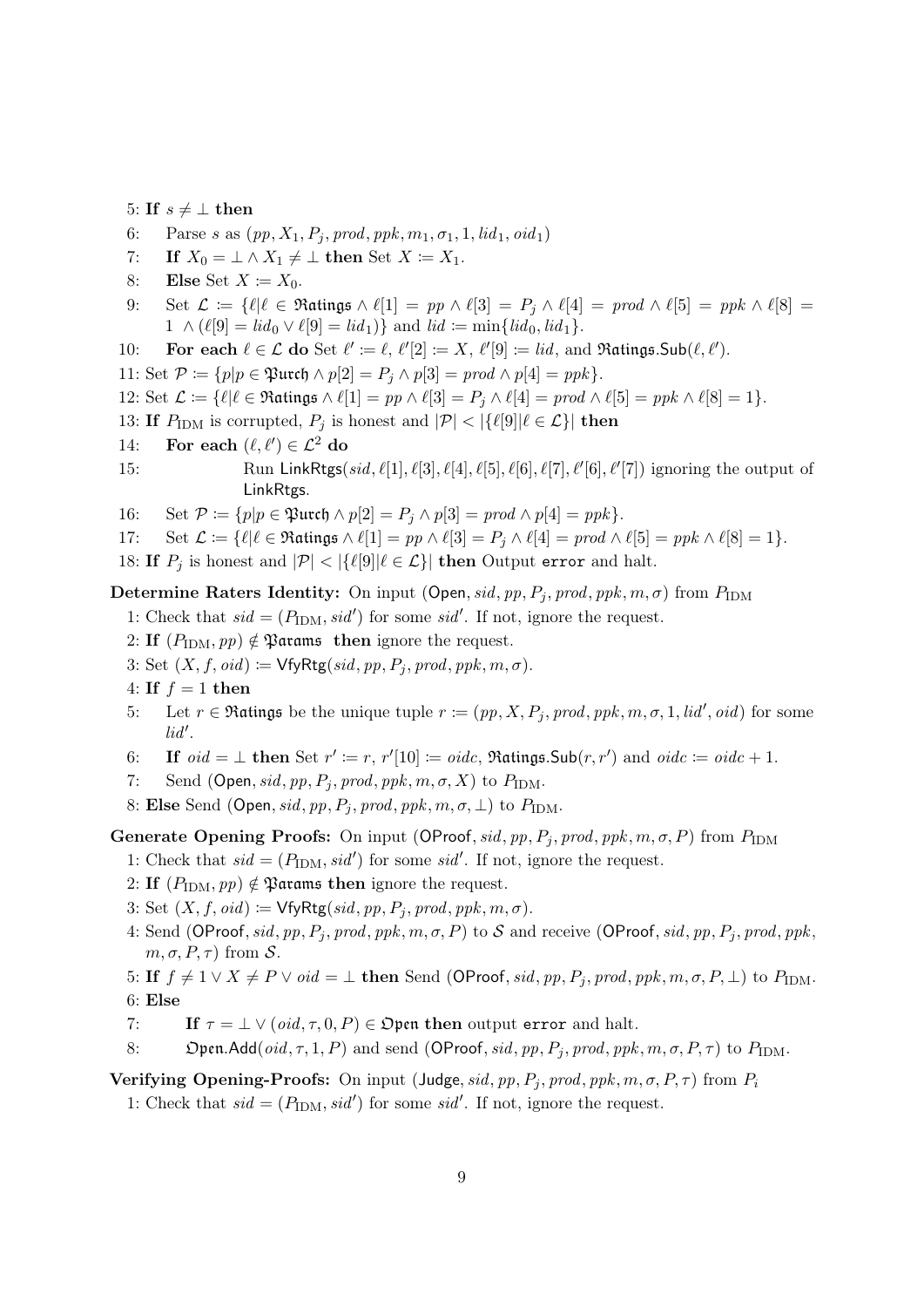2: Set  $(X, f, \text{oid}) \coloneqq \mathsf{VfyRtg}(\text{sid}, \text{pp}, P_j, \text{prod}, \text{ppk}, m, \sigma)$ .

- 3: Send (Judge, sid, pp,  $P_j$ , prod, ppk,  $m, \sigma, P, \tau$ ) to S, receive (Judge, sid, pp,  $P_j$ , prod, ppk,  $m, \sigma$ ,  $P, \tau, b$  from S, and set  $v \coloneqq b$ .
- 4: If  $f=0 \vee P=\bot \vee \tau=\bot$  then Send (Judge,  $sid,$   $pp,$   $P_j,$   $prod,$   $ppk,$   $m,$   $\sigma,$   $P,$   $\tau,$   $0)$  to  $P_i.$
- <span id="page-9-0"></span>5: Else If  $X \neq \perp$  then
- 6: Let  $r \in \mathfrak{R}$  atings be the unique tuple  $r \coloneqq (pp, X, P_j, prod, ppk, m, \sigma, 1, lid', oid)$  for some  $lid'$ , and set  $r' \coloneqq r$ .
- <span id="page-9-2"></span>7: If  $X = P \wedge (oid, \tau, 1, P) \in \mathfrak{Open}$  then  $v \coloneqq 1$ .
- <span id="page-9-3"></span>8: Else If  $X \neq P \vee (oid, \tau, 0, P) \in \mathfrak{Open}$  then  $v \coloneqq 0$ .
- <span id="page-9-4"></span>9: **Else If**  $P_{\text{IDM}}$  and P are honest and  $b = 1$  then output error and halt.

<span id="page-9-5"></span>10: Else

- 11: Let  $r \in$  Ratings be the unique tuple  $r := (pp, \perp, P_j, prod, ppk, m, \sigma, 1, lid', oid)$  for some  $lid'$ , and set  $r' \coloneqq r$ .
- <span id="page-9-6"></span>12: If  $(\text{oid}, \tau, 0, P) \in \mathfrak{Open}$  then  $v \coloneqq 0$ .
- <span id="page-9-7"></span>13: Else If  $b = 1 \wedge P$  is honest then output error and halt.
- 14: Else If  $b = 1$  then set  $v := 1$ ,  $r'[2] := P$ ,  $\Re \text{atings}$ .  $\text{Sub}(r, r')$ ,  $r := r'$
- <span id="page-9-8"></span>15: Run RebLDB $(sid, r', \perp)$ .

<span id="page-9-9"></span><span id="page-9-1"></span>16: If  $oid = \perp$  then  $r'[10] \coloneqq oide$ , Ratings.Sub $(r, r')$ , Dpen.Add $(oide, \tau, v, P)$ ,  $oide \coloneqq oide + 1$ . 17: Else  $\mathfrak{Open}.Add(oid, \tau, v, P).$ 

18: Send (Judge, sid, pp,  $P_j$ , prod, ppk,  $m, \sigma, P, \tau, v$ ) to  $P_i$ .

Functionality 1: Reputation System

### 2.2.1 Security Properties of  $\mathcal{F}_{RS}$  $\mathcal{F}_{RS}$  $\mathcal{F}_{RS}$

As many other ideal functionalities in the UC framework, we define  $\mathcal{F}_{RS}$  $\mathcal{F}_{RS}$  $\mathcal{F}_{RS}$  to work as a "registy service" to store parameters, ratings, and opening-proofs. Using the right parameters, every party is able to check whether ratings and opening-proofs are stored by  $\mathcal{F}_{RS}$  $\mathcal{F}_{RS}$  $\mathcal{F}_{RS}$ . In all activations,  $\mathcal{F}_{RS}$ lets the simulator  $S$  choose the values needed to respond to the activation. The requirements on these values are defined as restrictions for each activation. In the following, we discuss these restrictions and the implied security properties.

- **Registry Key Generation:** Similar to the Signature Functionality  $\mathcal{F}_{\text{SIG}}$  [\[Can04\]](#page-41-5) and the Public-Key Encryption Functionality  $\mathcal{F}_{\text{PKE}}$  [\[Can01\]](#page-40-3), we do not make any security relevant requirements on the public parameters pp.
- User Registration: Being registered is a prerequisite to rate a product and covers the first step to prevent Sybil attacks, whitewashing attacks, bad mouthing attacks, and ballot stuffing attacks. The user registration models an interactive protocol between  $P_{\text{IDM}}$  and some party  $P_i$ . In general,  $\mathcal{F}_{RS}$  $\mathcal{F}_{RS}$  $\mathcal{F}_{RS}$  lets the simulator S decide whether party  $P_i$  successfully registered, with the following two restrictions: non-registered honest parties communicating with an honest  $P_{\text{IDM}}$  using the right public parameters will always be registered after the protocol execution  $(b = 1)$  and an honest  $P_{IDM}$  will reject a party from registering, when wrong parameters are used  $(b = 0)$ .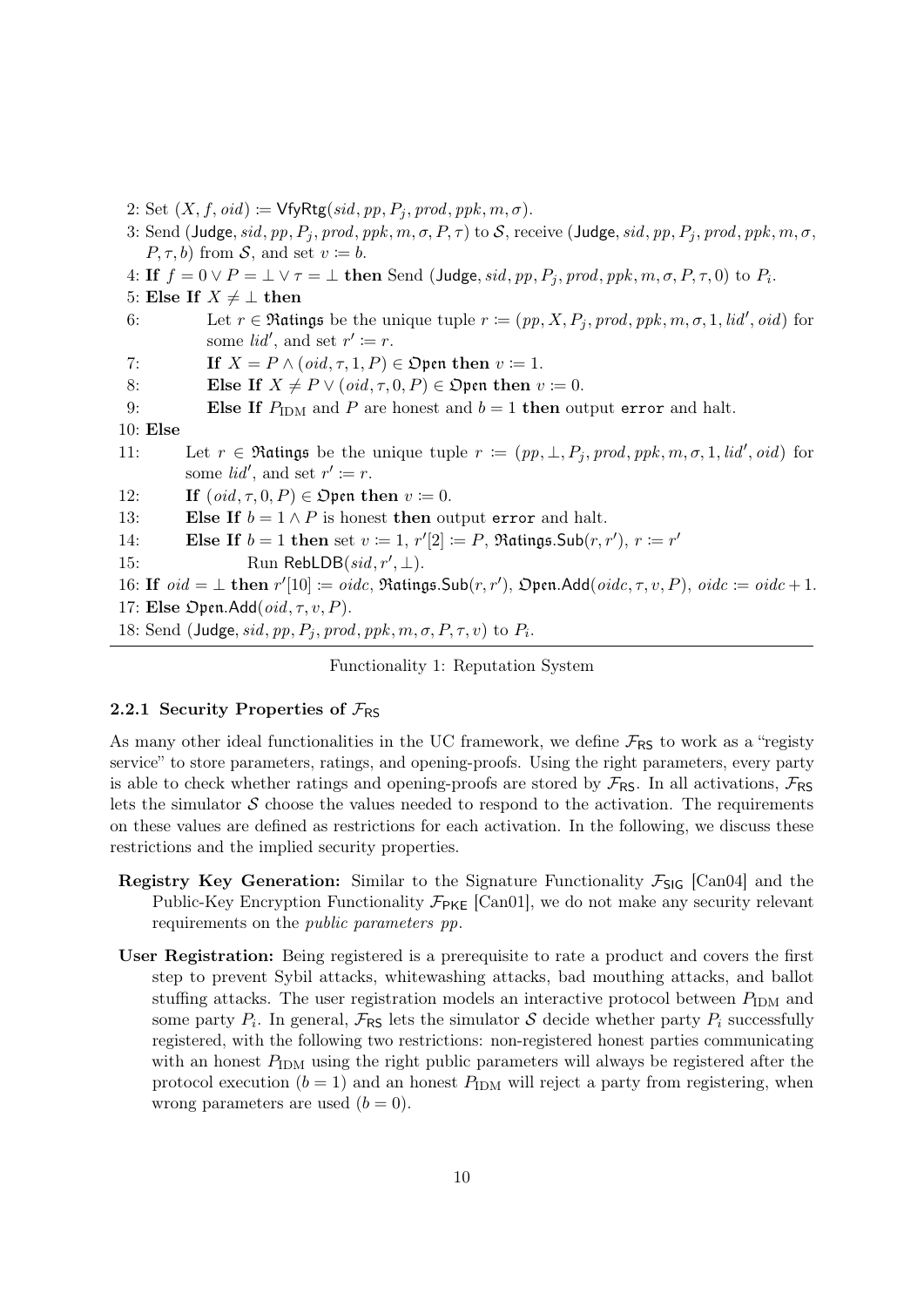- **Product Addition and [VfyProd](#page-6-0):** The [NewProduct](#page-5-3)-activation is used by party  $P_i$  to publish a new *product-public key ppk* for a given product  $\text{prod} \in \{0,1\}^*$ . The value  $\text{ppk}$  is bound to the bitstring prod and to the party requesting it, such that every party can validate the ownership of a product. Formally this means, that a product-public key is only valid for one specific pair  $(P, prod)$ . This is a very important requirement, because it models unforgeability of product-public keys. Without this property any corrupted party  $P_i$  could "copy" some ppk (that was generated by an honest party  $P_i$ ) and declare foreign ratings as own ratings: all valid ratings for  $(P_i, prod, ppk)$  would also be valid for  $(P_j, prod', ppk')$ . Since we want to have a reliable, trustworthy and fair system such attacks must be prevented. We emphasize that [VfyProd](#page-6-0) is modeled as an internal subroutine within  $\mathcal{F}_{RS}$  $\mathcal{F}_{RS}$  $\mathcal{F}_{RS}$  and is implicitly used in other activations.
- Purchase: Another prerequisite to rate a product is to purchase it. This is necessary to prevent value imbalance attacks. The purchasing protocol is an interactive protocol between two parties: the seller  $P_j$  and the purchaser  $P_i$ . Naturally, before purchasing a product its corresponding product-public key is verified. Only if this is valid, the protocol will be executed. For two honest parties the purchasing process will successfully finish, whereas the simulator  $\mathcal S$  determines the outcome of the protocol execution in any other case.
- **Rating a Product:** When party  $P_i$  wants to rate the product prod with public key ppk owned by party  $P_i$ ,  $P_i$  must be registered, must have purchased the specified product, and must not have rated the product before. Being registered is necessary to open ratings, whereas having purchased the product enables rating verifiers to detect self-ratings, bad mouthing attacks and ballot stuffing attacks. In the case that  $P_{\text{IDM}}$  is honest,  $\mathcal{F}_{\text{RS}}$  $\mathcal{F}_{\text{RS}}$  $\mathcal{F}_{\text{RS}}$  guarantees anonymity of raters: the simulator S is asked to output a rating  $\sigma$ , that is valid for the specified product. without knowing the rating party. Hence, the output rating cannot depend on the raters' identity. In the case that  $P_{\text{IDM}}$  is corrupted, the simulator S obtains the identity of the rater, because in this case anonymity cannot be achieved.
- Rating Verification and Determining the Raters' Identity: Given the right parameters, every rating can be verified. Note that ratings are only verified, if the specified product is valid. A valid rating guarantees the following properties, even for maliciously generated ratings:
	- Non-Self-Rating: the rater is not the owner of the product.
	- Linkability: the rater purchased the product (will be discussed later in detail).
	- Traceability: the rater is registered and can be identified.

Every single property is crucial for trustworthy reputation. If self-ratings would not be prevented, ballot stuffing attacks were possible. The same holds for linkability, but this will be discussed later in detail. Being able to open ratings is also very important in practical applications, because otherwise misbehaving parties can not be identified and punished. Hence, it must be guaranteed that honest parties are not blamed having rated some product, when they did not. This property is called *non-frameability* and is discussed later in detail.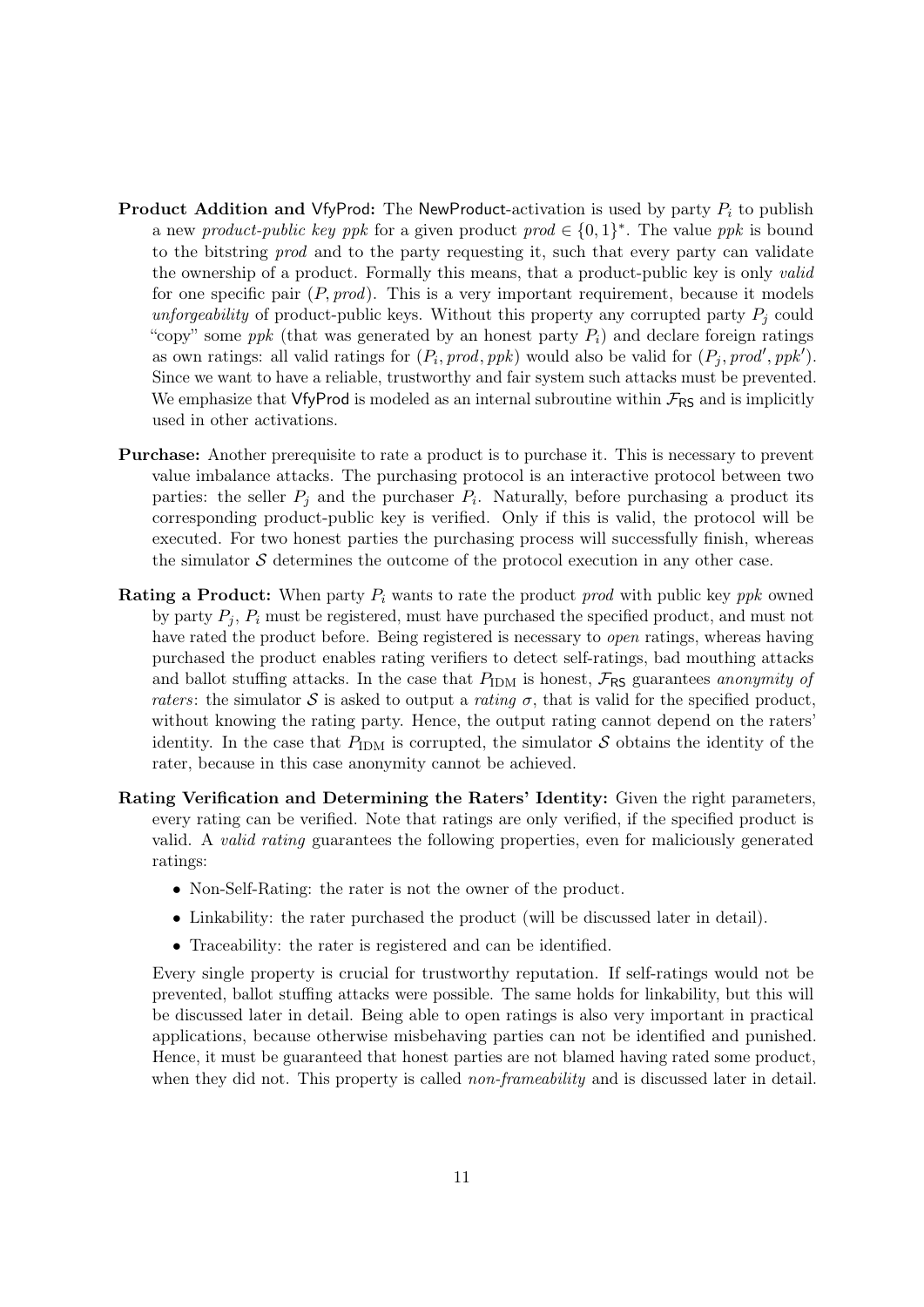$\mathcal{F}_{\text{RS}}$  $\mathcal{F}_{\text{RS}}$  $\mathcal{F}_{\text{RS}}$  not only asks the simulator S to validate a rating, but also to determine the raters' identity. This models the ability of  $P_{\text{IDM}}$  to open *every* rating, not only those for which an [Open](#page-8-0)-request occurs. [F](#page-5-0)urthermore, it simplifies the definition of  $\mathcal{F}_{RS}$  without weakening the security properties, because [VfyRtg](#page-7-1) encapsulates all important characteristics of a valid rating in a single and reusable procedure.

- Linking Ratings and [RebLDB](#page-7-0): For every party using a reputation system it is important to know whether two valid ratings for the same product are generated by the same party. If this is true, the rater behaved dishonestly. We call this property *linkability*, which prevents bad mouthing attacks and ballot stuffing attacks. Linkability represents an equivalence relation:  $\text{Link}(x, x) = 1$ ,  $\text{Link}(x, y) = \text{Link}(y, x)$  and  $\text{Link}(x, y) = 1 \land \text{Link}(y, z) = 1 \Rightarrow \text{Link}(x, z) = 1$ . The value lid stored by  $\mathcal{F}_{RS}$  $\mathcal{F}_{RS}$  $\mathcal{F}_{RS}$  for every rating represents the equivalence class the rating belongs to. Initially, lid is set to the current value of a global counter lidc. The linking-class identifiers are updated by the [RebLDB](#page-7-0) algorithm whenever a new rating is added to the list Ratings (via [Rate](#page-6-1) and [Verify](#page-6-2)) or new linking information is obtained (via [Link](#page-7-2) and [Judge](#page-8-1)). This algorithm is only for internal use and not callable by any party. The [RebLDB](#page-7-0)-algorithm merges two equivalence classes in the following cases:
	- Step [2](#page-7-3) covers calls to the algorithm from [Rate](#page-6-1), [Verify](#page-6-2), and [Judge](#page-8-1) ( $s = \perp$ ), where  $P_{\text{IDM}}$ is not corrupted and/or  $X_1$  is an uncorrupted rater  $(X_1 \neq \bot)$ . In these cases [RebLDB](#page-7-0) selects all valid ratings for the specified product from the same rater  $X_1$  (the set  $\mathcal{L}$ ) and sets the value lid ( $\ell$ [9] for  $\ell \in \mathcal{L}$ ) for all ratings in  $\mathcal L$  to the minimal value within the selected ratings.
	- Step [5](#page-8-2) handles requests from [Link](#page-7-2) where either the identity of the rater is not known but the simulator S tells  $\mathcal{F}_{RS}$  $\mathcal{F}_{RS}$  $\mathcal{F}_{RS}$  that these ratings are linkable (Step [6](#page-7-4) of [Link](#page-7-2)), or the identity of some corrupted party can be updated for some rating, because it is linkable to another rating  $\mathcal{F}_{RS}$  $\mathcal{F}_{RS}$  $\mathcal{F}_{RS}$  already knows the identity of (Step [9](#page-7-5) in [Link](#page-7-2)). According to the transitivity of the linkability relation, [RebLDB](#page-7-0) merges the two equivalence classes into one class by selecting all ratings within the two classes (Step [9\)](#page-8-3) and setting lid to be the smaller of both values. Additionally, if a party identity is given in  $X_1$  or  $X_2$  this value will be set for all ratings within the equivalence class (Step [10\)](#page-8-4).
	- In Steps [11](#page-8-5)[–18](#page-8-6) [RebLDB](#page-7-0) verifies that there do not exist more equivalence classes for an honestly generated product than the party owning the product sold. This ensures that it is only possible to rate a product once (without being linkable) after purchasing.

When  $P_{\text{IDM}}$  is corrupted, it is possible that no linking information is available to  $\mathcal{F}_{\text{RS}}$  $\mathcal{F}_{\text{RS}}$  $\mathcal{F}_{\text{RS}}$ . In this case  $\mathcal{F}_{RS}$  $\mathcal{F}_{RS}$  $\mathcal{F}_{RS}$  asks the simulator S to link all ratings for the product in question. Without this step a simple attack is possible:

- $\mathcal Z$  lets the real-world adversary  $\mathcal A$  corrupt  $P_{\text{IDM}}$  and some party  $P_i$ , lets  $P_i$  purchase some product from an honest party  $P_i$ , generates multiple valid ratings for this product and verifies them.
- In this scenario  $\mathcal{F}_{RS}$  $\mathcal{F}_{RS}$  $\mathcal{F}_{RS}$  adds the ratings to Ratings during the [Verify](#page-6-2)-protocol, which in turn calls [RebLDB](#page-7-0). Since no linking information is available to  $\mathcal{F}_{RS}$  $\mathcal{F}_{RS}$  $\mathcal{F}_{RS}$ , without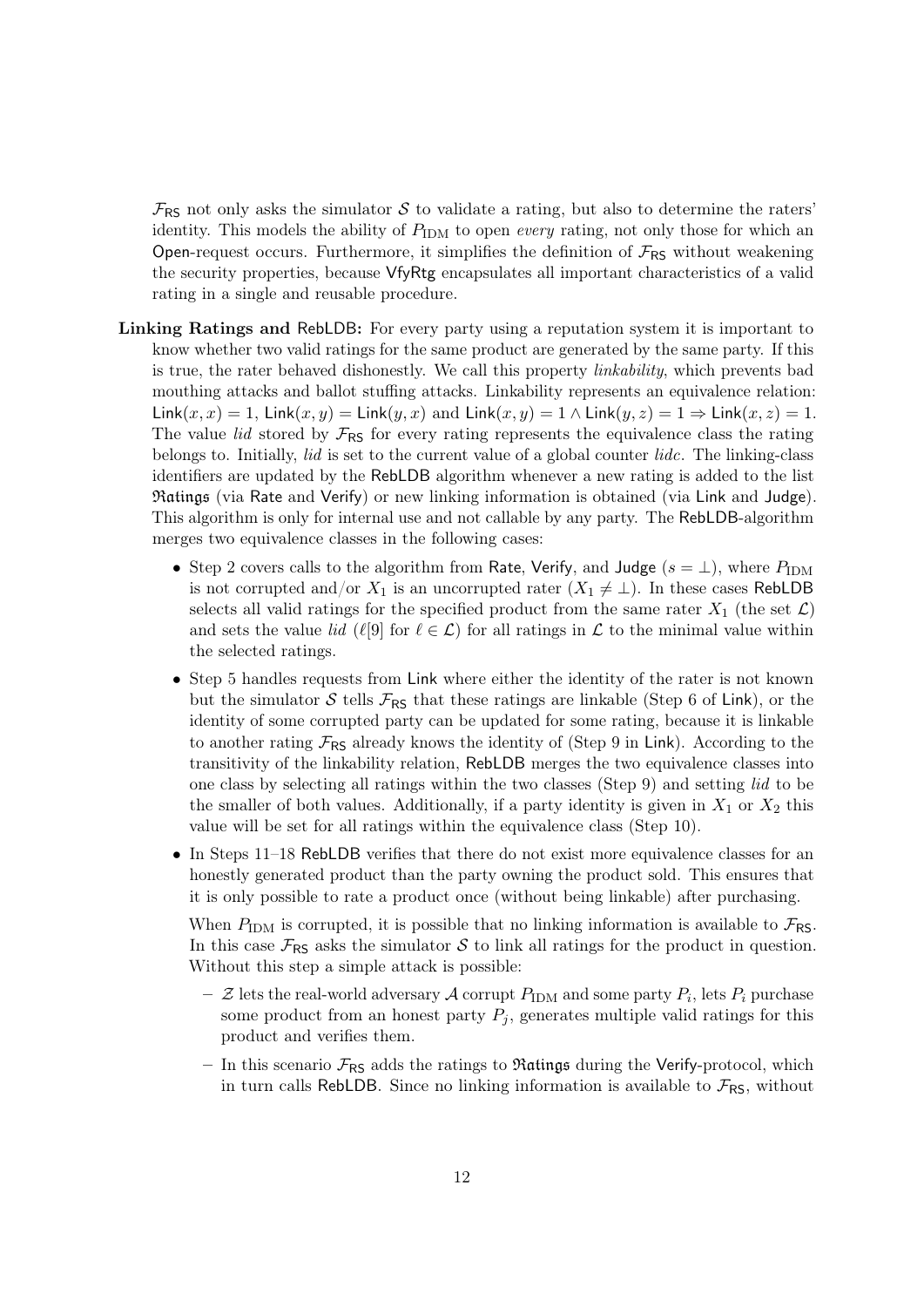Step [13](#page-8-7)  $\mathcal{F}_{RS}$  $\mathcal{F}_{RS}$  $\mathcal{F}_{RS}$  outputs error, even when all ratings are linkable. Hence, no protocol can realize  $\mathcal{F}_{\text{RS}}$  $\mathcal{F}_{\text{RS}}$  $\mathcal{F}_{\text{RS}}$ .

If after Step [13](#page-8-7) there are still more equivalence classes than purchases, this violates the security requirements of  $\mathcal{F}_{RS}$  $\mathcal{F}_{RS}$  $\mathcal{F}_{RS}$ .

Summarizing, the handling of equivalence classes is modeled by the [RebLDB](#page-7-0)-algorithm which uses linking information obtained from the algorithms [Rate](#page-6-1), [Verify](#page-6-2), [Link](#page-7-2), and [Judge](#page-8-1).

Generating and Verifying Opening-Proofs: Opening-proofs are values that enable every party to verify that a blamed party is really the author of a given rating. This covers the property of non-frameability: no honest party can be accused being the author of a given rating, when it is not.  $\mathcal{F}_{RS}$  $\mathcal{F}_{RS}$  $\mathcal{F}_{RS}$  asks the simulator S to output *valid* opening-proofs and ignores the output of  $S$ , if the given rating is invalid, a wrong identity is given or the rating has not been opened yet. Since there can be more than one valid opening-proof, the value *oid* is used to connect a rating with its list of opening-proofs. This mechanism ensures that an opening-proof cannot be used to determine a raters identity for other ratings.

# 3 Realizing  $\mathcal{F}_{RS}$  $\mathcal{F}_{RS}$  $\mathcal{F}_{RS}$

Before introducing the protocol that realizes  $\mathcal{F}_{RS}$  $\mathcal{F}_{RS}$  $\mathcal{F}_{RS}$ , we give the required preliminaries and building blocks in this section.

### 3.1 Preliminaries

Our realization relies on bilinear groups, the Symmetric External Diffie-Hellman-Assumption, and the Pointcheval-Sanders-Assumption. For completeness, we give the respective definitions in this section.

**Definition 3.1** (Bilinear Groups). A bilinear group  $\mathbb{G}\mathbb{D}$  is a set of three cyclic groups  $\mathbb{G}_1, \mathbb{G}_2$ and  $\mathbb{G}_T$ , each group of prime order p, along with a bilinear map e:  $\mathbb{G}_1 \times \mathbb{G}_2 \to \mathbb{G}_T$  with the following properties:

- 1. Bilinearity: for all  $u \in \mathbb{G}_1$ ,  $v \in \mathbb{G}_2$  and  $a, b \in \mathbb{Z}_p : e(u^a, v^b) = e(u, v)^{ab}$ .
- 2. Non-degeneracy: for  $u \neq 1_{\mathbb{G}_1}$  and  $v \neq 1_{\mathbb{G}_2}$ :  $e(u, v) \neq 1_{\mathbb{G}_T}$ .
- 3. The map e is efficiently computable.

We will use pairings of Type-3 for our construction, because they allow efficient implementations and the Pointcheval-Sanders-Assumption does not hold in Type-1 and Type-2 pairing groups. Furthermore, for Type-3 pairing groups it is believed that the Decisional-Diffie-Hellman-Problem is hard in both  $\mathbb{G}_1$  and  $\mathbb{G}_2$ . This assumption is often referred to as the Symmetric External Diffie-Hellman-Assumption (SXDH) [\[GSW10\]](#page-41-6).

Definition 3.2 (Bilinear Group Generator). A bilinear group generator, denoted by BiGrGen, is a probabilistic polynomial time algorithm that, on input  $1^{\lambda}$ , outputs a description of a bilinear group GD. We denote the output of BiGrGen by  $\mathbb{G}\mathbb{D} = (p, \mathbb{G}_1, \mathbb{G}_2, \mathbb{G}_T, e, g_1, g_2)$ .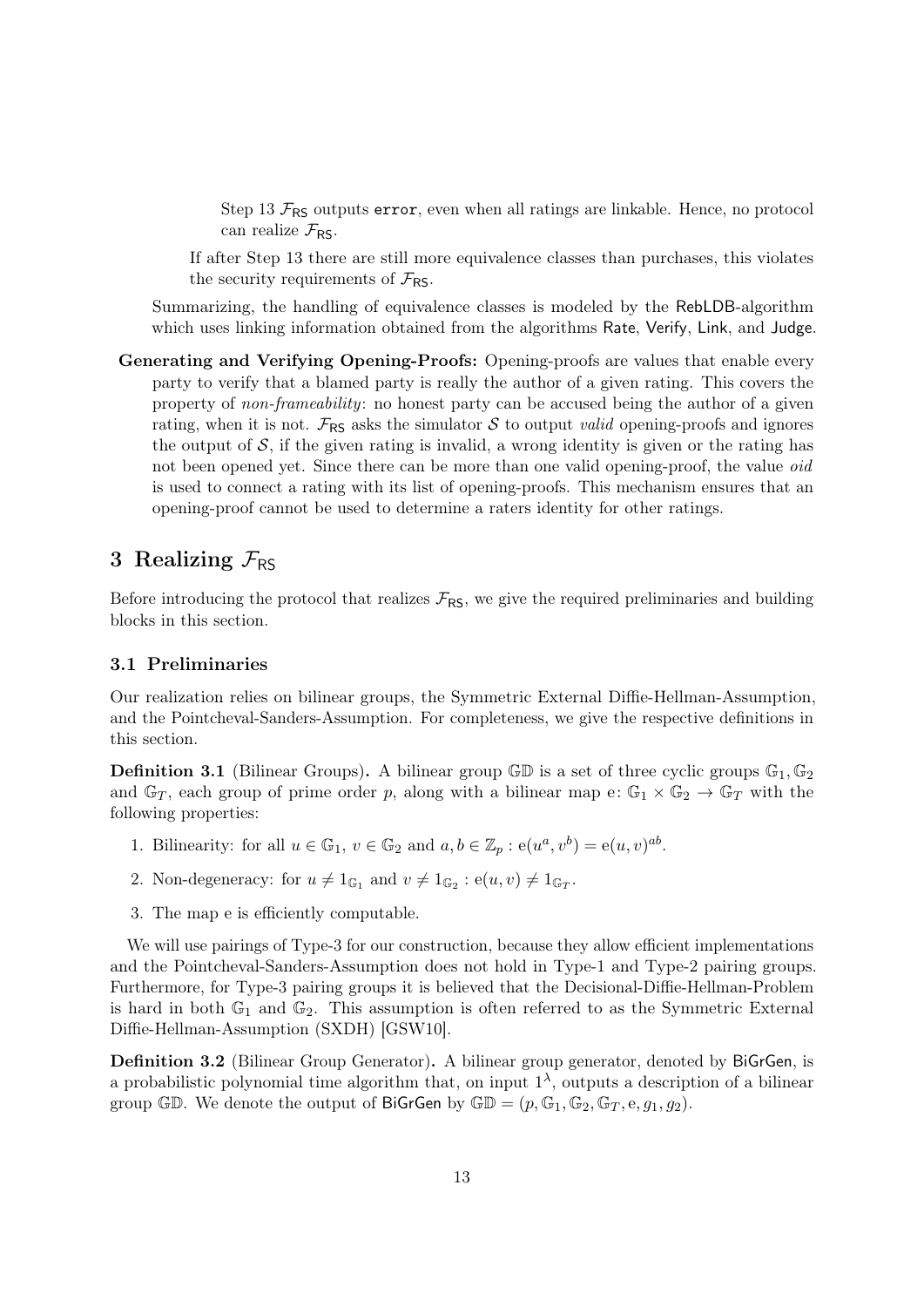**Definition 3.3** (Pointcheval-Sanders-Problem – PS1). Let  $\mathbb{GP} = (p, \mathbb{G}_1, \mathbb{G}_2, \mathbb{G}_T, e, g_1, g_2)$  be a bilinear group setting of Type-3, with generators  $g_1 \in \mathbb{G}_1$  and  $g_2 \in \mathbb{G}_2$ . Further, let  $g \leftarrow \mathbb{G}_1$ ,  $\tilde{g} \leftarrow \mathbb{G}_2, X := g^x, Y := g^y \in \mathbb{G}_1 \text{ and } \tilde{X} := \tilde{g}^x, \tilde{Y} := \tilde{g}^y \in \mathbb{G}_2, \text{ for } x, y \leftarrow \mathbb{Z}_p.$  We define the oracle  $\mathcal{O}(m)$  as follows: on input  $m \in \mathbb{Z}_p$ , choose  $h \leftarrow \mathbb{G}_1$  and output  $(h, h^{\tilde{x}+m\cdot y})$ . Given  $(g, Y, \tilde{g}, \tilde{X}, \tilde{Y})$  and unlimited access to oracle  $\mathcal{O}$ , the Pointcheval-Sanders-Problem is to output a tuple  $(m^*, s, s^{x+m^* \cdot y})$ , where  $s \neq 1_{\mathbb{G}_1}$  and  $m^*$  was not asked to  $\mathcal{O}$ .

We say the Pointcheval-Sanders-Assumption holds for bilinear group generator BiGrGen if for all probabilistic polynomial time adversaries  $A$  there exists a negligible function negl such that

$$
\Pr\left[\mathcal{A}^{\mathcal{O}(\cdot)}\left(\mathbb{G}\mathbb{D}, g, Y, \tilde{g}, \tilde{X}, \tilde{Y}\right) = \left(m^*, s, s^{x+m^* \cdot y}\right)\right] \le \text{negl}(\lambda),
$$

where the probability is taken over the random bits used by  $BiGrGen, A$ , and the random choices of  $x, y \leftarrow \mathbb{Z}_p$ .

### 3.2 Building Blocks and Intuition for our Realization

In this section we briefly introduce the building blocks of our realization and explain how they are combined to realize  $\mathcal{F}_{RS}$  $\mathcal{F}_{RS}$  $\mathcal{F}_{RS}$ .

We use *Pointcheval-Sanders Signatures* ( $PS = (KeyGen, Sign, Verify)$ ) [\[PS16\]](#page-42-5) as certificates for registration and for purchased products. We call the certificate for registration a registration token, the certificate for purchased products a rating token. To obtain such tokens every user has to prove knowledge of a self-chosen user-secret-key usk. We use the concurrent zero-knowledge variant of  $\Sigma$ -protocols, which uses *Trapdoor Pedersen Commitments* (PD = (KeyGen, Commit, Reveal, Equiv)) for this purpose.

**Definition 3.4** (Pointcheval-Sanders Signatures (PS)). Let  $\mathbb{G}\mathbb{D} = (p, \mathbb{G}_1, \mathbb{G}_2, \mathbb{G}_T, e, g_1, g_2)$  be a bilinear group setting of Type-3, with generators  $g_1 \in \mathbb{G}_1$  and  $g_2 \in \mathbb{G}_2$ . The Pointcheval-Sanders Signature Scheme for messages  $m \in \mathbb{Z}_p$  is defined as follows:

KeyGen(GD)

1: Choose  $\xi_1, \xi_2 \leftarrow \mathbb{Z}_p$ , and  $\tilde{g} \leftarrow \mathbb{G}_2$ .

2: Set  $(\tilde{X}, \tilde{Y}) \coloneqq (\tilde{g}^{\xi_1}, \tilde{g}^{\xi_2}), \, sk \coloneqq (\xi_1, \xi_2)$  and  $pk \coloneqq (\tilde{g}, \tilde{X}, \tilde{Y})$  and output  $(pk, sk)$ .

 $Sign(sk, m)$ 

Choose  $s \leftarrow \mathbb{G}_1$ , set  $\sigma := (\sigma_1, \sigma_2) := (s, s^{\xi_1 + \xi_2 \cdot m})$  and output  $\sigma$  as signature on m.

<span id="page-13-1"></span>Verify $(pk, m, \sigma)$ 

Output 1, iff  $\sigma_1 \neq 1_{\mathbb{G}_1}$  and  $e(\sigma_1, \tilde{X} \cdot \tilde{Y}^m) = e(\sigma_2, \tilde{g})$ .

To sign committed messages  $M = g_1^m$  a modified signing algorithm can be used:

### $Sign(sk, M)$

Choose  $\alpha \leftarrow \mathbb{Z}_p$ , set  $\sigma = (\sigma_1, \sigma_2) \coloneqq (g_1^{\alpha}, (g_1^{\xi_1} \cdot M^{\xi_2})^{\alpha})$ , and output  $\sigma$  as signature on m.

<span id="page-13-0"></span>**Definition 3.5** (Trapdoor Pedersen Commitments (PD)). Let  $\mathbb{GP} = (p, \mathbb{G}_1, \mathbb{G}_2, \mathbb{G}_T, e, q_1, q_2)$  be a bilinear group setting of Type-3, with generators  $g_1 \in \mathbb{G}_1$  and  $g_2 \in \mathbb{G}_2$ . The Trapdoor Pedersen Commitment Scheme for messages  $m \in \mathbb{Z}_p$  is defined as follows: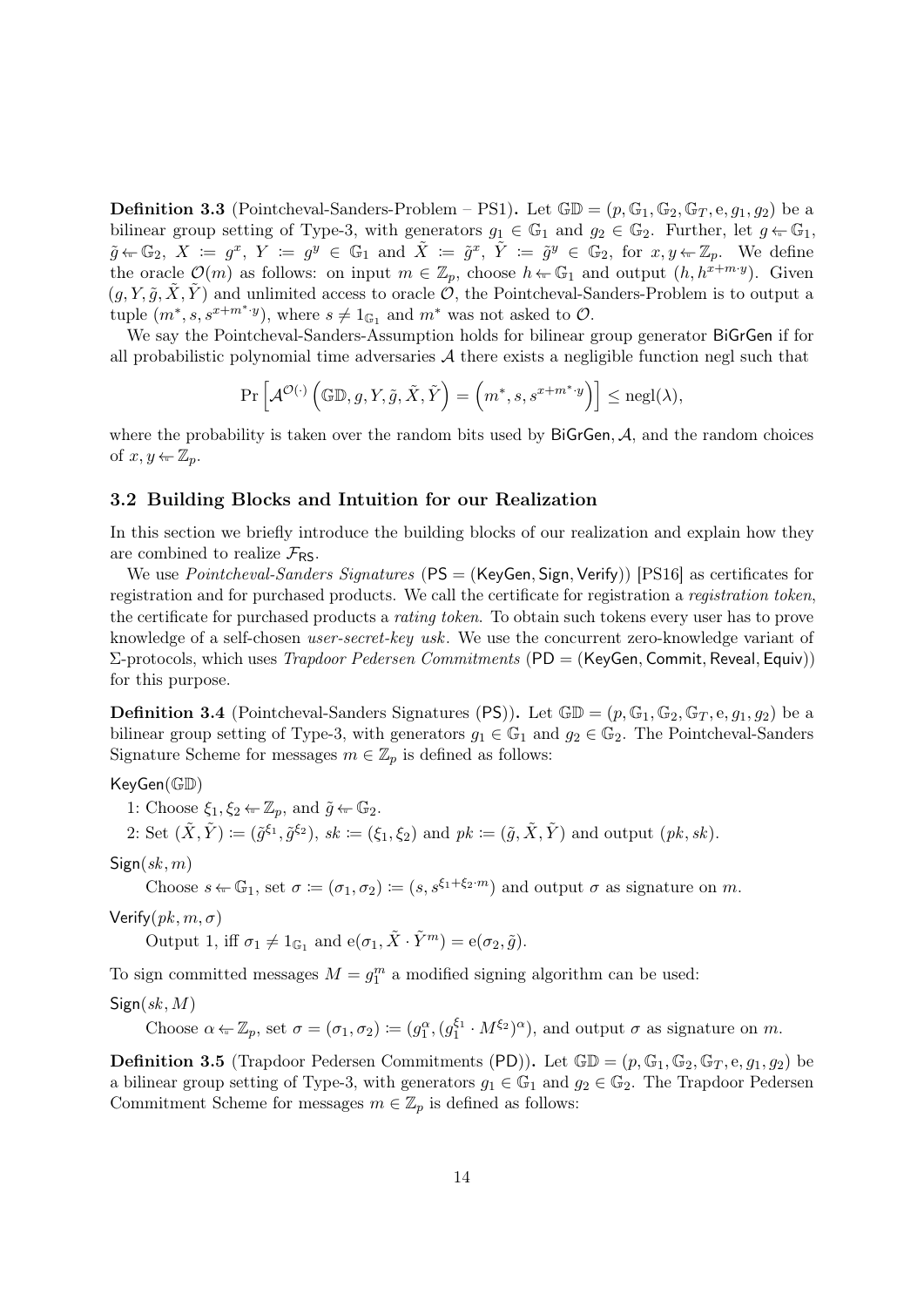<span id="page-14-0"></span>KeyGen(GD)

Choose  $td \leftarrow \mathbb{Z}_p$ ,  $u \leftarrow \mathbb{G}_1$ , set  $v := u^{td}$ , and output  $pk := (u, v)$ .

Commit $(pk, m)$ 

Choose  $r \leftarrow \mathbb{Z}_p$  and output the commitment  $com := u^m \cdot v^r$  and the decommitment r.

Reveal $(pk, com, m, r)$ 

Output the decommitment r such that  $\text{Commit}(pk, m; r) = com$ .

<span id="page-14-1"></span>Equiv $(pk, td, com, m, r, m')$ Output  $r' \coloneqq (m - m' + td \cdot r) \cdot td^{-1}$ .

To rate a product a user has to non-interactively prove knowledge of the registration token, the rating token, and its personal user-secret, for which the tokens were generated. As non-interactive proof system we use Signatures of Knowledge [\[CL06\]](#page-41-7). Also, *opening-proofs*, generated by  $P_{\text{IDM}}$ , are non-interactive proofs of knowledge of *opening tokens*. These tokens are given by a user  $P_i$  to the System Manager  $P_{\text{IDM}}$  during the registration protocol. In our construction it is important not to publish these tokens, because they allow to open any rating. Hence, we encrypt opening tokens with the CCA2-secure *Cramer-Shoup encryption*  $(CS = (KeyGen, Enc, Dec))$  [\[CS98\]](#page-41-8).

**Definition 3.6** (Cramer-Shoup Encryption (CS)). Let  $\mathbb{G}\mathbb{D} = (p, \mathbb{G}_1, \mathbb{G}_2, \mathbb{G}_T, e, g_1, g_2)$  be a bilinear group setting of Type-3, with generators  $g_1 \in \mathbb{G}_1$  and  $g_2 \in \mathbb{G}_2$ , and let  $\mathcal{H} : \{0,1\}^* \to \mathbb{Z}_p$  be a collision resistant hash function. The Cramer-Shoup Encryption Scheme for messages  $m \in \mathbb{G}_2$  is defined as follows:

KeyGen(GD)

1: Choose  $\tilde{h} \leftarrow \mathbb{G}_2$  and  $\zeta_1, \zeta_2, \zeta_3, \zeta_4, \zeta_5 \leftarrow \mathbb{Z}_p$ . 2: Set  $\tilde{b} := g_2^{\zeta_1} \cdot \tilde{h}^{\zeta_2}, \tilde{d} := g_2^{\zeta_3} \cdot \tilde{h}^{\zeta_4}, \tilde{f} := g_2^{\zeta_5}, sk := (\zeta_1, \zeta_2, \zeta_3, \zeta_4, \zeta_5), \text{ and } pk := (g_2, \tilde{h}, \tilde{b}, \tilde{d}, \tilde{f}, \mathcal{H}).$ 3: Output the key pair  $(sk, pk)$ .

 $Enc(\mathit{pk}, \mathit{m})$ 

- 1: Choose  $\beta \leftarrow \mathbb{Z}_n$
- 2: Set  $ct_1 \coloneqq g_2^{\beta}$  $\hat{\mu}^\beta_2,~ct_2\coloneqq \tilde{h}^\beta,~ct_3\coloneqq m\cdot \tilde{f}^\beta,~\omega\coloneqq \mathcal{H}(ct_1,ct_2,ct_3),~ct_4\coloneqq (\tilde{b}\cdot \tilde{d}^\omega)^\beta.$
- 3: Output the cipher text  $ct := (ct_1, ct_2, ct_3, ct_4)$ .

 $Dec(sk, ct)$ 

Output  $m \coloneqq ct_3 \cdot ct_1^{-\zeta_5}$ , iff  $ct_1^{\zeta_1} \cdot ct_2^{\zeta_2} \cdot (ct_1^{\zeta_3} \cdot ct_2^{\zeta_4})^{\omega} = ct_4$ , where  $\omega \coloneqq \mathcal{H}(ct_1, ct_2, ct_3)$ .

The Signatures of Knowledge we use need a Random Oracle, which can be modeled as the ideal functionality  $\mathcal{F}_{\text{RO}}$  $\mathcal{F}_{\text{RO}}$  $\mathcal{F}_{\text{RO}}$  [\[HMQ04\]](#page-42-6) in the UC framework. We further need the ideal functionalities for Common Reference Strings  $\mathcal{F}_{CRS}$  $\mathcal{F}_{CRS}$  $\mathcal{F}_{CRS}$  [\[CF01\]](#page-41-9) and Certification  $\mathcal{F}_{CA}$  $\mathcal{F}_{CA}$  $\mathcal{F}_{CA}$  [\[Can04\]](#page-41-5).  $\mathcal{F}_{CRS}$  is needed for secure commitment schemes like the above mentioned Trapdoor Pedersen Commitments and  $\mathcal{F}_{CA}$  $\mathcal{F}_{CA}$  $\mathcal{F}_{CA}$ ensures that users cannot register with different identities.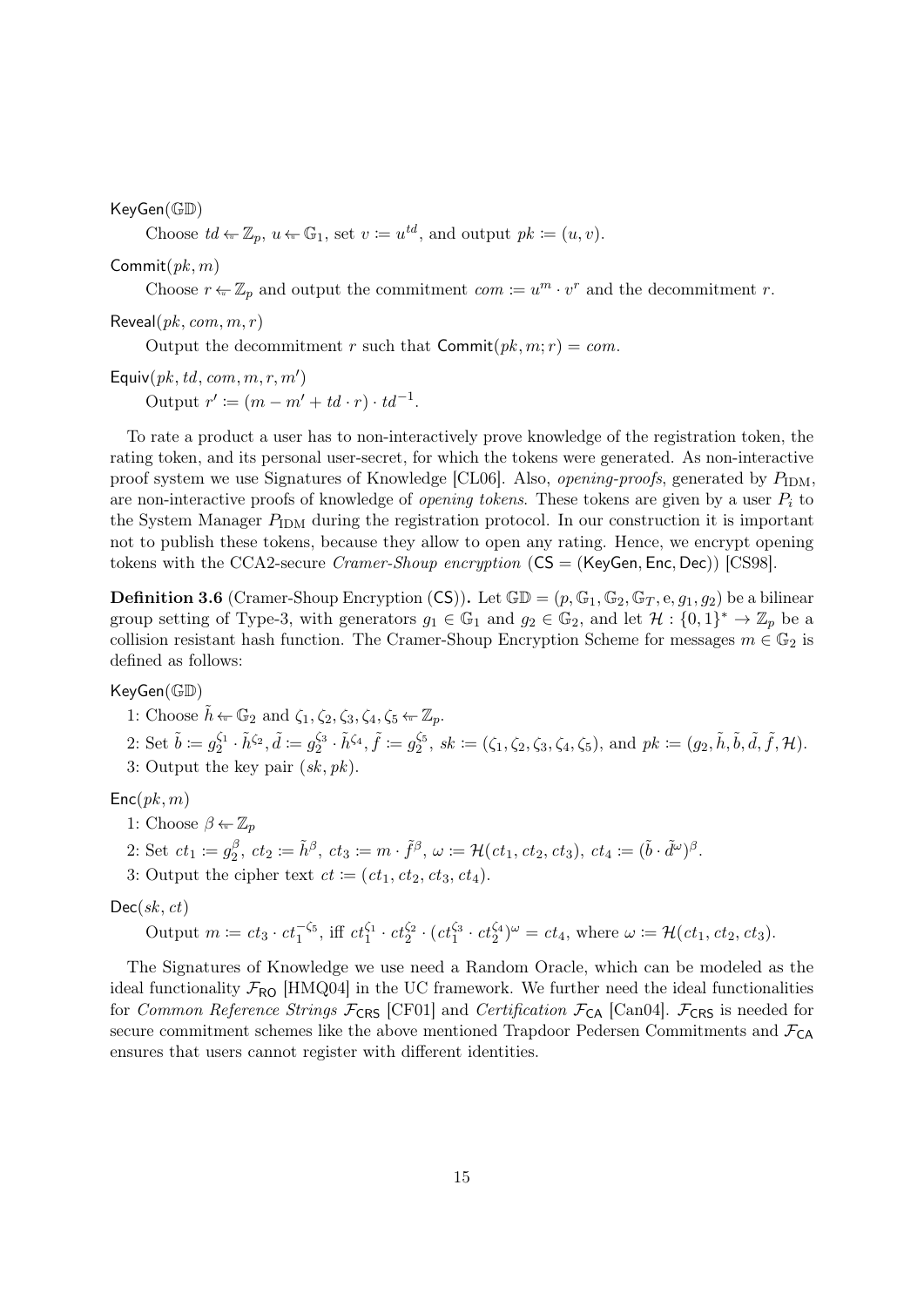$\mathcal{F}_{\sf{RO}}$ 

<span id="page-15-0"></span> $\mathcal{F}_{\text{RO}}$  $\mathcal{F}_{\text{RO}}$  $\mathcal{F}_{\text{RO}}$  operates on security parameter k and manages the list  $L_{RO}$  of pairs of bitstrings, which is initially empty.

Retrieving values: On input  $(sid, m)$  from P or S

1: If  $(m, v) \in L_{RO}$  for some  $v \in \{0, 1\}^k$  then set  $h \coloneqq v$ 

2: Else choose  $h \leftarrow \{0, 1\}^k$  and store  $(m, h)$  in  $L_{RO}$ 

3: Send  $(sid, m, h)$  to the activating party  $(P \text{ or } S)$ .

Functionality 2: Random Oracle

### $\mathcal{F}_{CRS}$

<span id="page-15-1"></span> $\mathcal{F}_{CRS}$  $\mathcal{F}_{CRS}$  $\mathcal{F}_{CRS}$  operates on distribution D and controls the value CRS, which is initialized to  $\perp$ .

Retrieving the CRS: On input  $(sid)$  from P or S

1: If  $CRS = \perp$  then set  $CRS \leftarrow D$ .

<span id="page-15-2"></span>2: Send (sid, CRS) to the activating party (P or  $S$ ).

Functionality 3: Common Reference String

### $\mathcal{F}_{CA}$

**Registering Values:** On input (Register,  $sid, v$ ) from  $P_i$ 

1: Send (Register, sid) to S and receive (Register, sid, ok) from S.

2: If  $sid = P_i$  and this is the first request then record  $(P_i, v)$ .

**Retrieving registered values:** On input (Retrieve, sid) from  $P_i$ 

1: Send (Retrieve, sid,  $P_i$ ) to S and receive (Retrieve, sid,  $P_i$ , ok) from S.

2: If there is a tuple  $(sid, v)$  recorded then send (Retrieve, sid, v) to  $P_i$ .

3: Else send (Retrieve,  $sid, \perp)$  to  $P_i$ .

Functionality 4: Certification Authority

In our construction the output of  $\mathcal{F}_{CRS}$  $\mathcal{F}_{CRS}$  $\mathcal{F}_{CRS}$  is (GD, PD.pk,  $\mathcal{H}, \mathcal{H}_1, \mathcal{H}_2$ ), where GD is the output of the bilinear group generator  $\text{BiGrGen}(1^{\lambda})$ ,  $PD.pk = (u, v) \in \mathbb{G}_1^2$  is the public key of the Trapdoor Pedersen Commitment scheme, and  $\mathcal{H} \colon \{0,1\}^* \to \mathbb{Z}_p$ ,  $\mathcal{H}_1 \colon \{0,1\}^* \to \mathbb{G}_1$ , and  $\mathcal{H}_2 \colon \{0,1\}^* \to \mathbb{G}_2$ are collision-resistant hash functions. We assume that every party obtains the common-reference string prior to its first activation.

We write  $y = \mathcal{F}_{\text{RO}}(x)$  $y = \mathcal{F}_{\text{RO}}(x)$  $y = \mathcal{F}_{\text{RO}}(x)$  to indicate a call to  $\mathcal{F}_{\text{RO}}$  on input  $(sid, x)$  and outputting y to the calling party.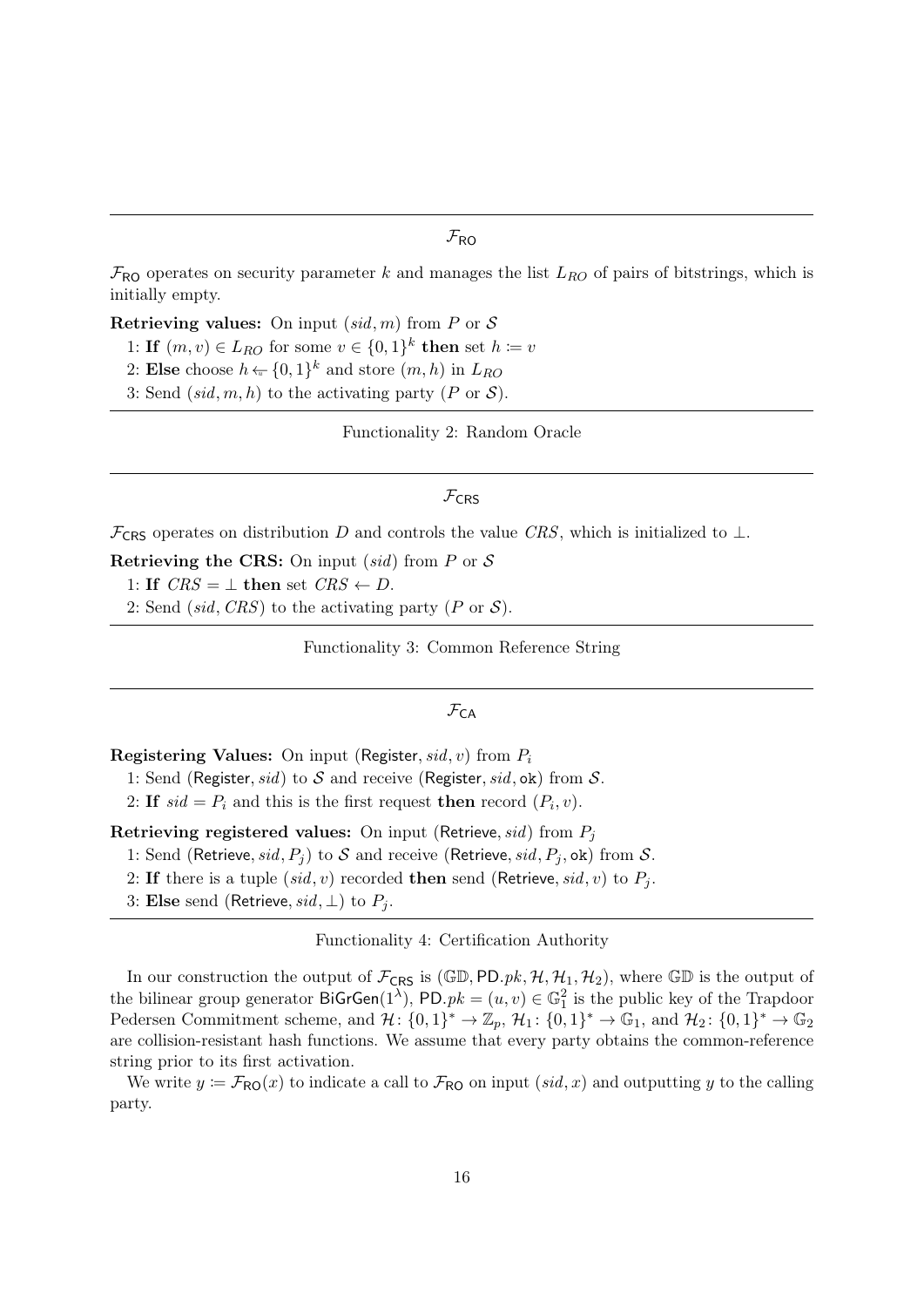### 3.3 A Protocol for Realizing  $\mathcal{F}_{RS}$  $\mathcal{F}_{RS}$  $\mathcal{F}_{RS}$

<span id="page-16-0"></span>We assume to communicate via authenticated channels between two parties. This implies that the identities of communicating parties are known to each other and that the adversary cannot modify the message's payload.

### $\Pi_{\mathsf{RS}}$

### All parties except  $P_{IDM}$ : On the first activation of  $P_i$

- 1: Choose a value  $usk_i \leftarrow \mathbb{Z}_p$  and compute  $M_i := g_1^{usk_i}$ , where  $g_1 \in \mathbb{G}_1$  is given by  $\mathcal{F}_{CRS}$  $\mathcal{F}_{CRS}$  $\mathcal{F}_{CRS}$ .
- 2: Send (Register,  $P_i$ ,  $M_i$ ) to  $\mathcal{F}_{CA}$  $\mathcal{F}_{CA}$  $\mathcal{F}_{CA}$ , and store the user-secret-key  $usk_i$ .

Registry Key Generation: When  $P_{\text{IDM}}$  receives (KeyGen, sid) from  $Z$ 

- 1: Run PS.KeyGen(GD) to obtain PS.pk :=  $(\tilde{g}, \tilde{X}, \tilde{Y})$  and PS.sk :=  $(\xi_1, \xi_2)$ .
- 2: Run CS.Setup( $\mathbb{G}\mathbb{D}$ ) to obtain CS.pk :=  $(g_2, \tilde{h}, \tilde{b}, \tilde{d}, \tilde{f}, \mathcal{H})$  and CS.sk :=  $(\zeta_1, \zeta_2, \zeta_3, \zeta_4, \zeta_5)$ .
- 3: Set  $pp := (PS.pk, CS.pk)$  and  $idmsk := (PS.sk, CS.sk)$ .
- 4: Set  $\mathfrak {Varams}.{\sf Add}(pp)$  and  $\mathfrak {Varams}_s.{\sf Add}(pp,idmsk).$
- 5: Output (KeyGen, sid, pp).

<span id="page-16-1"></span>User Registration: When  $P_i$  receives (Register, sid, pp') from  $\mathcal Z$ 

 $P_i$ : : 1: Choose  $\alpha, r \leftarrow \mathbb{Z}_p$ , compute  $T := g_1^{\alpha}, R := u^{\mathcal{H}(T)} \cdot v^r$  and send  $(p p', R)$  to  $P_{\text{IDM}}$ .

- $P_{\text{IDM}}$ : 2: Obtain  $M_i$  from  $\mathcal{F}_{\text{CA}}(\text{Retrieve}, P_i)$ .
	- 3: If  $\mathcal{F}_{CA}$  $\mathcal{F}_{CA}$  $\mathcal{F}_{CA}$  returned (Retrieve,  $P_i, \perp$ ),  $pp' \notin \mathfrak{P}$ arams or  $(P_i, pp', M', Y', \sigma') \in \mathfrak{Reg}$  for some  $M', Y', \sigma'$  then send abort to  $P_i$  and output (Register, sid, pp',  $P_i$ , 0).
		- 4: Else Choose  $ch \leftarrow \mathbb{Z}_p$  and send  $ch$  to  $P_i$ .
- $P_i$ : : 5: If  $P_{\text{IDM}}$  sent abort then output (Register, sid, pp',  $P_i$ , 0).
	- 6: Else Compute  $s_{\alpha} := \alpha + ch \cdot usk_i, ct \leftarrow \text{CS}.\text{Enc}(\text{CS}.pk, \tilde{Y}^{usk_i})$  and send  $(s_{\alpha}, T, r, ct)$ to  $P_{IDM}$ .
- $P_{\text{IDM}}$ : 7: Compute  $\tilde{Y}_i := \text{CS.Dec}(\text{CS}.sk, ct)$ .
	- 8: If decrypting ct failed, or  $M_i^{ch} \cdot T \neq g_1^{s_{\alpha}}$ , or  $R \neq u^{\mathcal{H}(T)} \cdot v^r$ , or  $e(M_i, \tilde{Y}) \neq e(g_1, \tilde{Y}_i)$ then send abort to  $P_i$  and output (Register,  $sid, pp', P_i, 0$ ).
	- 9: Else compute  $\sigma_i \leftarrow \mathsf{PS}.{\sf Sign}(\mathsf{PS}.{\mathit{sk}}, M_i),$  set  $\mathfrak{Reg}.{\sf Add}(P_i, pp', M_i, \tilde{Y}_i, \sigma_i),$  send  $\sigma_i$  to  $P_i$ , and output (Register,  $sid, pp', P_i, 1)$ .
- $P_i$ : : 10: If  $P_{\text{IDM}}$  sent abort then output (Register, sid, pp',  $P_i$ , 0).
	- 11: Else If PS. Verify $(pp',usk_i, \sigma_i) = 1$  then
		- 12: store  $(usk_i, \sigma_i)$ , and output (Register,  $sid, pp', P_i, 1)$ .
	- 13: Else output (Register,  $sid, pp', P_i, 0)$ .

<span id="page-16-2"></span>**Product Addition:** When  $P_i$  receives (NewProduct, sid, prod) from  $Z$ 

1: Compute  $\tilde{g}_{i,prod} := \mathcal{H}_2(i, prod)$  and run PS.KeyGen(GD) with  $\tilde{g}_{i,prod}$  as generator of  $\mathbb{G}_2$  to obtain PS. $pk_{i,prod} := (\tilde{g}_{i,prod}, \tilde{X}_{i,prod}, \tilde{Y}_{i,prod})$  and PS. $sk_{i,prod} := (\xi_{1_{i,prod}}, \xi_{2_{i,prod}})$ .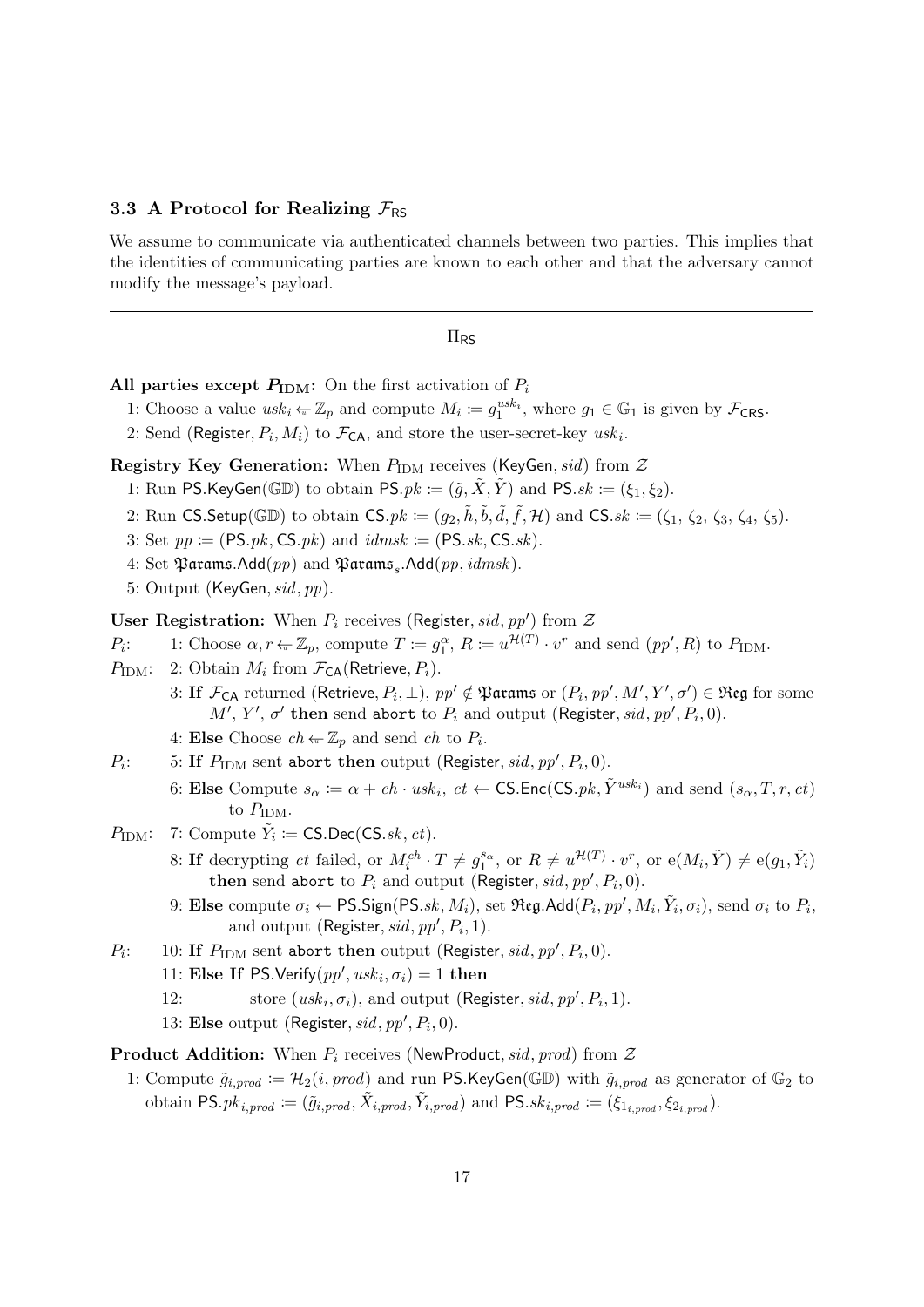- 2: Compute  $M_{i,prod} := \mathcal{H}_1(i, prod)^{usk_i}.$
- 3: Choose  $r \leftarrow \mathbb{Z}_p$  and compute  $R_1 := \mathcal{H}_1(i, prod)^r$  and  $R_2 := g_1^r$ .
- 4: Set  $ch_{i,prod} := \mathcal{F}_{RO}(PS.pk_{i,prod}, M_i, M_{i,prod}, R_1, R_2)$  and  $s_{i,prod} := r + ch_{i,prod} \cdot usk_i$ .
- 5: Set  $ppk_{i,prod} := (M_i, M_{i,prod}, ch_{i,prod}, s_{i,prod}, PS. pk_{i,prod})$  and  $\mathfrak{P} \mathfrak{rod} \mathfrak{s}_i$ .Add $(prod, ppk_{i,prod})$ .
- 6: Output (NewProduct, sid, prod,  $ppk_{i,prod}$ ).

<span id="page-17-0"></span>**Purchase:** When  $P_i$  receives (Purchase, sid,  $P_i$ , prod, ppk) from  $Z$ 

- $P_i$ : 1: If VfyProd( $P_j$ , prod, ppk) = 0  $\vee$   $P_i = P_j$  then ignore the request.
	- 2: Else choose  $\alpha, r \leftarrow \mathbb{Z}_p$ , compute  $T \coloneqq g_1^{\alpha}, R \coloneqq u^{\mathcal{H}(T)} \cdot v^r$  and send  $(pred, ppk, R)$  to  $P_j$ .
- $P_i$ : 3: Obtain  $M_i$  from  $\mathcal{F}_{CA}$ (Retrieve,  $P_i$ ). 4: If  $\mathcal{F}_{\mathsf{CA}}$  $\mathcal{F}_{\mathsf{CA}}$  $\mathcal{F}_{\mathsf{CA}}$  returned (Retrieve,  $P_i, \perp$ ) or  $(\mathit{prod}, \mathit{ppk}) \notin \mathfrak{P}$ ro0 $\mathfrak{s}_j$  then 5: send abort to  $P_i$  and output (Purchase, sid,  $P_i$ ,  $P_j$ , prod, ppk, 0). 6: Else choose  $ch \leftarrow \mathbb{Z}_p$  and send  $ch$  to  $P_i$ .  $P_i$ : 7: If  $P_j$  sent abort then output (Purchase, sid,  $P_i$ ,  $P_j$ , prod, ppk, 0). 8: Else compute  $s_{\alpha} := \alpha + ch \cdot usk_i$  and send  $(s_{\alpha}, T, r)$  to  $P_i$ .  $P_j$ : 9: If  $M_i^{ch} \cdot T \neq g_1^{s_\alpha}$  or  $R \neq u^{\mathcal{H}(T)} \cdot v^r$  then 10: send abort to  $P_i$  and output (Purchase, sid,  $P_i$ ,  $P_j$ , prod, ppk, 0). 11: Else compute  $\sigma_{i,j,prod} \leftarrow \text{PS}.Sign(\text{PS}.sk_{i,prod}, M_i)$  and set  $\mathfrak{P}urcb_j.\text{Add}(P_i, prod, \sigma_{i,j,prod})$ . 12: Send  $\sigma_{i,j,prod}$  to  $P_i$ .
- $P_i$ : 13: If  $P_j$  sent abort then output (Purchase, sid,  $P_i$ ,  $P_j$ , prod, ppk, 0). 14: Else If PS.Verify(PS. $pk_{i, prod}$ ,  $usk_i, \sigma_{i, j, prod}$ ) = 1 then 15: store  $\sigma_{i,j,prod}$ , and output (Purchase,  $sid, P_i, P_j, prod, ppk, 1$ ). 16: Else output (Purchase,  $sid, P_i, P_j, prod, ppk, 0)$ .

VfyProd: On local input  $(P_i, prod, ppk)$ 

- 1: Obtain  $M_j$  from  $\mathcal{F}_{CA}$ (Retrieve,  $P_j$ )
- 2: If  $\mathcal{F}_{CA}$  $\mathcal{F}_{CA}$  $\mathcal{F}_{CA}$  returned (Retrieve,  $P_j$ ,  $\perp$ ) then return 0.
- 3: Else parse ppk as  $(M'_j, M_{j,prod}, ch_{j,prod}, s_{j,prod}, PS. pk_{j,prod})$ .

4: Set 
$$
R_1 := \mathcal{H}_1(j, prod)^{s_{j,prod}} \cdot M_{j,prod}^{-ch_{j,prod}}
$$
 and  $R_2 := g_1^{s_{j,prod}} \cdot M_j^{-ch_{j,prod}}$ 

- 5: If  $M_j \neq M'_j$  or  $ch_{j,prod} \neq \mathcal{F}_{RO}(PS.pk_{j,prod}, M_j, M_{j,prod}, R_1, R_2)$  then return 0.
- 6: Else return 1.

<span id="page-17-1"></span>**Rate a Product:** When  $P_i$  receives (Rate, sid, pp,  $P_j$ , prod, ppk, m) from  $\mathcal{Z}$ 

1: If no tuple  $(usk_i, \sigma_i)$  is stored such that PS. Verify $(pp, usk_i, \sigma_i) = 1$ , or no  $\sigma_{i,j,prod}$  is stored such that PS.Verify(PS. $pk_{i,prod}$ ,  $usk_i, \sigma_{i,j,prod}) = 1$ , or a tuple  $(m', \sigma) = (m', T_1, T_2, T_3, T_4)$  $T_4, T_5, ch, s)$  is stored such that (Verify, sid, pp,  $P_j, \, prod, \, ppk, \, m', \, \sigma) = 1$  then

.

- 2: ignore the request.
- 3: Choose  $t_1, t_2, k \leftarrow \mathbb{Z}_p$ .
- 4: Compute  $T_1 \coloneqq \sigma_{i,1}^{t_1}, T_2 \coloneqq \sigma_{i,2}^{t_1}, T_3 \coloneqq \sigma_{i,j,prod,1}^{t_2}, T_4 \coloneqq \sigma_{i,j,prod,2}^{t_2}, T_5 \coloneqq \mathcal{H}_1(j, prod)^{usk_i}.$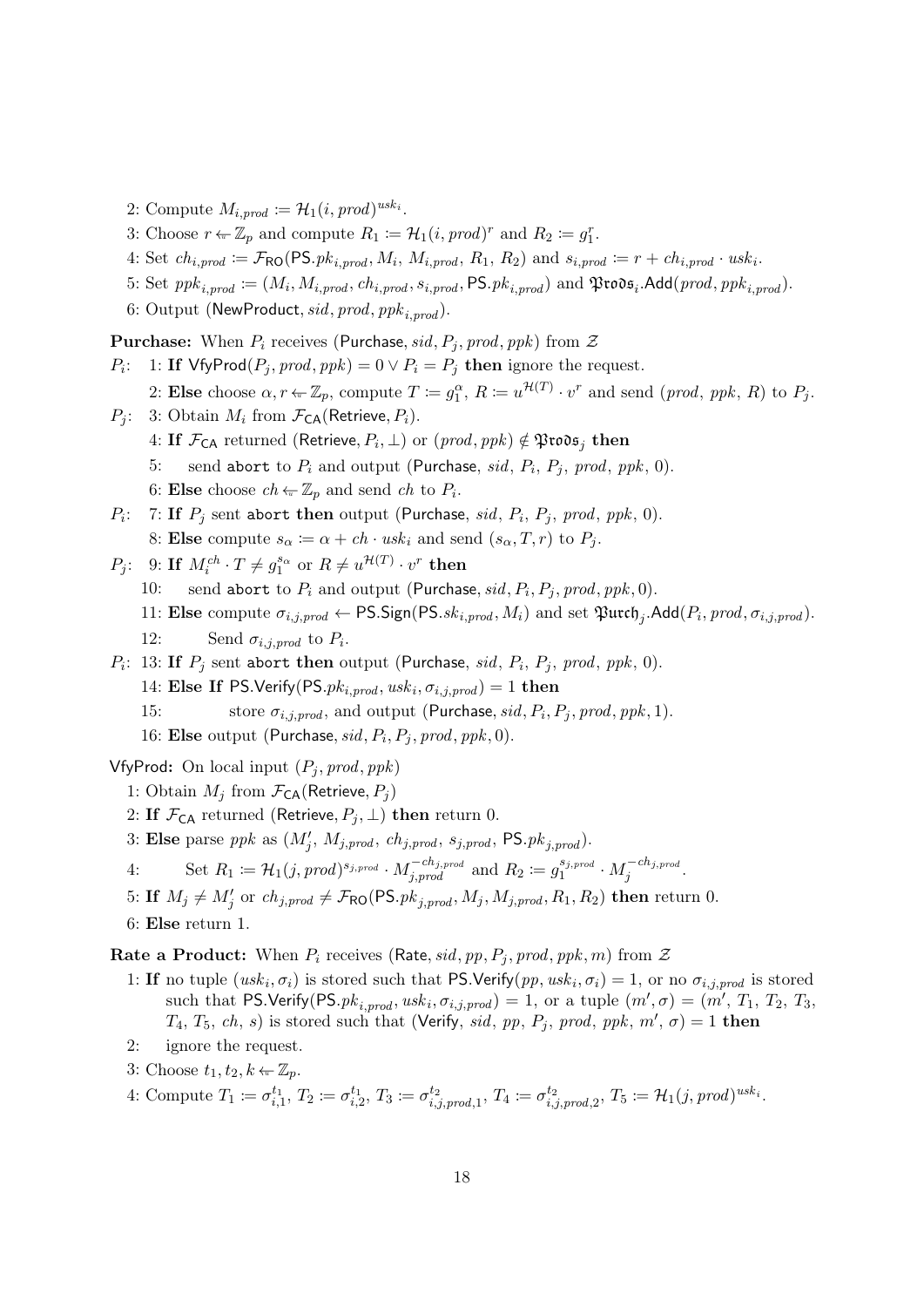- 5: Compute  $R_1 \coloneqq e(T_1, \tilde{Y})^k$ ,  $R_2 \coloneqq e(T_3, \tilde{Y}_{j,prod})^k$ ,  $R_3 \coloneqq \mathcal{H}_1(j, prod)^k$ .
- 6: Set  $ch := \mathcal{F}_{\textsf{RO}}(T_1, T_2, T_3, T_4, T_5, R_1, R_2, R_3, \text{prod}, \text{ppk}, m)$ , and  $s := k + ch \cdot usk_i$ .
- 7: Set  $\sigma \coloneqq (T_1, T_2, T_3, T_4, T_5, ch, s)$  and store  $\sigma$ .
- 8: Output (Rate, sid, pp,  $P_i$ , prod, ppk,  $m, \sigma$ ).

### **Verifying a Rating:** When  $P_i$  receives (Verify, sid, pp,  $P_j$ , prod, ppk,  $m, \sigma$ ) from  $\mathcal{Z}$

- 1: If  $VfyProd(P_i, prod, ppk) = 0$  then ignore the request.
- 2: Parse  $\sigma$  as  $(T_1, T_2, T_3, T_4, T_5, ch, s)$ .
- 3: Set  $R'_1 \coloneqq e(T_1, \tilde{X})^{ch} \cdot e(T_2, \tilde{g})^{-ch} \cdot e(T_1, \tilde{Y})^s$ ,  $R'_3 \coloneqq T_5^{-ch} \cdot \mathcal{H}_1(j, prod)^s$ ,  $R_2' \coloneqq \mathrm{e} (T_3, \tilde X_{j,prod})^{ch} \cdot \mathrm{e} (T_4, \tilde g_{j,prod})^{-ch} \cdot \mathrm{e} (T_3, \tilde Y_{j,prod})^s.$
- 4: Set  $f \coloneqq [T_5 \neq M_{j,prod} \wedge ch = \mathcal{F}_{\textsf{RO}}(T_1, T_2, T_3, T_4, T_5, R'_1, R'_2, R'_3, prod, ppk, m)]$
- 5: Output (Verify, sid, pp,  $P_i$ , prod, ppk,  $m, \sigma, f$ ).

<span id="page-18-1"></span>**Linking Ratings:** When  $P_i$  receives (Link, sid, pp,  $P_i$ , prod, ppk,  $m_0, \sigma_0, m_1, \sigma_1$ ) from  $\mathcal{Z}$ 

- 1: If (Verify, sid, pp,  $P_j$ , prod, ppk,  $m_k, \sigma_k$ ) = 1, for  $k \in \{0, 1\}$  then
- 2: Parse  $\sigma_0$  as  $(T_1, T_2, T_3, T_4, T_5, ch, s)$ , and  $\sigma_1$  as  $(T'_1, T'_2, T'_3, T'_4, T'_5, ch', s')$ .
- 3: Output (Link, sid, pp,  $P_j$ , prod, ppk,  $m_0, \sigma_0, m_1, \sigma_1, (T_5 = T_5')$ ).
- 4: Else Output (Link, sid, pp,  $P_i$ , prod, ppk,  $m_0, \sigma_0, m_1, \sigma_1, 0$ ).

# **Determine Raters Identity:** When  $P_{\text{IDM}}$  receives (Open, sid, pp,  $P_j$ , prod, ppk,  $m, \sigma$ ) from  $\mathcal{Z}$

- 1: If  $pp \notin \mathfrak{P}$  arams then ignore the request.
- 2: Set  $f := (\text{Verify}, sid, pp, P_j, prod, ppk, m, \sigma).$
- 3: If  $f = 1$  then parse  $\sigma$  as  $(T_1, T_2, T_3, T_4, T_5, ch, s)$  and iterate through Reg to find a tuple  $(P_i, pp, M_i, \tilde{Y}_i, \sigma_i)$  such that  $e(T_5, \tilde{Y}) = e(\mathcal{H}_1(j, prod), \tilde{Y}_i)$ .
- 4: If  $f = 0$  or no such tuple could be found then output (Open, sid, pp,  $P_i$ , prod, ppk,  $m, \sigma, \perp$ ).
- 5: Else Set  $\mathfrak{Open}.Add(pp, P_i, prod, ppk, m, \sigma, P_i).$
- 6: Output (Open, sid, pp,  $P_i$ , prod, ppk,  $m, \sigma, P_i$ ).

# <span id="page-18-0"></span>Generate Opening Proof: When  $P_{\text{IDM}}$  receives (OProof, sid, pp,  $P_i$ , prod, ppk,  $m, \sigma, P$ ) from Z

- 1: If  $pp \notin \mathfrak{P}$  arams then ignore the request.
- 2: Set  $f := (\text{Verify}, sid, pp, P_i, prod, ppk, m, \sigma)$ .
- 3: If  $f = 0 \vee (pp, P_i, prod, ppk, m, \sigma, P) \notin \mathfrak{Open}$  then
- 4: output (OProof, sid, pp,  $P_i$ , prod, ppk,  $m, \sigma, P, \perp$ ).
- 5: Else Parse  $\sigma$  as  $(T_1, T_2, T_3, T_4, T_5, ch, s)$ .
- 6: Select the tuple  $(P, pp, M_i, \tilde{Y}_i, \sigma_i)$  such that  $e(T_5, \tilde{Y}) = e(\mathcal{H}_1(j, prod), \tilde{Y}_i)$ .
- 7: Choose  $\beta \leftarrow \mathbb{Z}_p$  and compute  $ct = (ct_1, ct_2, ct_3, ct_4) \leftarrow \text{CS}.\text{Enc}(\text{CS}.pk, \tilde{Y}_i; \beta)$ .
- 8: Choose  $r \leftarrow \mathbb{Z}_p$  and compute  $R_1 := g_2^r$ ,  $R_2 := \tilde{h}^r$ ,  $R_3 := e(\mathcal{H}_1(j, prod), \tilde{f})^r$ .
- 9: Compute  $\omega := \mathcal{H}(ct_1, ct_2, ct_3), R_4 := (\tilde{b} \cdot \tilde{d}^{\omega})^r, R_5 := e(g_1, \tilde{f})^r.$
- 10: Set  $\hat{ch} \coloneqq \mathcal{F}_{\textsf{RO}}(ct, R_1, R_2, R_3, R_4, R_5, \sigma, i, M_i), \ \hat{s} \coloneqq r + \hat{ch} \cdot \beta$ , and  $\tau \coloneqq (P_i, ct, \hat{ch}, \hat{s})$ .
- 11: Set  $\mathfrak{Open}.Add(pp, P_i, prod, ppk, m, \sigma, P, \tau).$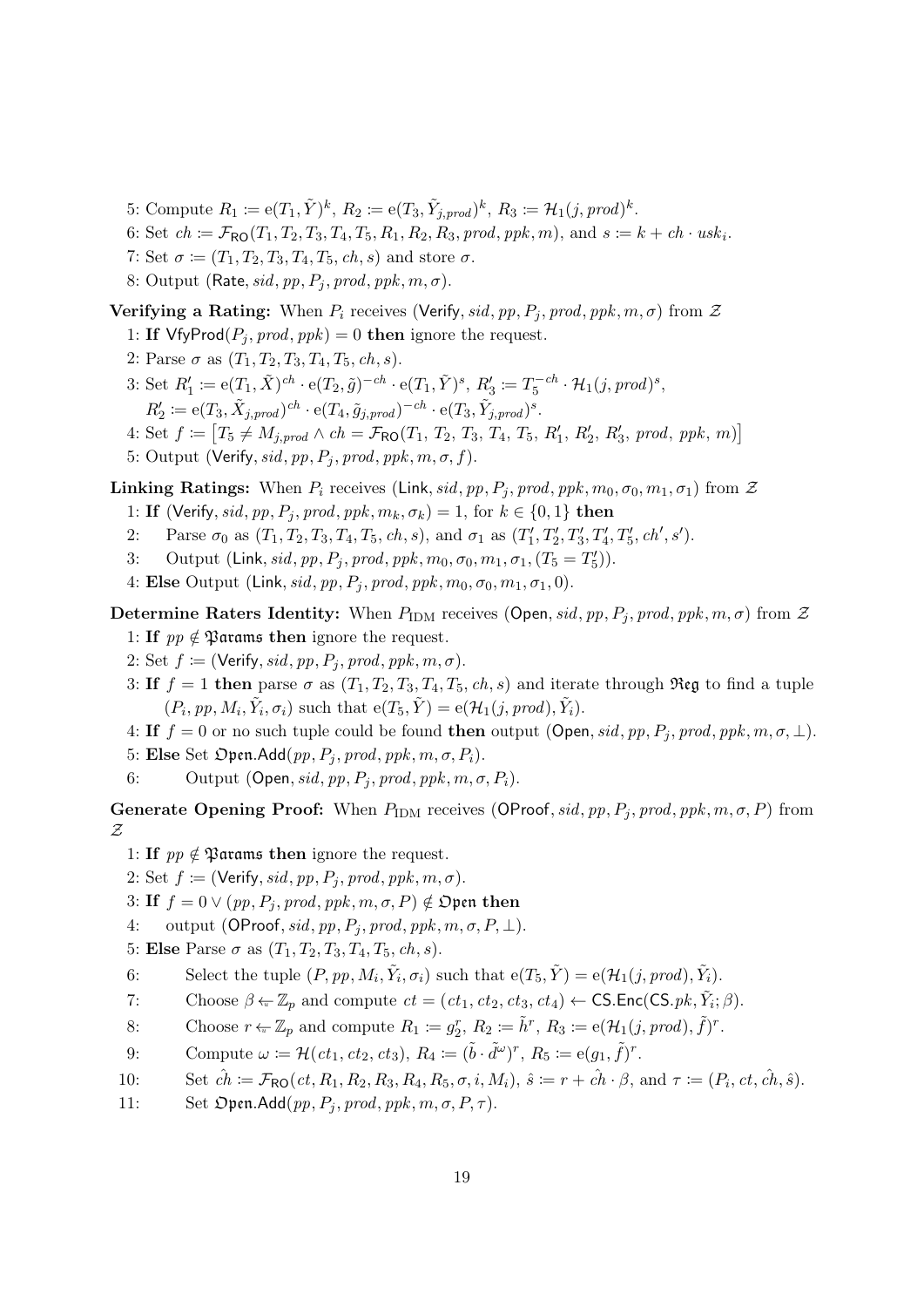12: Output (OProof, sid, pp,  $P_i$ , prod, ppk,  $m, \sigma, P, \tau$ ).

<span id="page-19-1"></span>Verifying Opening-Proofs: When  $P_i$  receives (Judge, sid, pp,  $P_i$ , prod, ppk,  $m, \sigma, P, \tau$ ) from  $\mathcal Z$ 

1: Set  $f := (\text{Verify}, sid, pp, P_j, prod, ppk, m, \sigma)$ .

2: Obtain M from  $\mathcal{F}_{CA}($ Retrieve, P).

3: If  $\mathcal{F}_{CA}$  $\mathcal{F}_{CA}$  $\mathcal{F}_{CA}$  returned (Retrieve,  $P, \perp$ )  $\vee$   $f = 0 \vee P = \perp \vee \tau = \perp$  then

- 4: output (Judge, sid, pp,  $P_j$ , prod, ppk,  $m, \sigma, P, \tau, 0$ ).
- 5: Else Parse  $\tau$  as  $(P_i, (ct_1, ct_2, ct_3, ct_4), c\hat{h}, \hat{s})$ .

6: Compute  $R_1 \coloneqq ct_1^{-c\hat{h}} \cdot g_2^{\hat{s}}, R_2 \coloneqq ct_2^{-c\hat{h}} \cdot \tilde{h}^{\hat{s}}.$ 

- 7: Compute  $R_3 \coloneqq e(\mathcal{H}_1(j, prod), ct_3)^{-c\hat{h}} \cdot e(T_5, \tilde{Y})^{\hat{c}\hat{h}} \cdot e(\mathcal{H}_1(j, prod), \tilde{f})^{\hat{s}}$
- 8: Compute  $\omega \coloneqq \mathcal{H}(ct_1, ct_2, ct_3)$ .
- 9: Compute  $R_4 := ct_4^{-\hat{c}\hat{h}} \cdot (\tilde{b} \cdot \tilde{d}^{\omega})^{\hat{s}}, R_5 := e(g_1, ct_3)^{-\hat{c}\hat{h}} \cdot e(M, \tilde{Y})^{\hat{c}\hat{h}} \cdot e(g_1, \tilde{f})^{\hat{s}}.$
- 10: Set  $f = (P = P_i \wedge c\hat{h} = \mathcal{F}_{RO}(ct, R_1, R_2, R_3, R_4, R_5, \sigma, i, M)).$
- 11: Output (Judge, sid, pp,  $P_j$ , prod, ppk,  $m, \sigma, P, \tau, f$ )

# Protocol 1: Protocol for  $\mathcal{F}_{\text{RS}}$  $\mathcal{F}_{\text{RS}}$  $\mathcal{F}_{\text{RS}}$

<span id="page-19-0"></span>Theorem 3.1. Under the Authenticated Channels Assumption, the SXDH-Assumption, the Pointcheval-Sanders-Assumption, and the assumption that  $H, H_1$ , and  $H_2$  are collision-resistant hash functions, Protocol  $\Pi_{RS}$  UC-realizes the  $\mathcal{F}_{RS}$  $\mathcal{F}_{RS}$  $\mathcal{F}_{RS}$  functionality in the  $(\mathcal{F}_{RO}, \mathcal{F}_{CRS}, \mathcal{F}_{CA})$  $(\mathcal{F}_{RO}, \mathcal{F}_{CRS}, \mathcal{F}_{CA})$  $(\mathcal{F}_{RO}, \mathcal{F}_{CRS}, \mathcal{F}_{CA})$  $(\mathcal{F}_{RO}, \mathcal{F}_{CRS}, \mathcal{F}_{CA})$  $(\mathcal{F}_{RO}, \mathcal{F}_{CRS}, \mathcal{F}_{CA})$  $(\mathcal{F}_{RO}, \mathcal{F}_{CRS}, \mathcal{F}_{CA})$  $(\mathcal{F}_{RO}, \mathcal{F}_{CRS}, \mathcal{F}_{CA})$ -hybrid model, in the presence of static adversaries.

### 3.3.1 Intuition to the Proof

To prove Theorem [3.1](#page-19-0) we have to show that for any probabilistic polynomial-time real-world adversary  $A$  there exists a probabilistic polynomial-time ideal-world adversary  $S$  such that for any probabilistic polynomial-time environment  $\mathcal Z$  it holds:

$$
\left\{\text{EXEC}_{\mathcal{F}_{\text{RS}},\mathcal{S}^{\mathcal{A}},\mathcal{Z}}(1^{\lambda},z)\right\}_{\lambda\in\mathbb{N},z\in\{0,1\}^*}\stackrel{c}{\equiv}\left\{\text{EXEC}_{\Pi_{\text{RS}},\mathcal{A},\mathcal{Z}}^{\mathcal{F}_{\text{RO}},\mathcal{F}_{\text{CRS}},\mathcal{F}_{\text{CA}}}(1^{\lambda},z)\right\}_{\lambda\in\mathbb{N},z\in\{0,1\}^*}
$$

.

We divide the proof of this statement into three parts. In the first part we define the simulator S that interacts with  $\mathcal{F}_{RS}$  $\mathcal{F}_{RS}$  $\mathcal{F}_{RS}$  and simulates the cryptographic computations. Note that during Rate-requests  $S$  does not obtain any identifying information of the rater. Hence,  $S$  uses the zero-knowledge simulator for the Signature of Knowledge that represents a rating. Analogously, opening-proofs are represented by a Signature of Knowledge. Therefore,  $S$  uses the corresponding zero-knowledge simulator to generate opening-proofs.

In the second part of the proof we define a hybrid game  $\mathcal G$  and a corresponding simulator  $\mathcal S_1$ for which we prove that no environment  $\mathcal Z$  can distinguish whether it interacts with  $(\mathcal F_{\text{RS}}, \mathcal S)$  or  $(\mathcal{G}, \mathcal{S}_1)$ . In this game  $\mathcal{S}_1$  obtains all identifying information during Rate-requests and therefore can execute the computations as defined in Protocol [Π](#page-16-0)RS. Also opening-proofs can be generated by  $S_1$  as in Protocol  $\Pi_{RS}$ . Hence, an environment Z is only able to distinguish  $(\mathcal{F}_{RS}, \mathcal{S})$  and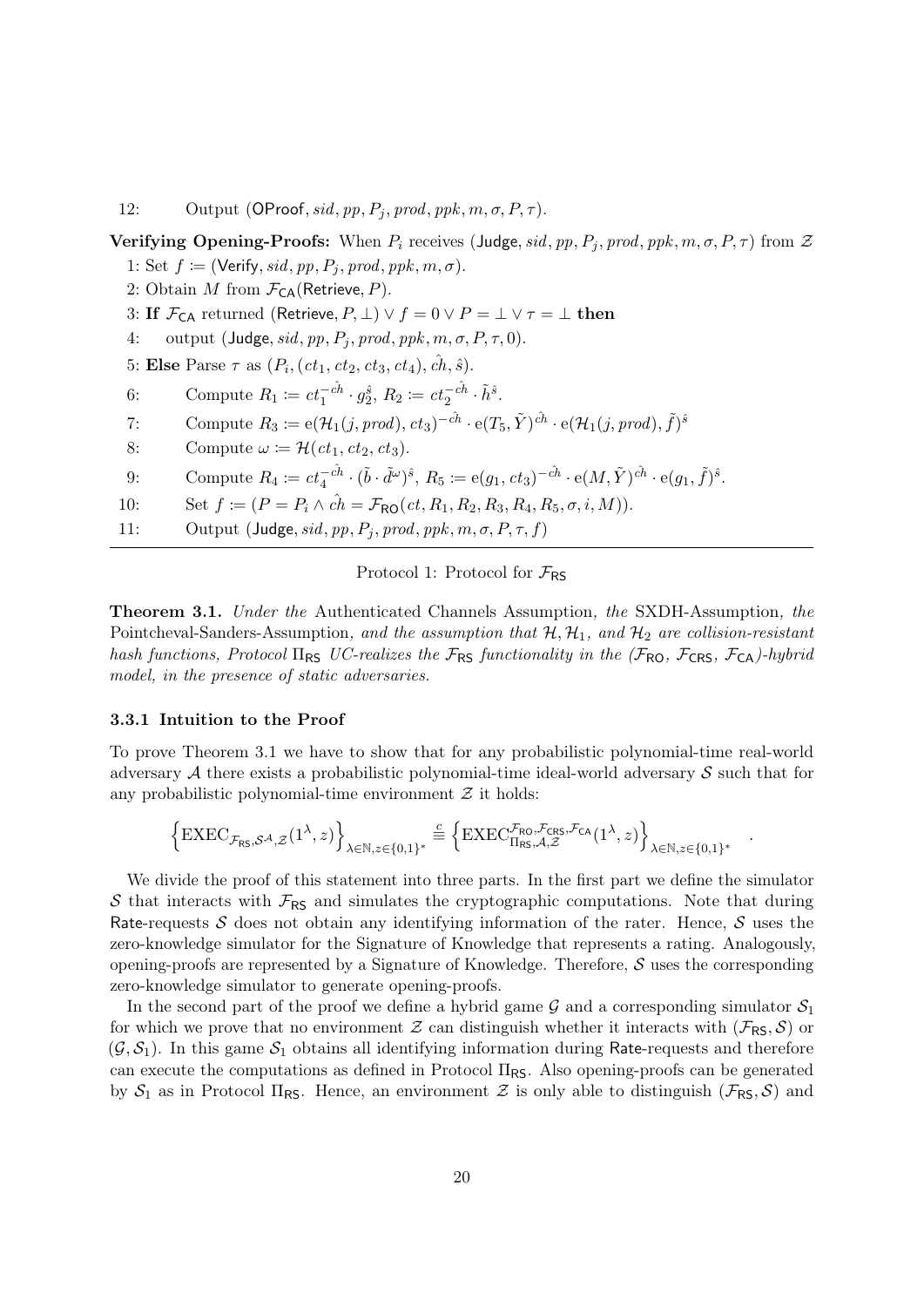$(\mathcal{G}, \mathcal{S}_1)$ , if it can distinguish between simulated and real ratings and opening-proofs. Under the SXDH-Assumption this is not possible.

In the third part of the proof we show that  $S_1$  executes exactly the same computations as Protocol  $\Pi_{\mathsf{RS}}$ . This implies that any environment  $\mathcal Z$  that distinguishes between  $(\mathcal G, \mathcal S_1)$  and  $(\Pi_{\text{RS}}, \mathcal{A})$  is able to let  $\mathcal{F}_{\text{RS}}$  $\mathcal{F}_{\text{RS}}$  $\mathcal{F}_{\text{RS}}$  output error, whereas the Protocol  $\Pi_{\text{RS}}$  outputs some value, or  $\mathcal{F}_{\text{RS}}$ outputs 0, whereas Protocol  $\Pi_{RS}$  outputs 1 (or vice versa). Using different reductions to the Pointcheval-Sanders-Problem and to the CCA2-security of the Cramer-Shoup encryption scheme we show that such environments cannot exist. Hence,  $\Pi_{RS}$  UC-realizes  $\mathcal{F}_{RS}$  $\mathcal{F}_{RS}$  $\mathcal{F}_{RS}$  in the  $(\mathcal{F}_{RO}, \mathcal{F}_{CRS},$  $(\mathcal{F}_{RO}, \mathcal{F}_{CRS},$  $(\mathcal{F}_{RO}, \mathcal{F}_{CRS},$  $(\mathcal{F}_{RO}, \mathcal{F}_{CRS},$  $(\mathcal{F}_{RO}, \mathcal{F}_{CRS},$  $\mathcal{F}_{CA}$  $\mathcal{F}_{CA}$  $\mathcal{F}_{CA}$ )-hybrid model.

### 3.4 The Proof of Theorem [3.1](#page-19-0)

Formally, we prove the following: for every  $A$  and every  $\mathcal Z$ 

$$
\left\{\text{EXEC}_{\mathcal{F}_{\text{RS}},\mathcal{S}^{\mathcal{A}},\mathcal{Z}}(1^{\lambda},z)\right\}_{\lambda\in\mathbb{N},z\in\{0,1\}^*}\stackrel{c}{\equiv}\left\{\text{EXEC}_{\Pi_{\text{RS}},\mathcal{A},\mathcal{Z}}^{\mathcal{F}_{\text{RO}},\mathcal{F}_{\text{CRS}},\mathcal{F}_{\text{CA}}}(1^{\lambda},z)\right\}_{\lambda\in\mathbb{N},z\in\{0,1\}^*}
$$

by introducing a hybrid game  $\mathcal G$  and proving the two relations

$$
\left\{\text{EXEC}_{\mathcal{F}_{\text{RS}},\mathcal{S}^{\mathcal{A}},\mathcal{Z}}(1^{\lambda},z)\right\}_{\lambda\in\mathbb{N},z\in\{0,1\}^*}\stackrel{c}{\equiv}\left\{\mathcal{G}_{\mathcal{F}_{\text{RS}},\mathcal{S}_1^{\mathcal{A}},\mathcal{Z}}(1^{\lambda},z)\right\}_{\lambda\in\mathbb{N},z\in\{0,1\}^*}
$$

and

$$
\left\{\mathcal{G}_{\mathcal{F}_{\mathsf{RS}},\mathcal{S}_1^{\mathcal{A}},\mathcal{Z}}(1^\lambda,z)\right\}_{\lambda\in\mathbb{N},z\in\{0,1\}^*}\stackrel{c}{\equiv}\left\{\text{EXEC}^{\mathcal{F}_{\mathsf{RO}},\mathcal{F}_{\mathsf{CRS}},\mathcal{F}_{\mathsf{CA}}}(1^\lambda,z)\right\}_{\lambda\in\mathbb{N},z\in\{0,1\}^*}\quad.
$$

As abbreviations we set

$$
\text{IDEAL} \coloneqq \left\{ \text{EXEC}_{\mathcal{F}_{\text{RS}},\mathcal{S}^{\mathcal{A}},\mathcal{Z}}(1^{\lambda},z) \right\}_{\lambda \in \mathbb{N}, z \in \{0,1\}^*}
$$

and

$$
\text{HYBRID} \coloneqq \left\{ \text{EXEC}_{\Pi_{\mathsf{RS}},\mathcal{A},\mathcal{Z}}^{\mathcal{F}_{\mathsf{R}\mathsf{S}},\mathcal{F}_{\mathsf{C}\mathsf{A}}}(1^\lambda,z) \right\}_{\lambda \in \mathbb{N}, z \in \{0,1\}^*}
$$

.

### 3.4.1 Foundations for the Proof of Theorem [3.1](#page-19-0)

The protocols  $\Pi_{RS}$ . [Register](#page-16-1),  $\Pi_{RS}$ . [NewProduct](#page-16-2),  $\Pi_{RS}$ . [Purchase](#page-17-0),  $\Pi_{RS}$ . [Rate](#page-17-1), and  $\Pi_{RS}$ . [OProof](#page-18-0) are based on zero-knowledge proofs of knowledge. In this section we prove these properties because they are used in the proof of Theorem [3.1.](#page-19-0) To formalize the statements to prove we use the notation introduced by Camenisch and Stadler [\[CS97\]](#page-41-10).

<span id="page-20-0"></span>Lemma 3.1. In the protocols  $\Pi_{RS}$ . [Register](#page-16-1) and  $\Pi_{RS}$ . [Purchase](#page-17-0) party  $P_i$  proves the statement ZKPK $\{(usk_i): M_i = g^{usk_i}\}\$  to  $P_{\text{IDM}}$  and  $P_j$ , respectively.

Proof.

• Completeness: An honest prover will generate an accepting transcript as the verification equations hold:  $M_i^{ch} \cdot T = (g_1^{usk_i})^{ch} \cdot g_1^{\alpha} = g_1^{\alpha + ch \cdot usk_i} = g_1^{s_{\alpha}}$  and  $R = u^{\mathcal{H}(T)} \cdot v^r$ .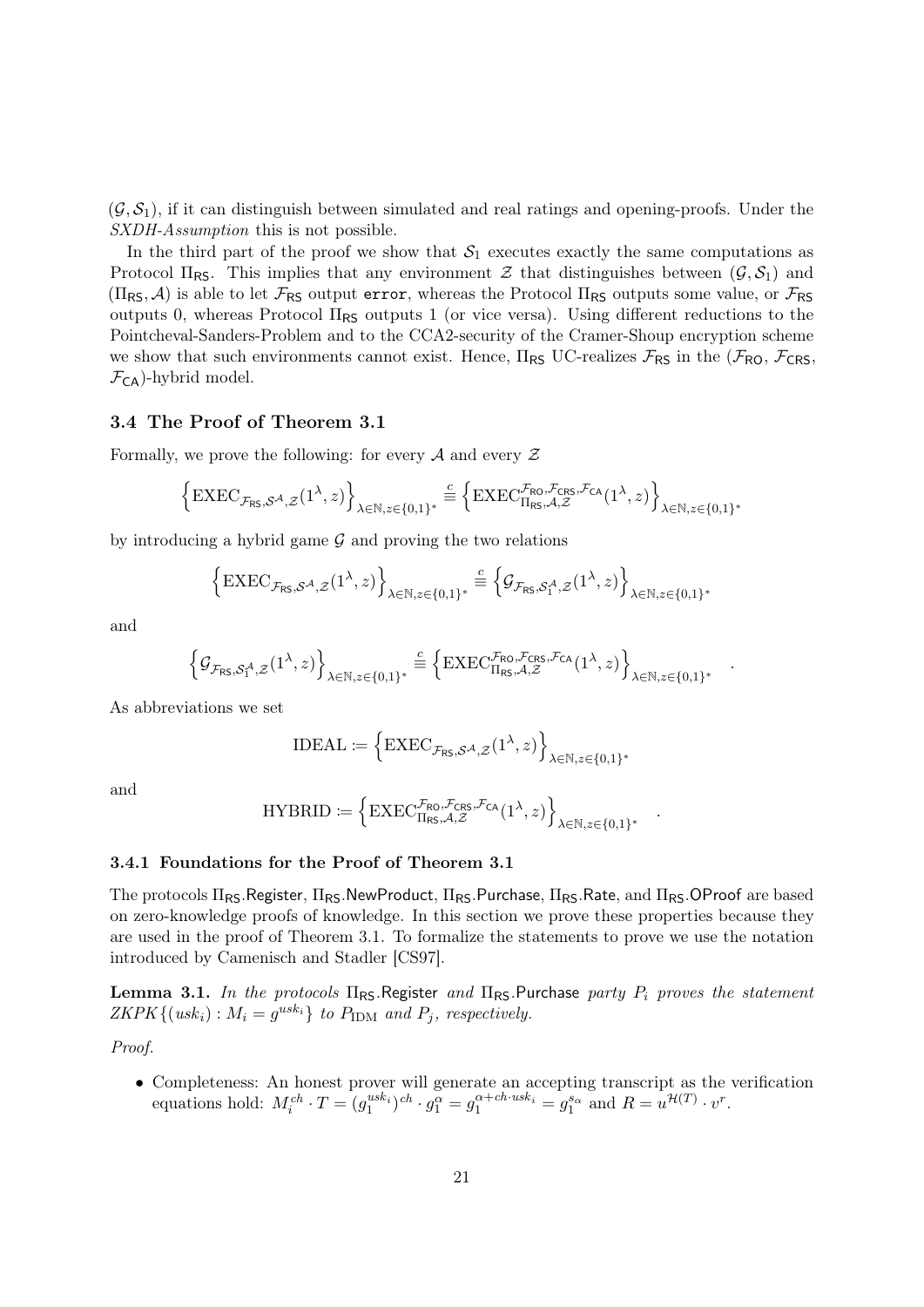• Interactive Simulator: In order to simulate transcripts of the protocol, the simulator has to set up the Trapdoor Pedersen Commitment (Definition [3.5\)](#page-13-0). By running the [KeyGen](#page-14-0) algorithm the simulator knows the trapdoor td. With this value the simulation works as follows:

Choose  $\alpha', r' \leftarrow \mathbb{Z}_p$ , compute  $T' \coloneqq g_1^{\alpha'}$  $\mathfrak{a}'$ ,  $R := u^{\mathcal{H}(T')} \cdot v^{r'}$  and send the commitment R to the verifier. On receiving a challenge  $ch \in \mathbb{Z}_p$  the simulator chooses  $s_\alpha \leftarrow \mathbb{Z}_p$  and sets  $T \coloneqq g_1^{s_{\alpha}} \cdot M_i^{-ch}$ . Finally, by using the commitment trapdoor td the simulator computes  $r \coloneqq (\mathcal{H}(T') - \mathcal{H}(T) + td \cdot r') \cdot td^{-1}$ , according to the [Equiv](#page-14-1) algorithm, and outputs  $(s_{\alpha}, T, r)$ to the verifier. The resulting transcripts are identically distributed as real transcripts.

• Extractor: Given two accepting transcripts  $(R, ch, s_\alpha, T, r)$  and  $(R, ch', s'_\alpha, T, r)$  the extractor computes  $usk_i := (s_{\alpha} - s'_{\alpha})/(ch - ch'),$  which is the discrete logarithm of  $M_i$  to base  $g_1$ :  $M_i^{ch} \cdot T = g_1^{s_\alpha} \wedge M_i^{ch'} \cdot T = g_1^{s_\alpha'} \Longrightarrow M_i^{ch-ch'} = g_1^{s_\alpha - s_\alpha'} \Longrightarrow M_i = g_1^{(s_\alpha - s_\alpha')/(ch-ch')}$  $\int_1^{(s_{\alpha}-s_{\alpha})/(cn-cn)}$ .

<span id="page-21-0"></span>Lemma 3.2. The value  $ppk_{i,prod}$  output in Protocol  $\Pi_{RS}$ .[NewProduct](#page-16-2) is a Signature of Knowledge on message  $PS.pk_{i,prod}$  proving the statement  $ZKPK({usk_i})$  :  $M_i = g_1^{usk_i} \wedge M_{i,prod}$  $\mathcal{H}_1(i, prod)^{usk_i} \}.$ 

Proof.

• Completeness: An honest prover will generate an accepting transcript as the verification equations hold:

$$
\mathcal{H}_1(i, prod)^{s_{i, prod}} \cdot M_{i, prod}^{-ch_{i, prod}} = \mathcal{H}_1(i, prod)^{r+ch_{i, prod} \cdot usk_i} \cdot \mathcal{H}_1(i, prod)^{-usk_i \cdot ch_{i, prod}} = \mathcal{H}_1(i, prod)^r = R_1
$$
\n(1)

$$
g_1^{s_{i,prod}} \cdot M_i^{-ch_{i,prod}} = g_1^{r+ch_{i,prod} \cdot usk_i} \cdot g_1^{-usk_i \cdot ch_{i,prod}} = g_1^r = R_2 \tag{2}
$$

and hence

$$
ch_{i,prod} = \mathcal{F}_{RO}(PS. pk_{i,prod}, M_i, M_{i,prod}, R_1, R_2).
$$
 (3)

• Simulator: Given  $M_i, M_{i,prod}$ , and PS.  $pk_{i,prod}$  as input and using the random oracle  $\mathcal{F}_{\textsf{RO}}$ , transcripts can be simulated, as follows:

Choose  $ch_{i,prod}$ ,  $s_{i,prod} \leftarrow \mathbb{Z}_p$ , set  $R_1 := \mathcal{H}_1(i, prod)^{s_{i,prod}} \cdot M_{i,prod}^{-ch_{i,prod}}$  and  $R_2 := g_1^{s_{i,prod}}$  $\mathbf{I}_1^{s_{i,prod}}$  .  $M_{i}^{-ch_{i,prod}}$  $\mathcal{F}_{\text{RO}}(PS.pk_{i,prod}, M_i, M_{i,prod}, R_1, R_2) \coloneqq c_{i,prod}$ . The resulting transcripts are identically distributed as real transcripts.

• Extractor: Given two accepting transcripts, as Signatures of Knowledge on message PS.p $k_{i,prod}$ ,  $(M_i, M_{i,prod}$ ,  $ch_{i,prod}$ ,  $s_{i,prod}$ ) and  $(M_i, M_{i,prod}$ ,  $ch'_{i,prod}$ ,  $s'_{i,prod}$ ) the extractor computes  $usk_i := (s_{i,prod} - s'_{i,prod})/(ch_{i,prod} - ch'_{i,prod})$ , which is the discrete logarithm of  $i^{ch_{i,prod}}\cdot R_1\,=\,g_1^{s_{i,prod}}\wedge\, M_i^{ch'_{i,prod}}\cdot R_1\,=\,g_1^{s'_{i,prod}}\Longrightarrow\, M_i^{ch_{i,prod}-ch'_{i,prod}}\,=\,$  $M_i$  to base  $g_1$ :  $M_i^{ch_{i,prod}}$  $g_{1}^{s_{i,prod}-s_{i,prod}^{\prime}} \Longrightarrow M_{i} = g_{1}^{(s_{i,prod}-s_{i,prod}^{\prime})/(ch_{i,prod}-ch_{i,prod}^{\prime})}$  $\sum_{i,prod}^{(v_i,prod)}$  ( $\sum_{i,prod}^{(v_i,prod)}$ ). Analogously on can argue for the discrete logarithm of  $M_{i,prod}$  to base  $\mathcal{H}_1(i, prod)$ .  $\Box$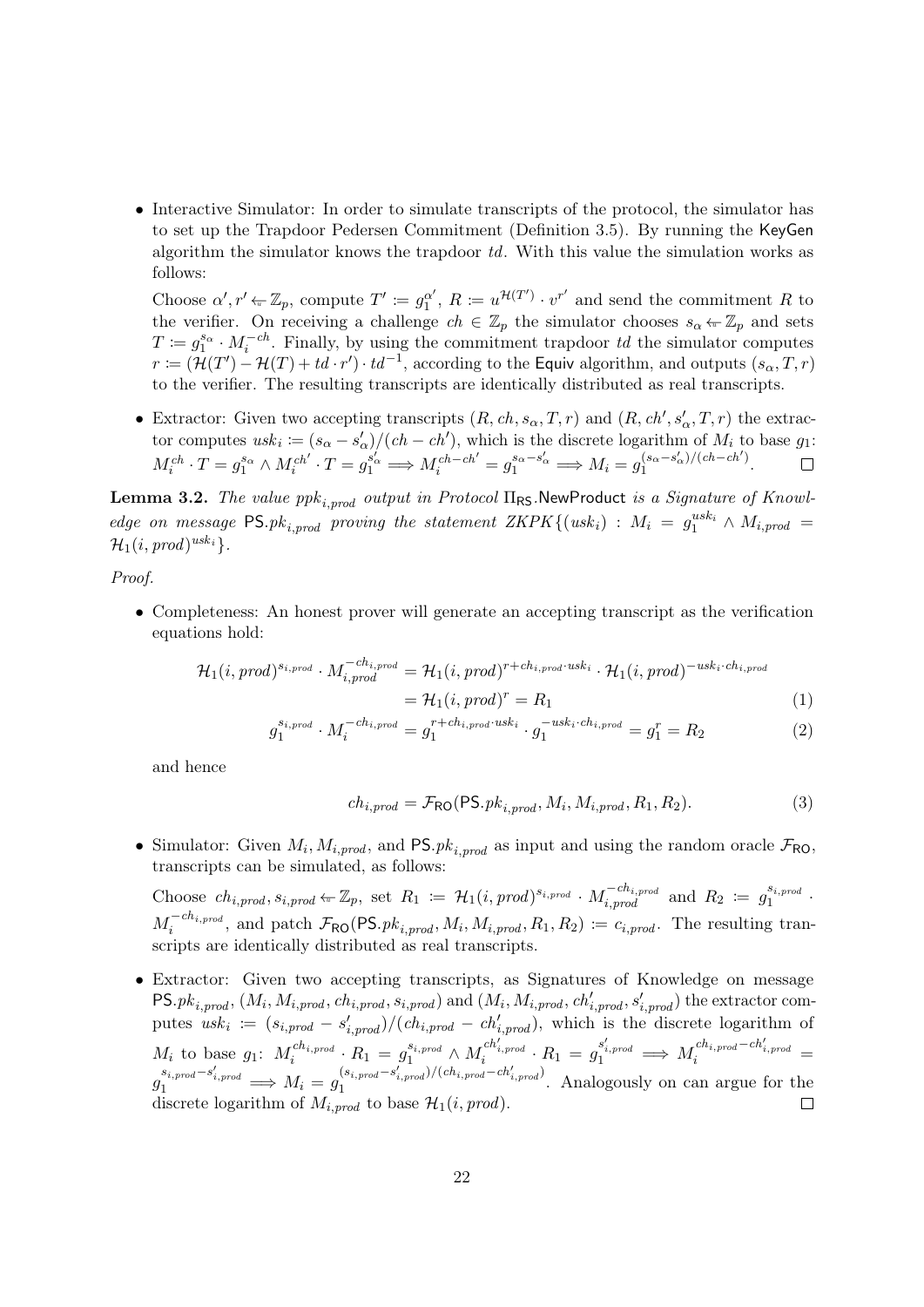<span id="page-22-0"></span>**Lemma 3.3.** The value  $\sigma$  output in Protocol  $\Pi_{RS}$ . [Rate](#page-17-1) is a Signature of Knowledge on message m proving the following statement:

$$
ZKPK\{(usk_i, \sigma_i, \sigma_{i,j,prod}) : Verify(PS. pk, usk_i, (T_1, T_2)) = 1
$$
  

$$
\land Verify(PS. pk, usk_i, (T_3, T_4)) = 1
$$
  

$$
\land T_5 = \mathcal{H}_1(j, prod)^{usk_i} \}.
$$

Proof.

• Completeness: An honest prover will generate an accepting transcript as the verification equations hold:

$$
e(T_1, \tilde{X})^{ch} \cdot e(T_2, \tilde{g})^{-ch} \cdot e(T_1, \tilde{Y})^s = e(T_1, \tilde{g}^{\xi_1})^{ch} \cdot e(T_2, \tilde{g})^{-ch} \cdot e(T_1, \tilde{g}^{\xi_2})^{k + ch \cdot usk_i}
$$
  
\n
$$
= e(T_1, \tilde{g}^{\xi_1})^{ch} \cdot e(T_1, \tilde{g}^{\xi_2 \cdot usk_i})^{ch} \cdot e(T_2, \tilde{g})^{-ch} \cdot e(T_1, \tilde{g}^{\xi_2})^k
$$
  
\n
$$
= e(T_1, \tilde{g}^{\xi_1 + \xi_2 \cdot usk_i})^{ch} \cdot e(T_2, \tilde{g})^{-ch} \cdot e(T_1, \tilde{g}^{\xi_2})^k
$$
  
\n
$$
= e(T_1, \tilde{Y})^k = R_1
$$
  
\n
$$
\iff \text{PS.Verify}(PS.pk, usk_i, (T_1, T_2)) = 1
$$
  
\n(5)

e(T3, X˜ j,prod ) ch ·e(T4, g˜j,prod ) −ch · e(T3, Y˜ j,prod ) s = e(T3, g˜ ξ1j,prod j,prod ) ch · e(T4, g˜j,prod ) −ch · e(T3, g˜ ξ2j,prod j,prod ) k+ch·usk<sup>i</sup> = e(T3, g˜ ξ1j,prod j,prod ) ch · e(T3, g˜ ξ2j,prod ·usk<sup>i</sup> j,prod ) ch · e(T4, g˜j,prod ) −ch · e(T3, g˜ ξ2j,prod j,prod ) k = e(T3, g˜ ξ1j,prod +ξ2j,prod ·usk<sup>i</sup> j,prod ) ch · e(T4, g˜j,prod ) −ch · e(T3, g˜ ξ2j,prod j,prod ) k = e(T3, Y˜ j,prod ) <sup>k</sup> = R<sup>2</sup> (6)

$$
\iff \text{PS.Verify}(\text{PS}.pk_{j,prod}, usk_i, (T_3, T_4)) = 1\tag{7}
$$

 $T_5^{-ch} \cdot \mathcal{H}_1(j, prod)^s = \mathcal{H}_1(j, prod)^{-usk_i \cdot ch} \cdot \mathcal{H}_1(j, prod)^{k+usk_i \cdot ch} = \mathcal{H}_1(j, prod)^k = R_3 \quad (8)$ and hence

 $ch = \mathcal{F}_{\text{RO}}(T_1, T_2, T_3, T_4, T_5, R_1, R_2, R_3, \text{prod}, \text{ppk}, m).$  (9)

• Simulator: Given  $pp, j, prod, ppk$  and m as input and using the random oracle  $\mathcal{F}_{\text{RO}}$ , transcripts can be simulated, as follows:

Choose  $ch, s \leftarrow \mathbb{Z}_p$  and  $T_1, T_2, T_3, T_4, T_5 \leftarrow \mathbb{G}_1$ , set  $R_1 \coloneqq e(T_1, \tilde{X})^{ch} \cdot e(T_2, \tilde{g})^{-ch} \cdot e(T_1, \tilde{Y})^s$ ,  $R_2 \; \coloneqq\; \mathrm{e} ( T_3 , \tilde X_{j,prod} )^{ch} \cdot \mathrm{e} ( T_4 , \tilde g_{j,prod} )^{-ch} \cdot \mathrm{e} ( T_3 , \tilde Y_{j,prod} )^s, \; R_3 \; \coloneqq \; T_5^{-ch} \cdot \mathcal{H}_1 (j,prod)^s, \; \text{and}$ patch  $\mathcal{F}_{\text{RO}}(T_1, T_2, T_3, T_4, T_5, R_1, R_2, R_3, \text{prod}, \text{pph}, m) := ch$ . Under the assumption that the Decisional Diffie-Hellman Problem is hard in  $\mathbb{G}_1$  the tuples  $(T_1, T_2)$ , and  $(T_3, T_4)$  are indistinguishable from real signatures on message  $usk<sub>i</sub>$ , under the respective public keys PS.pk and PS.pk<sub>j,prod</sub>. Futhermore, the value  $T_5$  is chosen uniformly at random. Hence, the tuple  $(g_1, M_i, \mathcal{H}_1(j, prod), T_5)$  is indistinguishable from real transcripts (all values  $M_i$  are given by  $\mathcal{F}_{CA}$  and hence known to a verifier). The remainder of the transcript is simulated perfectly.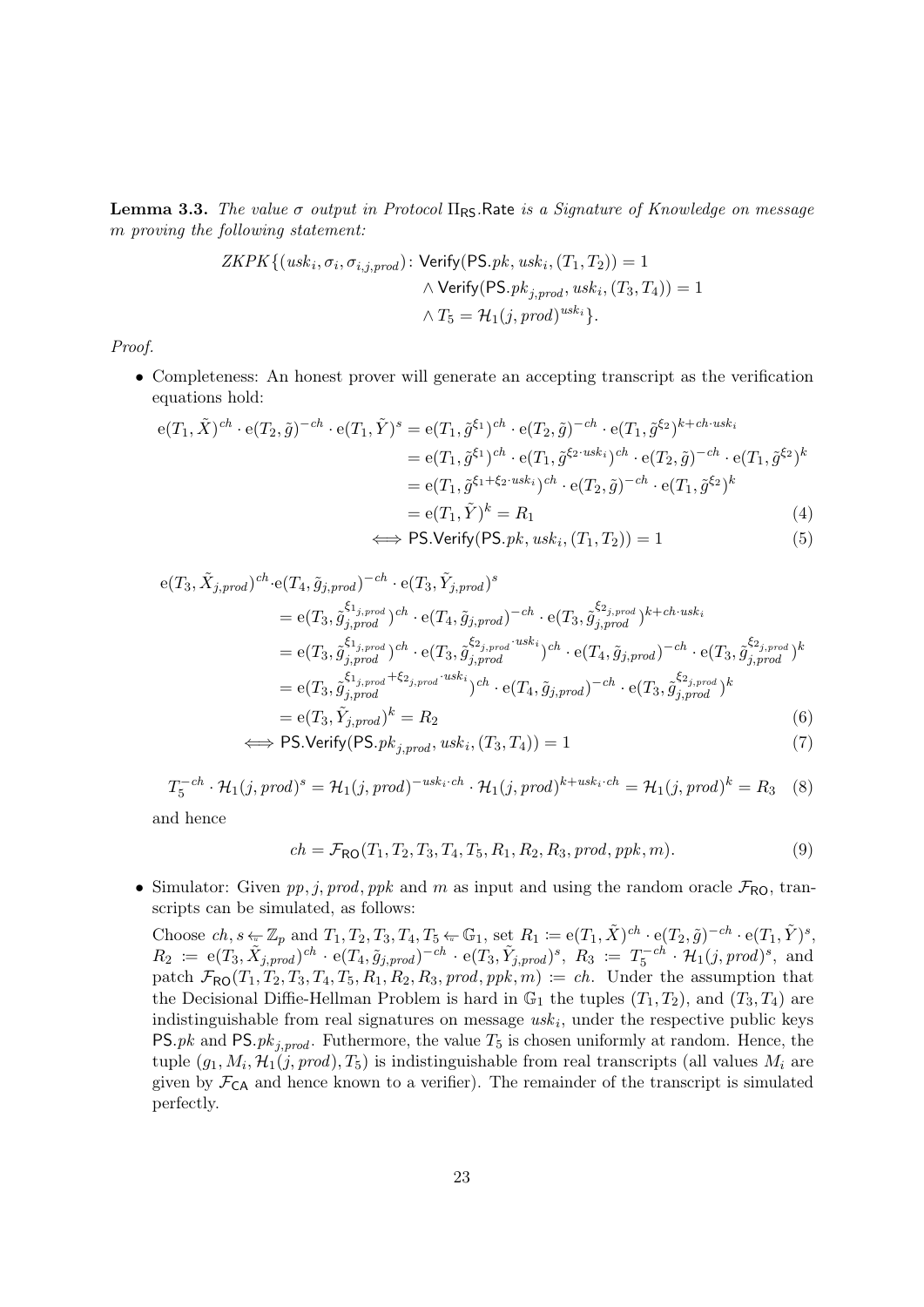• Extractor: Given two accepting transcripts  $(T_1, T_2, T_3, T_4, T_5, ch, s)$  and  $(T_1, T_2, T_3, T_4, T_5,$  $ch', s'$  the extractor computes  $usk_i := (s - s')/(ch - ch'),$  which is the discrete logarithm of  $T_5$  to base  $\mathcal{H}_1(j, prod)$ :  $T_5^{-ch} \cdot \mathcal{H}_1(j, prod)^s = R_3 \wedge T_5^{-ch'} \cdot \mathcal{H}_1(j, prod)^{s'} = R_3 \Longrightarrow T_5^{ch-ch'} =$  $\mathcal{H}_1(j, prod)^{s-s'} \implies T_5 = \mathcal{H}_1(j, prod)^{(s-s')/(ch-ch')}$ . The tuples  $(T_1, T_2)$  and  $(T_3, T_4)$  are valid signatures on message  $\mathit{usk}_i$  and do not need further extraction.  $\Box$ 

<span id="page-23-2"></span>**Lemma 3.4.** The value  $\tau$  output in Protocol  $\Pi_{\mathsf{RS}}$ . [OProof](#page-18-0) is a Signature of Knowledge on message  $(\sigma, i, M_i)$  proving the following statement:

$$
\operatorname{ZKPK}\{(\beta,\tilde{Y}_i)\colon ct=\text{CS}.\text{Enc}(\text{CS}.pk,\tilde{Y}_i;\beta)\wedge \text{e}(T_5,\tilde{Y})=\text{e}(\mathcal{H}_1(j,prod),\tilde{Y}_i).
$$

Proof.

• Completeness: An honest prover will generate an accepting transcript as the verification equations hold:

$$
ct_1^{-\hat{c}\hat{h}} \cdot g_2^{\hat{s}} = g_2^{-\beta \cdot \hat{c}\hat{h}} \cdot g_2^{r + \hat{c}\hat{h} \cdot \beta} = g_2^r = R_1 \tag{10}
$$

<span id="page-23-0"></span>
$$
ct_2^{-\hat{c}\hat{h}} \cdot \tilde{h}^{\hat{s}} = \tilde{h}^{-\beta \cdot \hat{c}\hat{h}} \cdot \tilde{h}^{r + \hat{c}\hat{h} \cdot \beta} = \tilde{h}^r = R_2 \tag{11}
$$

$$
e(\mathcal{H}_1(j,prod), ct_3)^{-\hat{c}\hat{h}} \cdot e(T_5, \tilde{Y})^{\hat{c}\hat{h}} \cdot e(\mathcal{H}_1(j,prod), \tilde{f})^{\hat{s}}
$$
  
\n
$$
= e(\mathcal{H}_1(j,prod), \tilde{Y}_i \cdot \tilde{f}^{\beta})^{-\hat{c}\hat{h}} \cdot e(\mathcal{H}_1(j,prod)^{usk_i}, \tilde{Y})^{\hat{c}\hat{h}} \cdot e(\mathcal{H}_1(j,prod), \tilde{f})^{r+\hat{c}\hat{h}\cdot\beta}
$$
  
\n
$$
= e(\mathcal{H}_1(j,prod), \tilde{Y}_i^{-1} \cdot \tilde{f}^{-\beta})^{\hat{c}\hat{h}} \cdot e(\mathcal{H}_1(j,prod), \tilde{Y}^{usk_i})^{\hat{c}\hat{h}} \cdot e(\mathcal{H}_1(j,prod), \tilde{f})^{r+\hat{c}\hat{h}\cdot\beta}
$$
  
\n
$$
= e(\mathcal{H}_1(j,prod), \tilde{Y}_i^{-1} \cdot \tilde{f}^{-\beta} \cdot \tilde{Y}^{usk_i})^{\hat{c}\hat{h}} \cdot e(\mathcal{H}_1(j,prod), \tilde{f}^{\beta})^{\hat{c}\hat{h}} \cdot e(\mathcal{H}_1(j,prod), \tilde{f})^r
$$
  
\n
$$
= e(\mathcal{H}_1(j,prod), \tilde{Y}_i^{-1} \cdot \tilde{f}^{-\beta} \cdot \tilde{Y}^{usk_i} \cdot \tilde{f}^{\beta})^{\hat{c}\hat{h}} \cdot e(\mathcal{H}_1(j,prod), \tilde{f})^r
$$
  
\n
$$
= e(\mathcal{H}_1(j,prod), \tilde{Y}_i^{-1} \cdot \tilde{f}^{-\beta} \cdot \tilde{Y}^{usk_i} \cdot \tilde{f}^{\beta})^{\hat{c}\hat{h}} \cdot e(\mathcal{H}_1(j,prod), \tilde{f})^r
$$
  
\n
$$
= e(\mathcal{H}_1(j,prod), \tilde{I}_{\mathbb{G}_2})^{\hat{c}\hat{h}} \cdot e(\mathcal{H}_1(j,prod), \tilde{f})^r = e(\mathcal{H}_1(j,prod), \tilde{f})^r = R_3
$$
 (12)

<span id="page-23-1"></span>
$$
\omega := \mathcal{H}(ct_1, ct_2, ct_3)
$$
  

$$
ct_4^{-c\hat{h}} \cdot (\tilde{b} \cdot \tilde{d}^{\omega})^{\hat{s}} = (\tilde{b} \cdot \tilde{d}^{\omega})^{-\beta \cdot c\hat{h}} \cdot (\tilde{b} \cdot \tilde{d}^{\omega})^{r + c\hat{h} \cdot \beta} = (\tilde{b} \cdot \tilde{d}^{\omega})^{r} = R_4
$$
 (13)

$$
e(g_1, ct_3)^{-c\hat{h}} \cdot e(M, \tilde{Y})^{\hat{c}\hat{h}} \cdot e(g_1, \tilde{f})^{\hat{s}} = e(g_1, \tilde{Y}_i \cdot \tilde{f}^{\beta})^{-c\hat{h}} \cdot e(g_1^{\text{usk}_i}, \tilde{Y})^{\hat{c}\hat{h}} \cdot e(g_1, \tilde{f})^{r + c\hat{h} \cdot \beta}
$$
  
\n
$$
= e(g_1, \tilde{Y}_i^{-1} \cdot \tilde{f}^{-\beta})^{\hat{c}\hat{h}} \cdot e(g_1, \tilde{Y}^{usk_i})^{\hat{c}\hat{h}} \cdot e(g_1, \tilde{f})^{r + c\hat{h} \cdot \beta}
$$
  
\n
$$
= e(g_1, \tilde{Y}_i^{-1} \cdot \tilde{f}^{-\beta} \cdot \tilde{Y}^{usk_i})^{\hat{c}\hat{h}} \cdot e(g_1, \tilde{f})^{r + c\hat{h} \cdot \beta}
$$
  
\n
$$
= e(g_1, \tilde{Y}_i^{-1} \cdot \tilde{f}^{-\beta} \cdot \tilde{Y}^{usk_i})^{\hat{c}\hat{h}} \cdot e(g_1, \tilde{f})^{\hat{r}}
$$
  
\n
$$
= e(g_1, \tilde{Y}_i^{-1} \cdot \tilde{f}^{-\beta} \cdot \tilde{Y}^{usk_i} \cdot \tilde{f}^{\beta})^{\hat{c}\hat{h}} \cdot e(g_1, \tilde{f})^r
$$
  
\n
$$
= e(g_1, 1_{\mathbb{G}_2})^{\hat{c}\hat{h}} \cdot e(g_1, \tilde{f})^r = e(g_1, \tilde{f})^r = R_5,
$$
 (14)

where Equation [12](#page-23-0) holds, if and only if  $d\log_{\tilde{Y}}(\tilde{Y}_i) = d\log_{\mathcal{H}_1(j,prod)}(T_5)$  and Equation [14](#page-23-1) holds, if and only if  $\mathrm{dlog}_{g_1}(M) = \mathrm{dlog}_{\tilde{Y}}(\tilde{Y}_i)$ .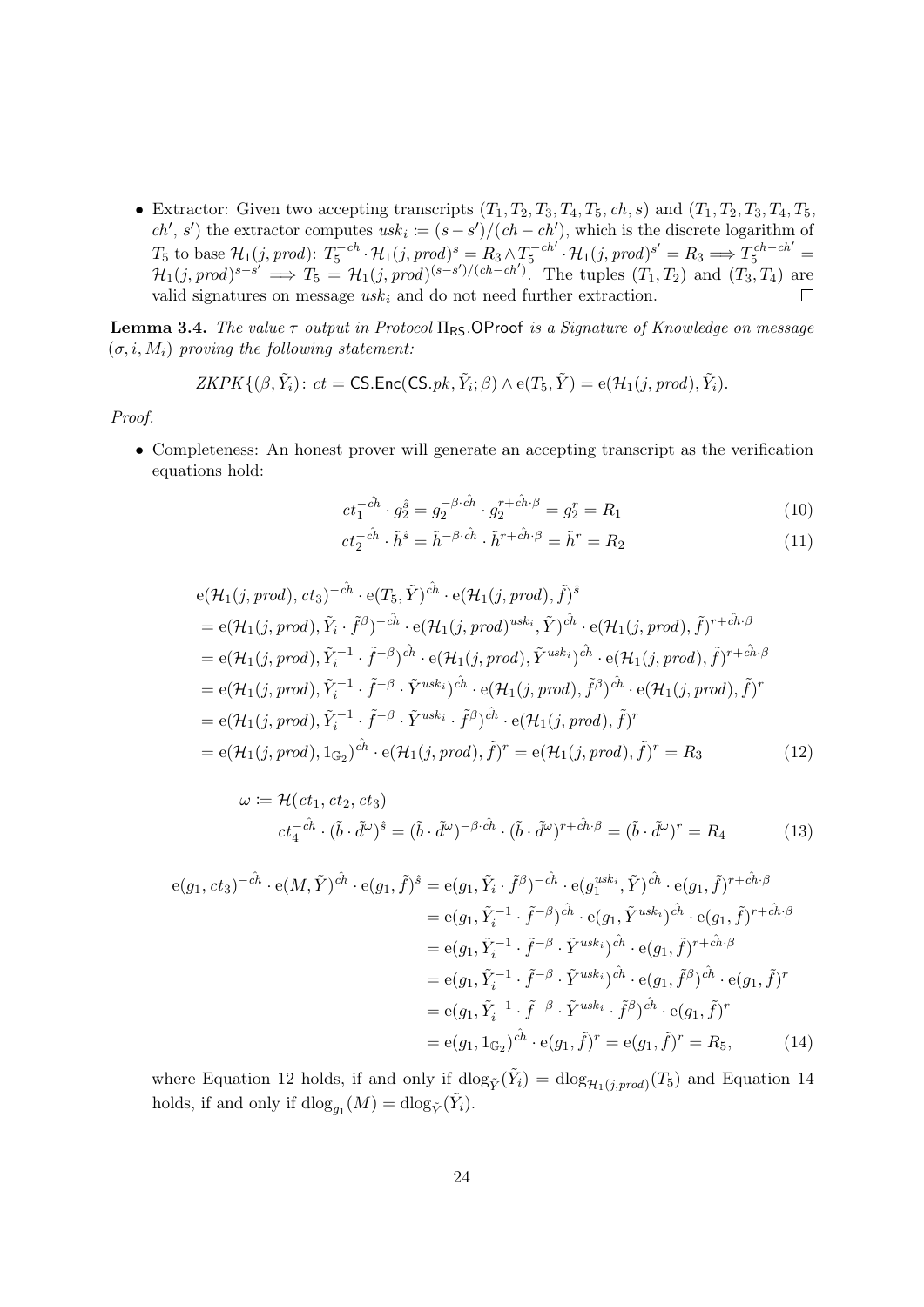• Simulator: Given j, prod, ppk, and a rating  $(m, \sigma)$  as input and using the random oracle  $\mathcal{F}_{\text{RO}}$ , transcripts can be simulated, as follows:

Choose 
$$
\hat{ch}, \hat{s} \leftarrow \mathbb{Z}_p
$$
 and  $ct_1, ct_2, ct_3, ct_4 \leftarrow \mathbb{G}_2$ , compute  $R_1 := ct_1^{-\hat{ch}} \cdot g_2^{\hat{s}}, R_2 := ct_2^{-\hat{ch}} \cdot \tilde{h}^{\hat{s}},$   
\n $R_3 := e(\mathcal{H}_1(j, prod), ct_3)^{-\hat{ch}} \cdot e(T_5, \tilde{Y})^{\hat{ch}} \cdot e(\mathcal{H}_1(j, prod), \tilde{f})^{\hat{s}}, \omega := \mathcal{H}(ct_1, ct_2, ct_3),$   
\n $R_4 := ct_4^{-\hat{ch}} \cdot (\tilde{b} \cdot \tilde{d}^{\omega})^{\hat{s}}, R_5 := e(g_1, c_3)^{-\hat{ch}} \cdot e(M, \tilde{Y})^{\hat{ch}} \cdot e(g_1, \tilde{f})^{\hat{s}},$ 

and patch  $\mathcal{F}_{\text{RO}}(ct_1, ct_2, ct_3, ct_4, R_1, R_2, R_3, R_4, R_5, \sigma, i, M) := ch$ . The ciphertext  $ct =$  $(ct_1, ct_2, ct_3, ct_4)$  is indistinguishable from real ciphertexts, assuming the Decisional Diffie-Hellman Problem is hard in  $\mathbb{G}_1$  and the remainder of the transcript is simulated perfectly.

• Extractor: Given two accepting transcripts  $(ct_1, ct_2, ct_3, ct_4, \hat{ch}, \hat{s})$  and  $(ct_1, ct_2, ct_3, ct_4, \hat{ch}',$  $\hat{s}'$ ) the extractor computes β :=  $(\hat{s} - \hat{s}')/(\hat{ch} - \hat{ch}')$ , which is the discrete logarithm of  $ct_1$  to base  $g_2$ :  $ct_1^{-\hat{c}\hat{h}} \cdot g_2^{\hat{s}} = R_1 \wedge ct_1^{-\hat{c}\hat{h}'} \cdot g_2^{\hat{s}'} = R_1 \Longrightarrow g_2^{\hat{s}-\hat{s}'} = ct_1^{\hat{c}\hat{h}-\hat{c}\hat{h}'} \Longrightarrow g_2^{(\hat{s}-\hat{s}')/(\hat{c}\hat{h}-\hat{c}\hat{h}')} = ct_1$ . Analogously, one can argue for  $R_2$  and  $R_4$ . Further, the extractor computes  $\tilde{Y}_i := ct_3^{-\beta}$ , which is the encrypted value: dividing two instances of Equation [14](#page-23-1) gives

$$
e(M, \tilde{Y})^{\hat{c}\hat{h}-\hat{c}\hat{h}'} \cdot e(g_1, \tilde{f})^{\hat{s}-\hat{s}'} = e(g_1, ct_3)^{\hat{c}\hat{h}-\hat{c}\hat{h}'}
$$
  
\n
$$
\iff e(M, \tilde{Y}) \cdot e(g_1, \tilde{f})^{(\hat{s}-\hat{s}')/(\hat{c}\hat{h}-\hat{c}\hat{h}')} = e(g_1, ct_3)
$$
  
\n
$$
\iff e(M, \tilde{Y}) \cdot e(g_1, \tilde{f})^{\beta} = e(g_1, ct_3)
$$
  
\n
$$
\iff e(M, \tilde{Y}) = e(g_1, ct_3) \cdot e(g_1, \tilde{f})^{-\beta} = e(g_1, ct_3 \cdot \tilde{f}^{-\beta}),
$$

which means that  $ct_3$  encrypts an element  $\tilde{Y}' \in \mathbb{G}_2$  such that  $e(M, \tilde{Y}) = e(g_1, \tilde{Y}')$ . The only element  $\tilde{Y}'$  with this property is  $\tilde{Y}_i = \tilde{Y}^{usk_i}$ .  $\Box$ 

### 3.4.2 The Simulator S

 $S$  manages the same lists as  $\mathcal{F}_{\sf RS}$  $\mathcal{F}_{\sf RS}$  $\mathcal{F}_{\sf RS}$ , namely Params, Reg, Prods, Purch, Ratings, and Open which are initially empty. Lists indexed with an "s" additionally store secret key material.

- Simulation of  $\mathcal{F}_{RO}$  $\mathcal{F}_{RO}$  $\mathcal{F}_{RO}$ : S manages the list  $L_{RO}$  and answers to requests exactly the same way as  $\mathcal{F}_{\text{RO}}$  $\mathcal{F}_{\text{RO}}$  $\mathcal{F}_{\text{RO}}$ . At some points during the simulation - while generating anonymous ratings and opening-proofs - S will have to patch the list  $L_{RO}$  because S simulates  $\Sigma$ -protocols that were transformed into non-interactive zero-knowledge proofs using the Fiat-Shamir heuristic. How  $S$  handles this cases is described later in detail.
- **Simulation of**  $\mathcal{F}_{CRS}$  $\mathcal{F}_{CRS}$  $\mathcal{F}_{CRS}$ : S chooses (GD, PD.pk, H, H<sub>1</sub>, H<sub>2</sub>) according to the definition of  $\mathcal{F}_{CRS}$ and hands  $CRS := (\mathbb{GD}, \mathsf{PD}.pk, \mathcal{H}, \mathcal{H}_1, \mathcal{H}_2)$  to every party requesting it.
- **Simulation of**  $\mathcal{F}_{CA}$  $\mathcal{F}_{CA}$  $\mathcal{F}_{CA}$ **:** S manages the lists  $L_{CA}$  and  $L_{sCA}$ . Whenever an honest party  $P_i$  is activated for the first time, S chooses  $usk_i \leftarrow \mathbb{Z}_p$ , computes  $M_i := g_1^{usk_i}$  and sets  $L_{CA}$ . Add $(P_i, M_i)$ and  $L_{sCA}$ Add $(P_i, M_i, usk_i)$ . When S receives (Register,  $P_i, v$ ) from some (corrupted) party  $P_i$  for the first time, the tuple  $(P_i, v)$  is added to the list  $L_{CA}$ . All later Register-requests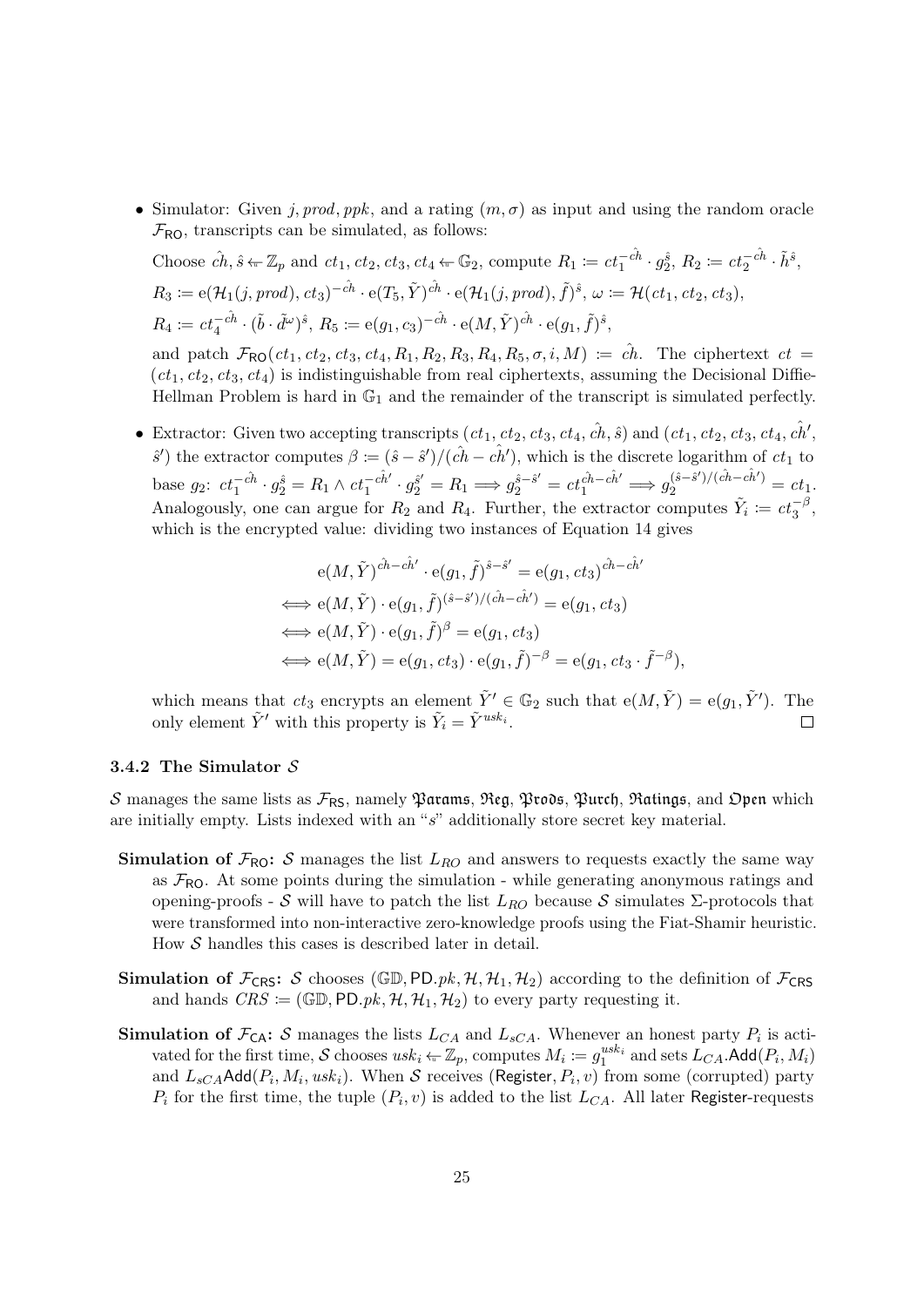from the same party are ignored. When S receives (Retrieve,  $P_i$ ) from some party P and a tuple  $(P_i, v)$  is stored in  $L_{CA}$ , S sends (Retrieve,  $P_i, v$ ) to P. If no such tuple could be found in  $L_{CA}$ ,  $\mathcal S$  sends (Retrieve,  $P_i$ ,  $\perp$ ) to  $P$ .

**Simulation of Registry Key Generation:** When S receives (KeyGen, sid) from  $\mathcal{F}_{RS}$  $\mathcal{F}_{RS}$  $\mathcal{F}_{RS}$ , S executes the protocol in behalf of  $P_{\rm{IDM}}$ , sets  $\mathfrak {Varams}.{\sf Add}(pp,\mathfrak {idmsk})$ and sends (KeyGen,  $sid, pp$ ) to  $\mathcal{F}_{RS}$  $\mathcal{F}_{RS}$  $\mathcal{F}_{RS}$ .

#### Simulation of User Registration:

- $P_{\text{IDM}}$  and  $P_i$  honest: When S receives (Register, sid, pp',  $P_i$ ) from  $\mathcal{F}_{\text{RS}}$  $\mathcal{F}_{\text{RS}}$  $\mathcal{F}_{\text{RS}}$ , S executes the registration protocol in behalf of  $P_i$  and  $P_{IDM}$ . S can do this by using  $(P_i, M_i, usk_i)$  $L_{sCA}$  and  $(pp',idmsk') \in \mathfrak{Params}_s$ .
- $P_{\text{IDM}}$  honest and  $P_i$  corrupted: When S receives  $(pp', R)$  from A as it intends to send from  $P_i$  to  $P_{\text{IDM}}$ , S sends (Register, sid, pp') in behalf of  $P_i$  to  $\mathcal{F}_{\text{RS}}$  $\mathcal{F}_{\text{RS}}$  $\mathcal{F}_{\text{RS}}$ , receives (Register, sid,  $pp', P_i$ ) from  $\mathcal{F}_{RS}$  $\mathcal{F}_{RS}$  $\mathcal{F}_{RS}$ , and executes the protocol in behalf of  $P_{IDM}$  using  $(pp',idmsk') \in \mathfrak{Params}_s$ . When  $\mathcal{F}_{\mathsf{RS}}$  $\mathcal{F}_{\mathsf{RS}}$  $\mathcal{F}_{\mathsf{RS}}$  outputs (Register, sid, pp',  $P_i$ , f) to  $P_i$ , S does not deliver this message because a corrupted  $P_i$  does not expect to receive this message from  $\mathcal{F}_{RS}$  $\mathcal{F}_{RS}$  $\mathcal{F}_{RS}$ .
- $P_{\text{IDM}}$  corrupted and  $P_i$  honest: When S receives (Register, sid, pp',  $P_i$ ) from  $\mathcal{F}_{\text{RS}}, \mathcal{S}$  $\mathcal{F}_{\text{RS}}, \mathcal{S}$  $\mathcal{F}_{\text{RS}}, \mathcal{S}$ executes the protocol in behalf of  $P_i$  by using  $(P_i, M_i, usk_i) \in L_{sCA}$ . If S receives a value  $\sigma_i$  from  $P_{\rm{IDM}}$  and PS.Verify $(pp',usk_i,\sigma_i)=1,$  set Reg.Add $(P_i,pp',M_i,\tilde{Y}_i,\sigma_i)$  and output (Register, sid,  $pp', P_i, 1)$  to  $\mathcal{F}_{\mathsf{RS}}$  $\mathcal{F}_{\mathsf{RS}}$  $\mathcal{F}_{\mathsf{RS}}$ . When  $\mathcal{F}_{\mathsf{RS}}$  outputs (Register, sid,  $pp', P_i, f$ ) to  $P_{\text{IDM}}$ , S does not deliver this message because a corrupted  $P_{\text{IDM}}$  does not expect to receive this message from  $\mathcal{F}_{RS}$  $\mathcal{F}_{RS}$  $\mathcal{F}_{RS}$ .
- Simulation of Product Addition: When S receives (NewProduct, sid,  $P_i$ , prod) from  $\mathcal{F}_{\mathsf{RS}},$  $\mathcal{F}_{\mathsf{RS}},$  $\mathcal{F}_{\mathsf{RS}},$  S executes the protocol in behalf of  $P_i$  using  $(P_i, M_i, \text{usk}_i) \in L_{sCA}$ . The request to  $\mathcal{F}_{RO}$  $\mathcal{F}_{RO}$  $\mathcal{F}_{RO}$  does not require any special handling. After completing the protocol, S sets Prods.Add $(P_i, prod, \allowbreak \mathit{ppk}_{i, \allowbreak \mathit{prod}})$ , Prods $_s$ .Add $(P_i, \mathit{prod}, \mathit{ppk}_{i, \allowbreak \mathit{prod}}, \mathsf{PS}.{\mathit{sk}}_{i, \allowbreak \mathit{prod}})$  and outputs (NewProduct, sid,  $P_i$ , prod, pp $k_{i,prod}$ ) to  $\mathcal{F}_{\sf RS}$  $\mathcal{F}_{\sf RS}$  $\mathcal{F}_{\sf RS}$ .

#### Simulation of Purchasing a Product:

- $P_i$  and  $P_j$  honest: When S receives (Purchase, sid,  $P_i$ ,  $P_j$ , prod, ppk) from  $\mathcal{F}_{RS}$  $\mathcal{F}_{RS}$  $\mathcal{F}_{RS}$ , S executes the purchasing protocol in behalf of  $P_i$  and  $P_j$ . S can do this by using  $(P_i, M_i, usk_i), (P_j, M_j, usk_j) \in L_{sCA}$  and  $(P_j, \text{prod}, \text{ppk}_{j, \text{prod}}, \text{PS}.sk_{j, \text{prod}}) \in \mathfrak{P}$ ro $\mathfrak{ds}_s$ .
- $P_i$  honest and  $P_j$  corrupted: When S receives (Purchase, sid,  $P_i$ ,  $P_j$ , prod, ppk) from  $\mathcal{F}_{\mathsf{RS}},$  $\mathcal{F}_{\mathsf{RS}},$  $\mathcal{F}_{\mathsf{RS}},$  S executes the purchasing protocol in behalf of  $P_i$ , including the request to VfyProd. S can do this by using  $(P_i, M_i, usk_i) \in L_{sCA}$ . When  $\mathcal{F}_{\sf RS}$  $\mathcal{F}_{\sf RS}$  $\mathcal{F}_{\sf RS}$  outputs (Purchase, sid,  $P_i$ ,  $P_j$ , prod, ppk, f) to  $P_j$ , S does not deliver this message because a corrupted  $P_i$  does not expect to receive this message from  $\mathcal{F}_{RS}$  $\mathcal{F}_{RS}$  $\mathcal{F}_{RS}$ .
- $P_i$  corrupted and  $P_j$  honest: When S receives  $(pred, ppk, R)$  from A as it intends to send from  $P_i$  to  $P_j$ , S sends (Purchase, sid,  $P_j$ , prod, ppk) in behalf of  $P_i$  to  $\mathcal{F}_{RS}$  $\mathcal{F}_{RS}$  $\mathcal{F}_{RS}$ , receives (Purchase, sid,  $P_i$ ,  $P_j$ , prod, ppk) from  $\mathcal{F}_{\mathsf{RS}}$  $\mathcal{F}_{\mathsf{RS}}$  $\mathcal{F}_{\mathsf{RS}}$ , and executes the purchasing protocol in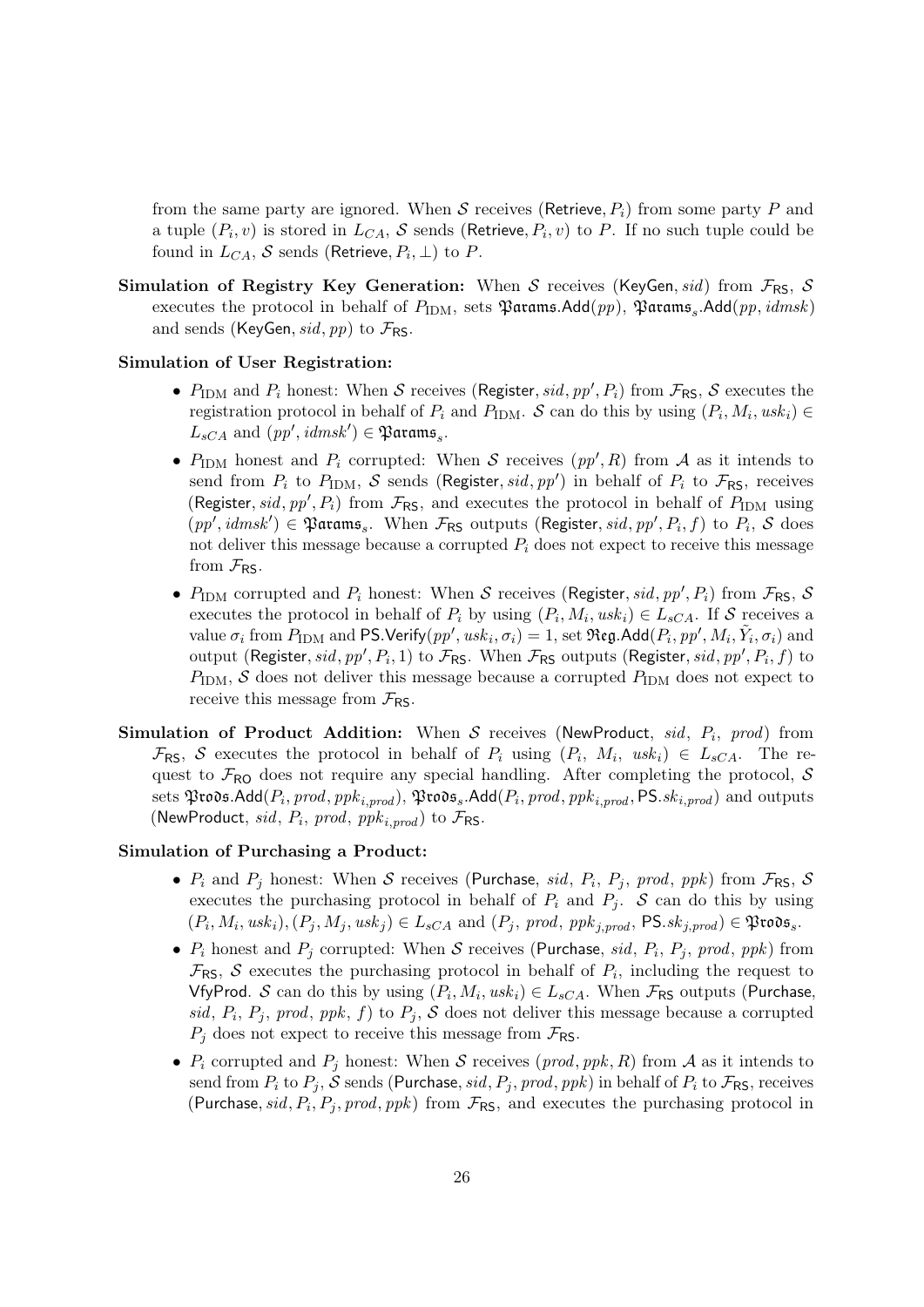behalf of  $P_j$ . S can do this by using  $(P_j, M_j, usk_j) \in L_{sCA}$  and  $(P_j, prod, ppk_{j,prod})$  $PS.\mathit{sk}_{j,prod}) \in \mathfrak{Proos}_s$ . When  $\mathcal{F}_{\mathsf{RS}}$  $\mathcal{F}_{\mathsf{RS}}$  $\mathcal{F}_{\mathsf{RS}}$  outputs (Purchase,  $sid, P_i, P_j, prod, ppk, f)$  to  $P_i, S$ does not deliver this message because a corrupted  $P_i$  does not expect to receive this message from  $\mathcal{F}_{RS}$  $\mathcal{F}_{RS}$  $\mathcal{F}_{RS}$ .

**Simulation of VfyProd:** When S receives (VfyProd, sid,  $P_i$ , prod, ppk) from  $\mathcal{F}_{RS}$  $\mathcal{F}_{RS}$  $\mathcal{F}_{RS}$ , S executes VfyProd( $P_i$ , prod, ppk) as a local algorithm and responds as defined in the protocol. If  $(P_j, M_j) \notin L_{CA}$ , S does not respond to this request, which means that  $\mathcal{F}_{RS}$  $\mathcal{F}_{RS}$  $\mathcal{F}_{RS}$  waits infinitely for a response.

Remark: This product-verification is done whenever a rating is verified. It implies that all subsequent requests based on the product-verification are ignored, whenever this verification cannot be executed due to missing parameters  $(P_j, M_j) \notin L_{CA}$ .

#### Simulation of Rating a Product:

- $P_{\text{IDM}}$  is honest: In this case S cannot simply execute the protocol because the identity of the rater is not known. Hence,  $S$  computes an accepting transcript of the underlying  $\Sigma$ -protocol, as follows: When receiving (Rate, sid, pp,  $P_i$ , prod, ppk, m) from  $\mathcal{F}_{RS}$  $\mathcal{F}_{RS}$  $\mathcal{F}_{RS}$ , S uses the Zero-Knowledge simulator given in the proof of Lemma [3.3.](#page-22-0) During the simulation,  $S$  tries to patch the random oracle. If there is some value v such that  $\big[(T_1, T_2, T_3, T_4, T_5, R_1, R_2, R_3, \textit{prod}, \textit{ppk}, m), v\big] \in L_{RO}$  then  $\mathcal S$  outputs  $\mathtt{error}$ and halts. Otherwise, S sets  $L_{RO}$  Add  $[(T_1, T_2, T_3, T_4, T_5, R_1, R_2, R_3, prod, ppk, m), ch],$  $\sigma \coloneqq (T_1, T_2, T_3, T_4, T_5, ch, s)$ , Ratings.Add $(pp, \perp, P_j, prod, ppk, m, \sigma)$  and outputs (Rate, sid, pp,  $P_j$ , prod, ppk,  $m, \sigma$ ) to  $\mathcal{F}_{\mathsf{RS}}$  $\mathcal{F}_{\mathsf{RS}}$  $\mathcal{F}_{\mathsf{RS}}$ .
- $P_{\text{IDM}}$  is corrupted: When receiving (Rate, sid, pp,  $P_i$ ,  $P_j$ , prod, ppk, m) from  $\mathcal{F}_{\text{RS}}$  $\mathcal{F}_{\text{RS}}$  $\mathcal{F}_{\text{RS}}$ , S generates an accepting transcript of the underlying  $\Sigma$ -protocol as a rating by using  $(P_i, M_i, usk_i) \in L_{sCA}, (P_i, pp, M_i, \tilde{Y}_i, \sigma_i) \in \mathfrak{Reg}$ , and  $(P_i, P_j, prod, ppk, \sigma_{i,j, prod})$  - as defined in the rating protocol. Finally, S sets Ratings.Add $(pp, P_i, P_j, prod, ppk, m, \sigma)$ and outputs (Rate, sid, pp,  $P_i$ ,  $P_j$ , prod, ppk,  $m$ ,  $\sigma$ ) to  $\mathcal{F}_{\mathsf{RS}}$  $\mathcal{F}_{\mathsf{RS}}$  $\mathcal{F}_{\mathsf{RS}}$ .
- **Simulation of Rating Verification:** When S receives (Verify, sid, pp,  $P_j$ , prod, ppk, m,  $\sigma$ ) from  $\mathcal{F}_{RS}$  $\mathcal{F}_{RS}$  $\mathcal{F}_{RS}$ , S executes the verification protocol. Once the value f is obtained from the protocol (which implies that VfyProd returned 1),  $\mathcal S$  tries to determine the author of the rating:
	- Parse  $\sigma$  as  $(T_1, T_2, T_3, T_4, T_5, ch, s)$ .
		- If  $f = 0$  then S outputs (Verify, sid, pp,  $P_i$ , prod, ppk,  $m, \sigma, 0, \perp$ ) to  $\mathcal{F}_{RS}$  $\mathcal{F}_{RS}$  $\mathcal{F}_{RS}$ . As defined in  $\mathcal{F}_{RS}$  $\mathcal{F}_{RS}$  $\mathcal{F}_{RS}$ , invalid ratings will never be opened.
		- Else If  $(pp, \perp, P_i, prod, ppk, m, \sigma) \in$  Ratings then output (Verify, sid, pp, P<sub>j</sub>, prod, ppk, m,  $\sigma$ , 1,  $\perp$ ) to  $\mathcal{F}_{RS}$  $\mathcal{F}_{RS}$  $\mathcal{F}_{RS}$ . In this case,  $P_{IDM}$  and the author of the rating  $P_i$ are honest -  $\mathcal{F}_{RS}$  $\mathcal{F}_{RS}$  $\mathcal{F}_{RS}$  will include the correct identity for the rating.
		- Else If  $P_{\text{IDM}}$  is honest and there exists a tuple  $(P_k, pp, M_k, \tilde{Y}_k, \sigma_k) \in \mathfrak{Reg}$  such that  ${\rm e}(T_5,\tilde Y)={\rm e}(\mathcal{H}_1(j,prod),\tilde Y_k)$  then Output (Verify,  $sid,\,pp,\,P_j,\,prod,\,ppk,\,m,$  $\sigma$ , 1,  $P_k$ ). This covers the case that a rating was created by a corrupted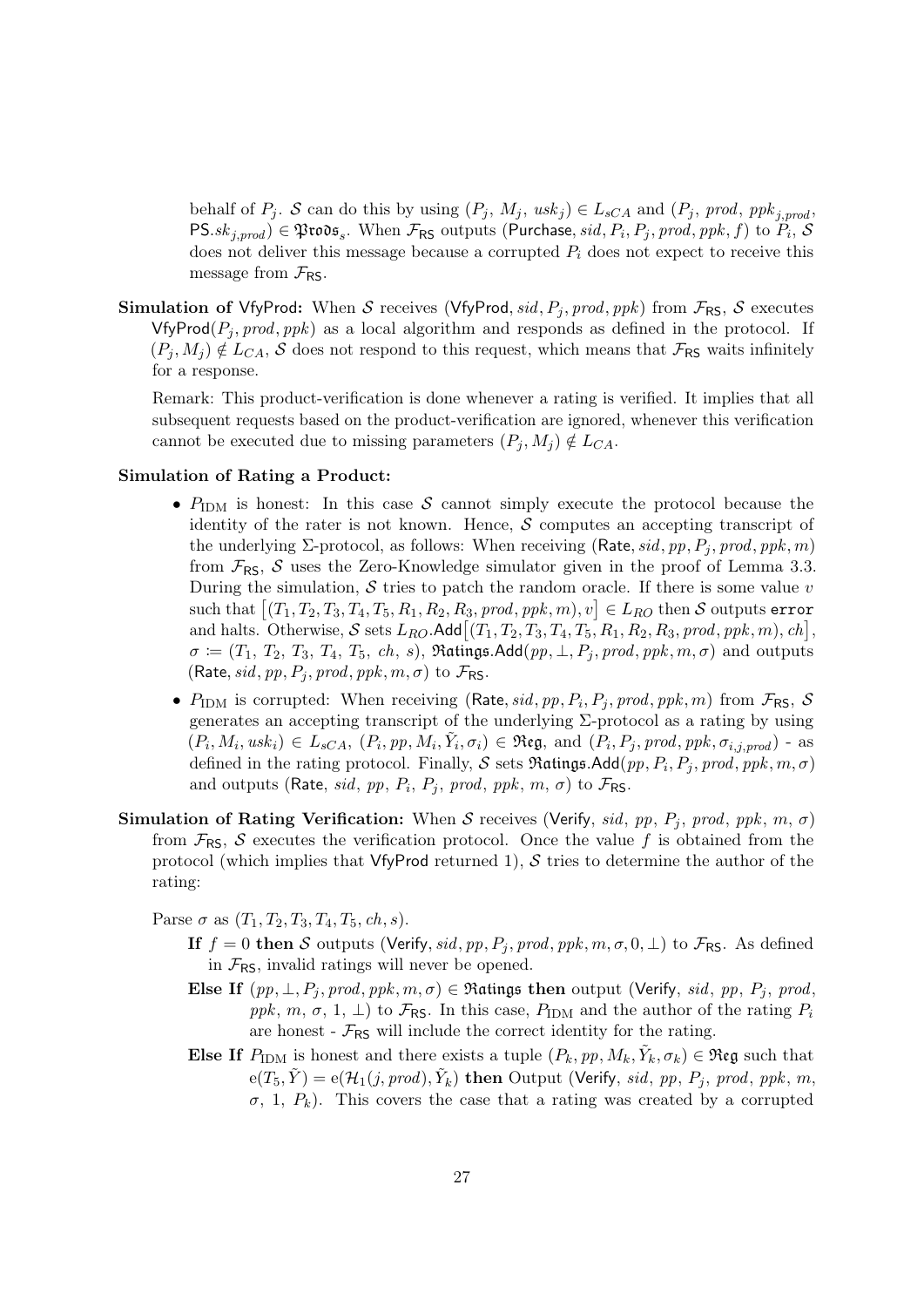party, while  $P_{\text{IDM}}$  is honest. Hence, S can use the registration information to determine the raters identity.

- Else Output (Verify, sid, pp,  $P_i$ , prod, ppk,  $m, \sigma, 1, \perp$ ) to  $\mathcal{F}_{RS}$  $\mathcal{F}_{RS}$  $\mathcal{F}_{RS}$ . In the case that  $P_{IDM}$  is corrupted,  $S$  is not requested to output the correct identity.
- **Simulation of Linking Ratings:** When S receives (Link, sid, pp,  $P_j$ , prod, ppk,  $m_1$ ,  $\sigma_1$ ,  $m_2$ ,  $\sigma_2$ ) from  $\mathcal{F}_{RS}$  $\mathcal{F}_{RS}$  $\mathcal{F}_{RS}$ , S executes the linking protocol as defined in Protocol  $\Pi_{RS}$ . [Link](#page-18-1) and outputs (Link, sid, pp,  $P_j$ , prod, ppk,  $m_1, \sigma_1, m_2, \sigma_2, b$ ) to  $\mathcal{F}_{\mathsf{RS}}$  $\mathcal{F}_{\mathsf{RS}}$  $\mathcal{F}_{\mathsf{RS}}$ , where b is the bit computed during the protocol execution. This implies that VfyProd returned 1.
- **Simulation of Determining the Raters Identity:** Since  $\mathcal{F}_{RS}$  $\mathcal{F}_{RS}$  $\mathcal{F}_{RS}$  already asked S for the raters identity during verification,  $\mathcal S$  is not involved in this step. Hence,  $\mathcal S$  does not need to simulate something.
- **Simulation of Generating Opening-Proofs:** When S receives (OProof, sid, pp,  $P_i$ , prod, ppk, m,  $\sigma$ , P) from  $\mathcal{F}_{RS}$  $\mathcal{F}_{RS}$  $\mathcal{F}_{RS}$ , S computes  $f :=$  (Verify, sid, pp,  $P_i$ , prod, ppk, m,  $\sigma$ ). If  $f = 0$ , S sends (OProof, sid, pp,  $P_j$ , prod, ppk, m,  $\sigma$ ,  $P$ ,  $\perp$ ) to  $\mathcal{F}_{RS}$  $\mathcal{F}_{RS}$  $\mathcal{F}_{RS}$ . Otherwise, it is possible that  $(pp, \perp, P_j, prod, ppk, m, \sigma) \in \Re{\mathfrak{atings}}$  - meaning S simulated this rating for an honest but unknown party. In this case,  $S$  has to simulate an opening-proof such that  $P$  is accepted as the author of the rating. To do so, S uses the tuple  $(P, M) \in L_{CA}$ , which has to exist because the rating is valid  $(f = 1)$ , and executes the Zero-Knowledge simulator given in the proof of Lemma [3.4.](#page-23-2) During the simulation,  $S$  tries to patch the random oracle. If there is some value v such that  $[(ct_1, ct_2, ct_3, ct_4, R_1, R_2, R_3, R_4, R_5, \sigma, i,$ M),  $v \in L_{RO}$  then S outputs error and halts. Otherwise, S sets  $L_{RO}$ . Add  $[(ct_1, ct_2, ct_3,$ ct<sub>4</sub>,  $R_1$ ,  $R_2$ ,  $R_3$ ,  $R_4$ ,  $R_5$ ,  $\sigma$ , *i*, *M*),  $c\hat{h}$  and  $\tau := (P, ct_1, ct_2, ct_3, ct_4, c\hat{h}, \hat{s})$  and outputs (OProof, sid, pp,  $P_j$ , prod, ppk,  $m, \sigma, P, \tau$ ) to  $\mathcal{F}_{\text{RS}}$  $\mathcal{F}_{\text{RS}}$  $\mathcal{F}_{\text{RS}}$ .

In the case  $(pp, \perp, P_j, prod, ppk, m, \sigma) \notin \mathfrak{R}$  atings S did not simulate the rating. Hence, S executes the opening protocol according to  $\Pi_{\mathsf{RS}}$ . [OProof](#page-18-0) and outputs (OProof, sid, pp,  $P_j$ , prod, ppk, m,  $\sigma$ , P,  $\tau$ ) to  $\mathcal{F}_{\text{RS}}$  $\mathcal{F}_{\text{RS}}$  $\mathcal{F}_{\text{RS}}$ .

Note that S creates the proof for party  $P$ , even if the rating was not opened yet or  $P$ was not the author of the rating. In both cases,  $\mathcal{F}_{RS}$  $\mathcal{F}_{RS}$  $\mathcal{F}_{RS}$  will ignore the proof and output (OProof, sid, pp,  $P_j$ , prod, ppk,  $m, \sigma, P, \perp$ ), as expected.

Simulation of Opening-Proof Verification: When S receives (Judge, sid, pp,  $P_j$ , prod, ppk, m,  $\sigma$ , P,  $\tau$ ) from  $\mathcal{F}_{RS}$  $\mathcal{F}_{RS}$  $\mathcal{F}_{RS}$ , S executes the opening-proof verification protocol as defined in Protocol  $\Pi_{RS}$ . [Judge](#page-19-1) and outputs (Judge, sid, pp,  $P_j$ , prod, ppk, m,  $\sigma$ ,  $P$ ,  $\tau$ ,  $f$ ) to  $\mathcal{F}_{RS}$  $\mathcal{F}_{RS}$  $\mathcal{F}_{RS}$ , where  $f$  is the bit computed during the protocol execution.

#### 3.4.3 Hybrid game  $\mathcal G$

In this game the ideal functionality always gives  $S_1$  the identifying information during rating requests, i.e. instead of sending (Rate, sid, pp,  $P_j$ , prod, ppk, m) when  $P_{\text{IDM}}$  is honest, the ideal functionality sends (Rate, *sid*, pp,  $P_i$ ,  $P_j$ , prod, ppk, m) to  $S_1$  both when  $P_{\text{IDM}}$  is honest and corrupted.  $S_1$  works exactly as S except when simulating ratings for honest parties and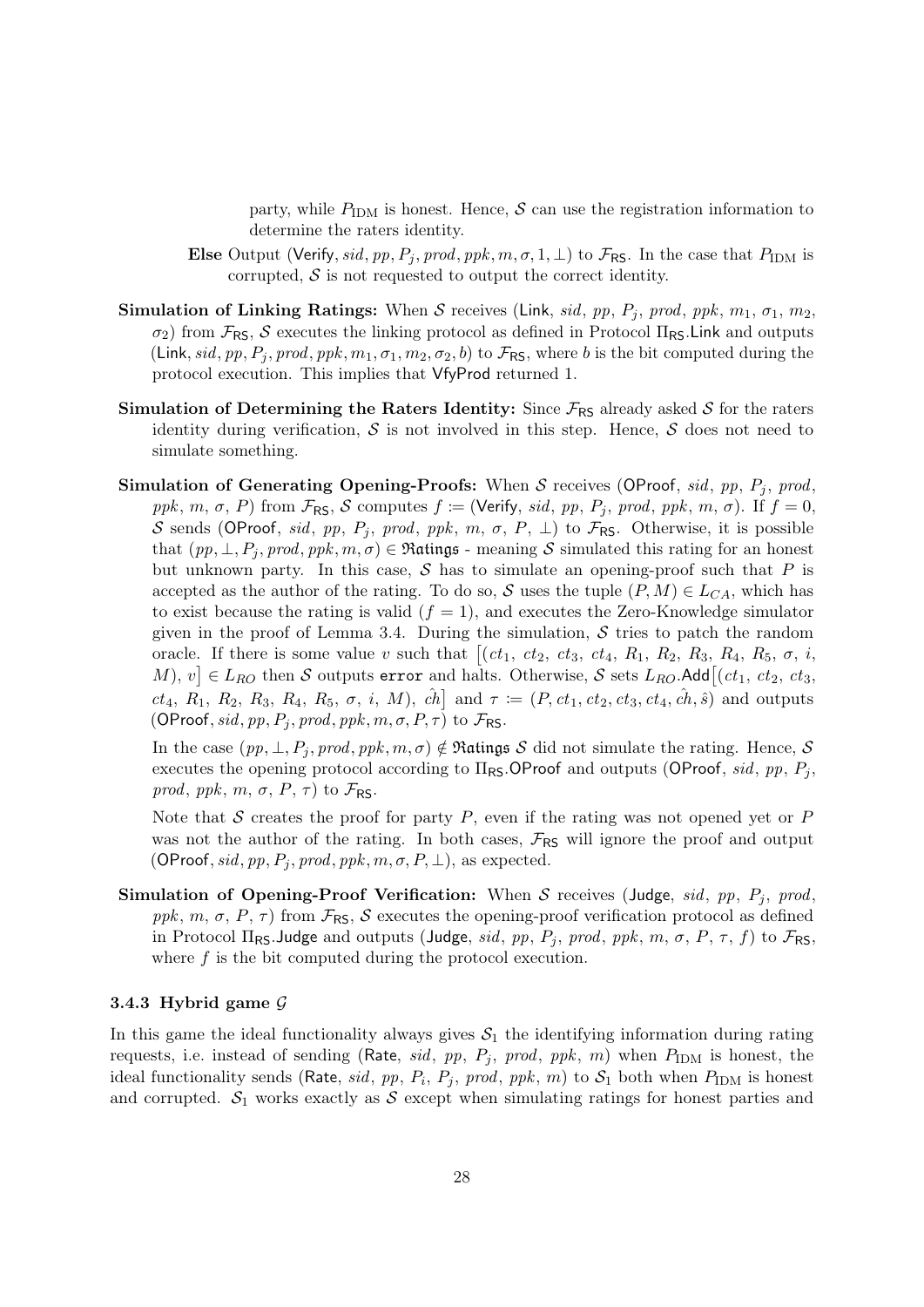when simulating opening-proofs. To simulate ratings - both when  $P_{IDM}$  is honest and corrupted -  $S_1$  executes the same protocol as S does for corrupted  $P_{\text{IDM}}$ , which is possible because  $S_1$ knows the identity of the honest rater and can use its key material to generate a rating. To simulate the opening-proof generation,  $S_1$  executes the same protocol as S does for the case  $(pp, \perp, P_i, prod, ppk, m, \sigma) \notin \mathfrak{R}$ atings. Even for ratings that  $\mathcal{S}_1$  created for honest parties correct opening-proofs can be generated, because  $S_1$  used the correct identifying information for these ratings.

### 3.4.4 Indistinguishability of IDEAL and  $G$

We need to show that ratings and opening-proofs generated by  $S$  and  $S_1$  are indistinguishable. These are the only differences of the algorithms.

The rating protocol S executes for honest  $P_{\text{IDM}}$  uses the zero-knowledge simulator of the  $\Sigma$ protocol that underlies the signature of knowledge for rating products in Protocol  $\Pi_{\mathsf{RS}}$ , extended by patching  $\mathcal{F}_{RO}$  $\mathcal{F}_{RO}$  $\mathcal{F}_{RO}$  to generate valid ratings (see Lemma [3.3](#page-22-0) for details). Assuming DDH is hard in  $\mathbb{G}_1$  the tuples  $(\sigma_{i,1}, \sigma_{i,2}, T_1, T_2)$ ,  $(\sigma_{i,j,prod,1}, \sigma_{i,j,prod,2}, T_3, T_4)$ , and  $(g_1, M_i, \mathcal{H}_1(j, prod), T_5)$ generated by  $S$  are random DDH-instances, whereas such tuples generated by  $S_1$  are DDH-tuples. Given elements  $(T_1, T_2, T_3, T_4, T_5) \in \mathbb{G}_1^5$  the  $\Sigma$ -protocol can be simulated perfectly and S outputs ratings that are indistinguishable from ratings  $S_1$  outputs, assuming patching  $\mathcal{F}_{\text{RO}}$  $\mathcal{F}_{\text{RO}}$  $\mathcal{F}_{\text{RO}}$  does not fail.

Analogously to the simulation of ratings, the protocol for generating opening-proofs executed by S uses the zero-knowledge simulator for the  $\Sigma$ -protocol that underlies the signature of knowledge for generating an opening-proof in Protocol  $\Pi_{\mathsf{RS}}$ , extended by patching  $\mathcal{F}_{\mathsf{RO}}$  $\mathcal{F}_{\mathsf{RO}}$  $\mathcal{F}_{\mathsf{RO}}$  to generate valid proofs (see Lemma [3.4](#page-23-2) for details). The Cramer-Shoup encryption scheme is CCA2-secure under the DDH assumption, which means that no adversary can distinguish a valid encryption  $ct = (ct_1, ct_2, ct_3, ct_4)$  from completely random tuples. Given  $(ct_1, ct_2, ct_3, ct_4) \in \mathbb{G}_2^4$  the  $\Sigma$ protocol can be simulated perfectly and  $\mathcal S$  outputs opening-proofs that are indistinguishable from opening-proofs  $S_1$  outputs, assuming patching  $\mathcal{F}_{\text{RO}}$  $\mathcal{F}_{\text{RO}}$  $\mathcal{F}_{\text{RO}}$  does not fail.

Patching  $\mathcal{F}_{\text{RO}}$  $\mathcal{F}_{\text{RO}}$  $\mathcal{F}_{\text{RO}}$  only fails with negligible probability, because the challenge-values  $ch, c\hat{h}$  used for the simulation of the  $\Sigma$ -protocols are chosen uniformly and independently at random. Since  $L_{RO}$ only contains polynomially many entries, choosing some values  $ch, c\hat{h}$  that are already stored in  $L_{RO}$  as v only happens with negligible probability. Hence, IDEAL and  $\mathcal G$  are indistinguishable.

#### 3.4.5 Indistinguishability of  $\mathcal G$  and HYBRID

By definition,  $S_1$  executes exactly the same operations as honest parties do when running Protocol  $\Pi_{\mathsf{RS}}$ . Hence, the only way for Z to distinguish between G and HYBRID is to force  $\mathcal{F}_{\mathsf{RS}}$  $\mathcal{F}_{\mathsf{RS}}$  $\mathcal{F}_{\mathsf{RS}}$ to output values that differ significantly from the values output by  $\Pi_{\mathsf{RS}}$ . This only happens when  $\mathcal{F}_{RS}$  $\mathcal{F}_{RS}$  $\mathcal{F}_{RS}$  outputs error and halts, whereas the Protocol  $\Pi_{RS}$  outputs some value, or  $\mathcal{F}_{RS}$  outputs 0, whereas Protocol  $\Pi_{\mathsf{RS}}$  outputs 1 (or vice versa). We show that every environment  $\mathcal Z$  can do this only with negligible probability, which results in the indistinguishability of  $\mathcal G$  and HYBRID.

**Registry Key Generation:**  $\mathcal{F}_{RS}$  $\mathcal{F}_{RS}$  $\mathcal{F}_{RS}$  always outputs the values obtained from  $\mathcal{S}_1$ . Since  $\mathcal{S}_1$  behaves exactly as Protocol  $\Pi_{\mathsf{RS}}$ , the outputs of G and HYBRID are indistinguishable.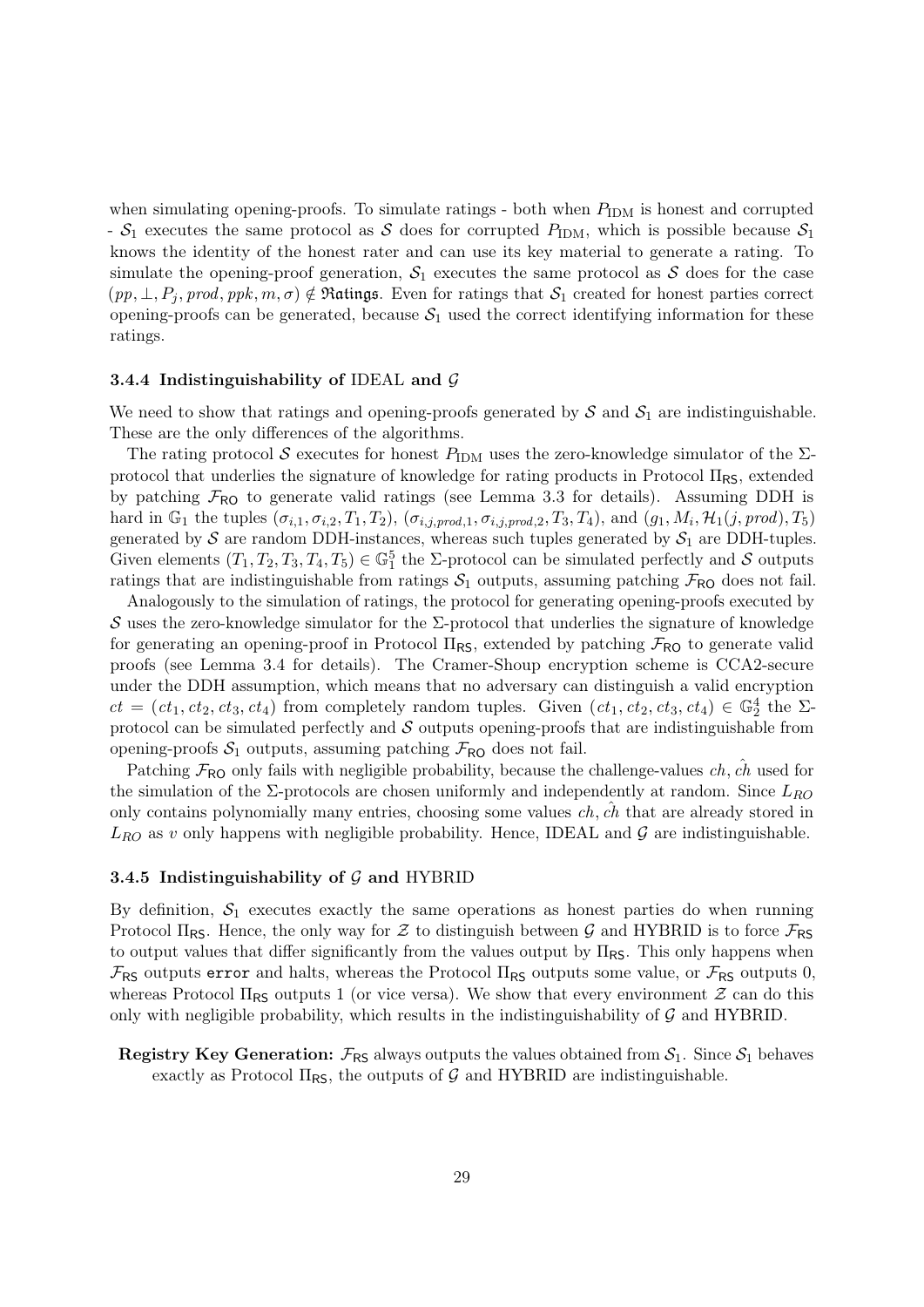- User Registration:  $\mathcal{F}_{RS}$  $\mathcal{F}_{RS}$  $\mathcal{F}_{RS}$  enforces the outcome of this protocol only in Steps [3](#page-5-4) and [4.](#page-5-5) For both conditions Protocol  $\Pi_{\mathsf{RS}}$  generates exactly the same outputs as  $\mathcal{F}_{\mathsf{RS}}$  $\mathcal{F}_{\mathsf{RS}}$  $\mathcal{F}_{\mathsf{RS}}$ . Hence,  $\mathcal G$  and HYBRID are indistinguishable.
- **Product Addition:** In Step [3,](#page-6-3)  $\mathcal{F}_{RS}$  $\mathcal{F}_{RS}$  $\mathcal{F}_{RS}$  outputs error and halts, when  $\mathcal{S}_1$  outputs some  $ppk_{i,prod}$  $(M_i, M_{i,prod}, ch_{i,prod}, S_{i,prod}, \tilde{X}_{i,prod}, \tilde{Y}_{i,prod})$  that is already registered for some other party  $P_j$  or for another product prod'. If this happens, it must hold that  $\mathcal{H}_2(i, prod)$  =  $\mathcal{H}_2(j, prod) \vee \mathcal{H}_2(i, prod) = \mathcal{H}_2(i, prod') \vee \mathcal{H}_2(i, prod) = \mathcal{H}_2(j, prod')$ . In any case, this would be a collision in the collision-resistant hash function  $\mathcal{H}_2$ . Analogously we can argue for  $\mathcal{H}_1$ . Furthermore,  $ppk_{i,prod}$  includes a proof of knowledge of the value  $usk_i$ , which is chosen uniformly and independently for honest parties. Hence, the probability that  $ppk_{i,prod}$ is already registered for some other party or some other product is negligible, implying that  $\mathcal G$  and HYBRID are indistinguishable.
- **Purchase:** The purchasing request will be ignored, according to Step [2](#page-6-4) in  $\mathcal{F}_{RS}$  $\mathcal{F}_{RS}$  $\mathcal{F}_{RS}$ , when  $P_i = P_j$ or when [VfyProd](#page-6-0) returned 0. The same is done in Protocol  $\Pi_{\mathsf{RS}}$ . If  $P_j$  is corrupted and did not register  $(P_j, M_j)$  to  $\mathcal{F}_{CA}$  $\mathcal{F}_{CA}$  $\mathcal{F}_{CA}$ ,  $\mathcal{S}_1$  is not able to execute the VfyProd-algorithm and ignores the request. This means that  $\mathcal{F}_{RS}$  $\mathcal{F}_{RS}$  $\mathcal{F}_{RS}$  gets no response from  $\mathcal{S}_1$  and hence does not execute the purchasing protocol. That implies that  $G$  and HYBRID are indistinguishable.

Only in Step [4](#page-6-5) the outcome of the purchasing protocol is fixed by  $\mathcal{F}_{RS}$  $\mathcal{F}_{RS}$  $\mathcal{F}_{RS}$ . But in that case  $\mathcal{S}_1$ knows all information needed to execute the protocol in behalf of  $P_i$  and  $P_j$  as defined in Protocol  $\Pi_{\mathsf{RS}}$  and outputs 1. Hence,  $\mathcal G$  and HYBRID are indistinguishable.

[VfyProd](#page-6-0) The product verification is only used as a subprotocol within the purchasing protocol and all rating verifications - there is no direct activation from  $\mathcal Z$  for this. Whenever [VfyProd](#page-6-0) returns 0 the calling protocol will ignore the request, both in  $\mathcal{F}_{RS}$  $\mathcal{F}_{RS}$  $\mathcal{F}_{RS}$  and Protocol  $\Pi_{RS}$ .  $\mathcal{S}_1$ exploits this behavior by ignoring the VfyProd-request, when a corrupted party did not register at  $\mathcal{F}_{CA}$  $\mathcal{F}_{CA}$  $\mathcal{F}_{CA}$ . This will in turn ignore the request to the calling protocol. Hence,  $\mathcal{G}$  and HYBRID are indistinguishable in that case.

During the product verification  $\mathcal{F}_{RS}$  $\mathcal{F}_{RS}$  $\mathcal{F}_{RS}$  could differ in the output from Protocol  $\Pi_{RS}$  in Steps [2,](#page-6-6) [3,](#page-6-7) and [5.](#page-6-8) Step [2](#page-6-6) ensures consistency. Since VfyProd is a deterministic algorithm in Protocol  $\Pi_{\mathsf{RS}}$ , consistency is guaranteed. Step [3](#page-6-7) covers the case that a maliciously generated  $ppk$  would be accepted as honestly generated (by an honest party). We can prove that this happens only with negligible probability, via a reduction to the PS1-Problem. In Step [5](#page-6-8)  $\mathcal{F}_{RS}$  $\mathcal{F}_{RS}$  $\mathcal{F}_{RS}$  ensures that every ppk is only valid for exactly one party  $P_i$  and one product prod. Analogously to Product Addition, if ppk would also be valid for some party  $P_i$  and/or a product *prod'*, this breaks the collision-resistance of the hash functions  $\mathcal{H}_1$  and  $\mathcal{H}_2$ . Hence,  $\mathcal G$  and HYBRID are indistinguishable.

**Rate a Product:** To generate valid ratings  $\mathcal{F}_{\textsf{RS}}$  $\mathcal{F}_{\textsf{RS}}$  $\mathcal{F}_{\textsf{RS}}$  ensures in Step [2](#page-6-9) that the party  $P_i$  is registered, purchased the product to rate - which implies that the product is valid - and did not rate the specified product yet. The same is checked in Protocol  $\Pi_{RS}$ . Step [7](#page-6-10) covers consistency: the tuple  $(pp, P', P_j, prod, ppk, m, \sigma, 0, lid, oid),$  for some  $P', lid, oid, only exists in the$ list Ratings, if  $(pp, P_i, prod, ppk, m, \sigma)$  is verified by  $S_1$  as invalid and was verified before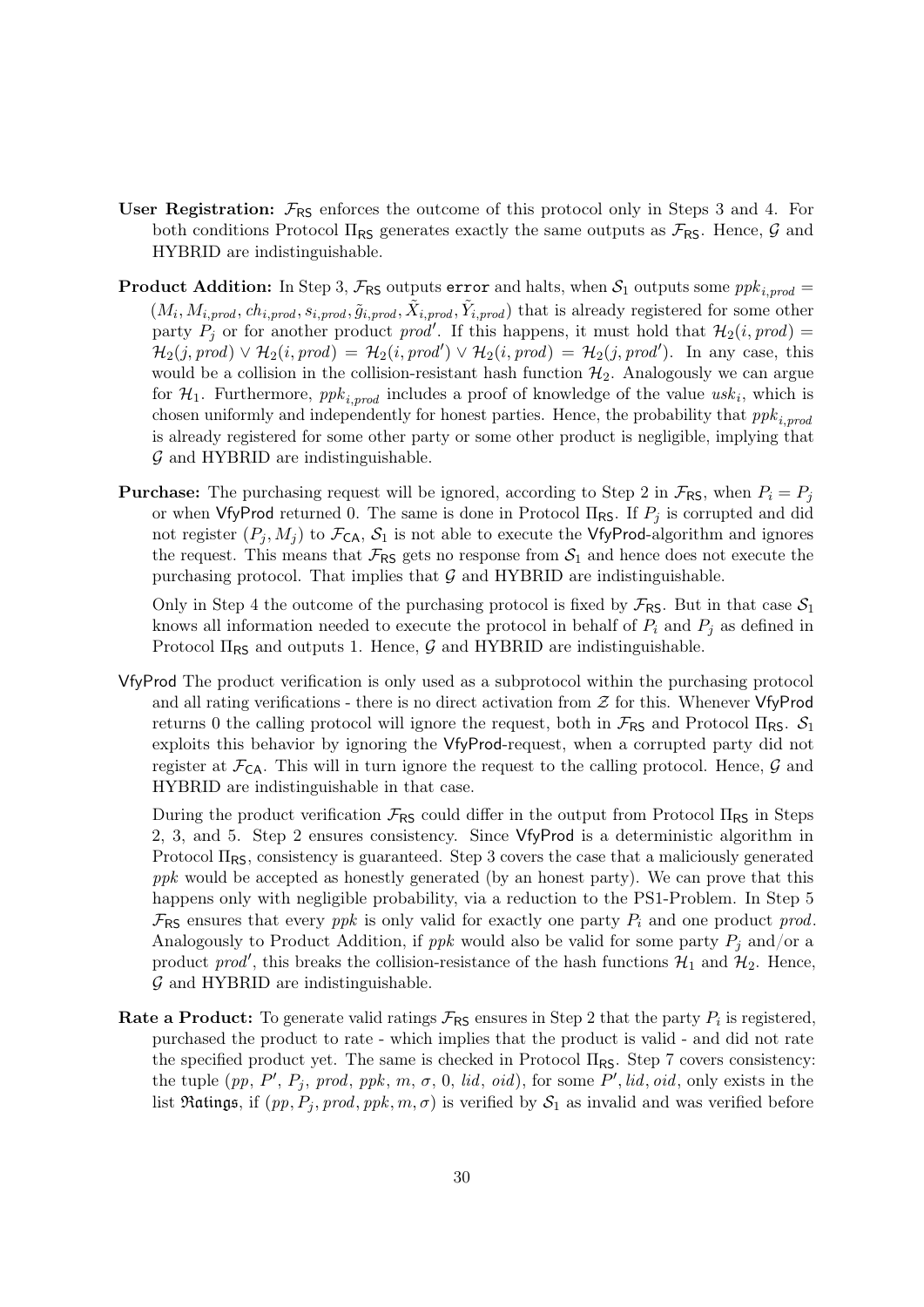the rating request occurred. This is because the only possibility to store  $\sigma$  as invalid is Step [6](#page-7-6) during the verification of ratings in  $\mathcal{F}_{RS}$  $\mathcal{F}_{RS}$  $\mathcal{F}_{RS}$ . During rating requests Protocol  $\Pi_{RS}$ , and hence the simulator  $S_1$ , only generates valid ratings, i.e. the deterministic verification algorithm will output 1. Hence, the rating  $\sigma$  output by  $S_1$  cannot exist in Ratings or is verified as valid. In both cases the tuple  $(pp, P', P_j, prod, ppk, m, \sigma, 0, lid, oid)$  is not stored in Ratings. Hence,  $\mathcal G$  and HYBRID are indistinguishable.

Remark: In Game G the simulator  $S_1$  always gets the identity of a rater and can generate ratings as defined in Protocol  $\Pi_{\mathsf{RS}}$ .

Verifying a Rating: To verify ratings the [VfyRtg](#page-7-1)-protocol is used. This subprotocol is also an essential tool during the [Link](#page-7-2), [Open](#page-8-0), [OProof](#page-8-8), and [Judge](#page-8-1) protocols, because these protocols are only meaningful for valid ratings. During the [VfyRtg](#page-7-1)-protocol the specified product is verified by the [VfyProd](#page-6-0)-protocol. Hence, whenever  $S_1$  does not respond to a VfyProd request, also [VfyRtg](#page-7-1) and its calling protocols will not proceed, which exploits the request ignoring behavior.

Analogously to Step [7](#page-6-10) of the [Rate](#page-6-1) protocol, Step [4](#page-7-7) covers consistency. Since the verification algorithm in Protocol  $\Pi_{\mathsf{RS}}$  is deterministic, two verification requests with the same input will generate the same output, as required by  $\mathcal{F}_{RS}$  $\mathcal{F}_{RS}$  $\mathcal{F}_{RS}$ . The Steps [5–](#page-7-8)[9](#page-7-9) can only occur for ratings that were not generated by honest parties using the [Rate](#page-6-1)-protocol.

Step [5](#page-7-8) handles invalid ratings and self-ratings. The verification protocol in Protocol [Π](#page-16-0)RS covers the same cases: invalid ratings are recognized by the test  $ch = \mathcal{F}_{\text{RO}}(T_1, T_2, T_3, T_4, T_5, T_6)$  $R_1, R_2, R_3, \text{prod}, \text{ppk}, \text{m}$  and self-ratings are recognized by  $T_5 \neq M_{j, \text{prod}}$ . Obviously, when P<sub>IDM</sub> and  $P_j$  are corrupted, it is possible to generate arbitrary tuples  $(usk'_j, \sigma'_j, \sigma_{j,j,prod})$ such that PS.Verify(PS. $pk, \textit{usk}_j', \sigma_j') = 1$  and PS.Verify(PS. $pk_{j, \textit{prod}}, \textit{usk}_j', \sigma_{j, j, \textit{prod}}) = 1,$  but  $\mathcal{H}_1(j, prod)^{usk_j'} \neq M_{j,prod}.$  With these values  $P_j$  can rate his own product, such that the verification algorithm cannot detect it. But in this case  $S_1$  is not requested to output the identity of the signer  $(P = \perp)$ . Hence,  $\mathcal{F}_{RS}$  $\mathcal{F}_{RS}$  $\mathcal{F}_{RS}$  either outputs 0 because the rating is invalid  $(b = 0)$ , or continues executing the verification protocol. Since  $P_{\text{IDM}}$  and  $P_j$  are considered as corrupted in this case, the Steps  $7-9$  $7-9$  do not occur. Hence,  $\mathcal{F}_{RS}$  $\mathcal{F}_{RS}$  $\mathcal{F}_{RS}$  will output 1 in Step [12,](#page-7-11) as it would also happen in Protocol  $\Pi_{RS}$ . When  $P_{IDM}$  is honest and a corrupted  $P_i$  generates a valid rating  $(T_1, T_2, T_3, T_4, T_5, ch, s)$  for his own product, this means that he proved knowledge of a value usk, such that  $(T_1, T_2)$  is a valid signature for message usk  $\neq$  usk<sub>j</sub> under the public key PS.pk from P<sub>IDM</sub> and that  $T_5 \neq M_{j,prod}$ . Since P<sub>IDM</sub> is honest,  $S_1$  has to output the identity of the rater. If  $usk = usk_i$  for some honest party  $P_i$ ,  $S_1$  will find an entry in Reg that falsely identifies  $P_i$  as the rater. If  $P_{\text{IDM}}$  does not find an identifying entry in Reg,  $S_1$  returns  $\perp$  to  $\mathcal{F}_{RS}$  $\mathcal{F}_{RS}$  $\mathcal{F}_{RS}$ . Both cases are discussed in Steps [8](#page-7-12) and [9.](#page-7-9)

Step [7](#page-7-10) ensures that rating a product of an honest party  $P_i$  is only possible after purchasing it. Every rating includes a proof of knowledge of a valid signature for some message usk under the public key PS.pk<sub>i,prod</sub> from party  $P_j$ . This signature is handed to the rater during the Purchase-protocol, but in this case some corrupted party proved knowledge of such a signature without executing the Purchase-protocol. That means, the signature must be a forgery, which contradicts the EUF-CMA security of the signature scheme in use. We will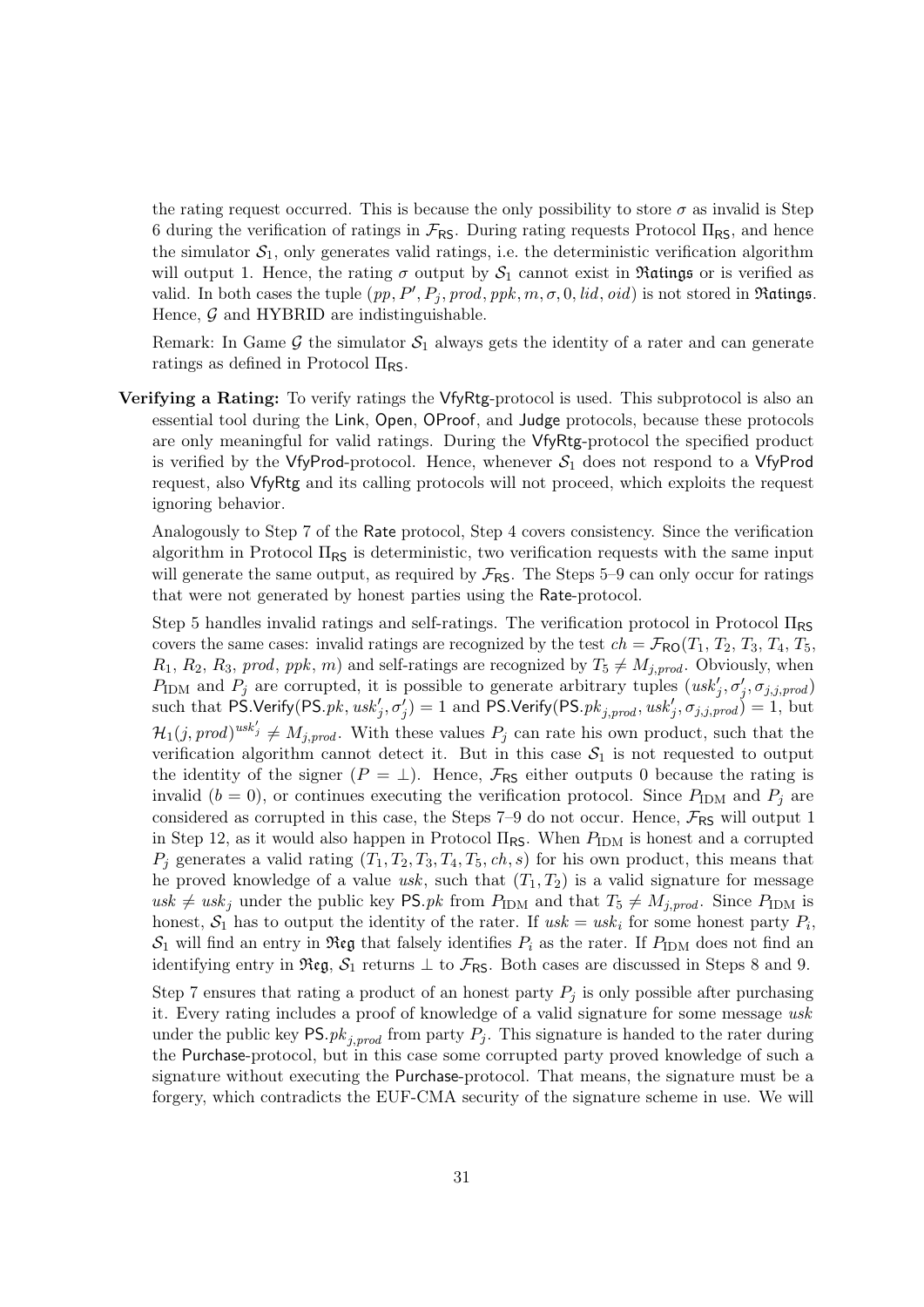prove this in detail via a reduction to the PS1-Problem. Hence, under the PS1-Problem G and HYBRID are indistinguishable in that case.

Step [8](#page-7-12) ensures strong-exculpability, meaning that it is not feasible to produce valid ratings in behalf of honest parties. Impersonating an honest party requires to find the parties' secret key usk. Using a reduction to the PS1-Problem we can prove that this is only possible with negligible probability.

Step [9](#page-7-9) ensures traceability, meaning that the identity of every rater can be determined from valid ratings. Being able to create valid but untraceable ratings requires to forge a signature of the EUF-CMA secure signature scheme used by  $P_{\text{IDM}}$ . Analogously to Step [8,](#page-7-12) we can prove that such attacks are infeasible under the PS1-Problem.

**[Link](#page-7-2)ing Ratings:** Whenever  $S_1$  has to respond to a Link-request, we know that the specified product is valid (VfyProd returned 1) and  $\mathcal{F}_{RS}$  $\mathcal{F}_{RS}$  $\mathcal{F}_{RS}$  stored the ratings to link in the list Ratings. Both the simulator  $S_1$  and  $\mathcal{F}_{RS}$  $\mathcal{F}_{RS}$  $\mathcal{F}_{RS}$  return 0 to the [Link](#page-7-2) request when at least one of the ratings is invalid. Hence, for the analysis of [Link](#page-7-2) we only consider valid ratings that passed all verification-tests.

Now we analyze [Link](#page-7-2)-requests.

Step [4](#page-7-13) claims that ratings are unique. This is ensured by the [Verify](#page-6-2)-request because  $\mathcal{F}_{RS}$  $\mathcal{F}_{RS}$  $\mathcal{F}_{RS}$ adds a rating only if it is not present in the list Ratings.

In Step [5](#page-7-14)  $\mathcal{F}_{RS}$  $\mathcal{F}_{RS}$  $\mathcal{F}_{RS}$  enforces consistency. If two ratings are linkable, [RebLDB](#page-7-0) is used to store this information and subsequent [Link](#page-7-2)-requests for ratings of the same equivalence class must be linkable, too. In Protocol  $\Pi_{\mathsf{RS}}$  for every party and a given product the element  $T_5$  of a rating  $\sigma = (T_1, T_2, T_3, T_4, T_5, ch, s)$  is a fixed value. Hence, all ratings for a fixed product with identical values  $T_5$  belong to the same equivalence class and are linkable, as expected.

In Step  $6 \mathcal{F}_{RS}$  $6 \mathcal{F}_{RS}$  $6 \mathcal{F}_{RS}$  $6 \mathcal{F}_{RS}$  has no information that could be used to link the given ratings. This can only happen when  $P_{\text{IDM}}$  is corrupted and the ratings are also generated by corrupted parties. So the value obtained from the simulator  $S_1$  is used as output. Hence, Protocol  $\Pi_{RS}$  and  $\mathcal{F}_{RS}$  $\mathcal{F}_{RS}$  $\mathcal{F}_{RS}$  generate the same output.

Step [7](#page-7-15) expresses that it must be infeasible to generate ratings that can be opened to different parties but are linkable. Since every rating  $\sigma = (T_1, T_2, T_3, T_4, T_5, ch, s)$  in Protocol  $\Pi_{\mathsf{RS}}$ includes a zero-knowledge proof of knowledge of some value usk such that  $(T_1, T_2)$  and  $(T_3, T_4)$  are valid signatures for message usk and the discrete logarithm of  $T_5$  to the base  $\mathcal{H}_1(j, prod)$  is the same value usk, this requirement holds. Hence, in this case Protocol  $\Pi_{\mathsf{RS}}$ and  $\mathcal{F}_{RS}$  $\mathcal{F}_{RS}$  $\mathcal{F}_{RS}$  generate the same output.

Step [8](#page-7-16) covers the case that it must be infeasible to generate a valid rating in behalf of an honest user. This is analogue to  $Vf\psi Rtg-Step 8$  $Vf\psi Rtg-Step 8$  for an corrupted  $P_{IDM}$  and we can also prove via a reduction to the PS1-Problem that this event does not occur.

Step [9](#page-7-5) is analogue to Step [6.](#page-7-4)

The [RebLDB](#page-7-0)-Step [18](#page-8-6) is analogue to [VfyRtg](#page-7-1)-Step [7](#page-7-10) for corrupted  $P_{IDM}$ . With a reduction to the PS1-Problem we can prove that this event does not occur.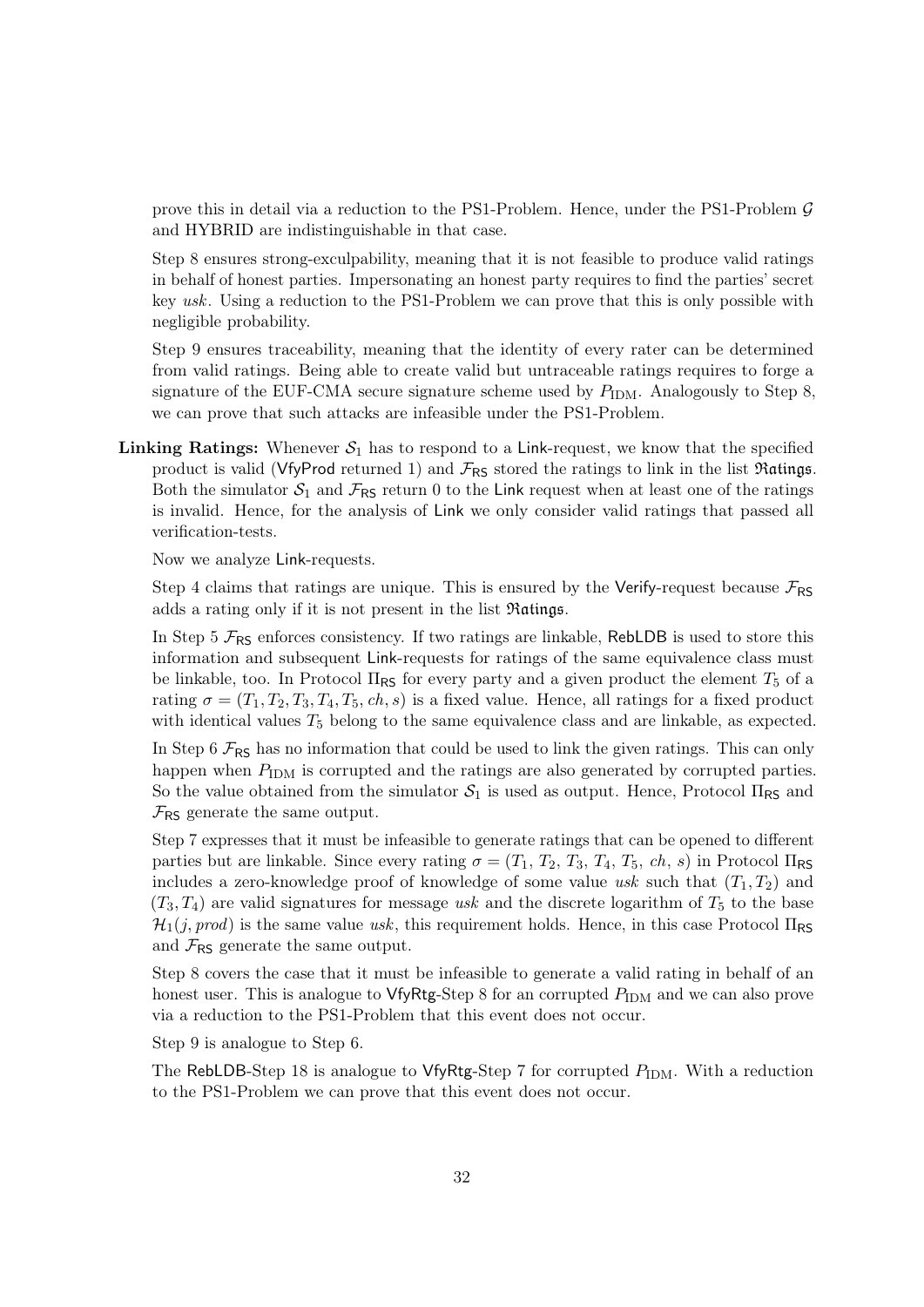Summarizing the analysis of [Link](#page-7-2) and [RebLDB](#page-7-0),  $\mathcal G$  and HYBRID are indistinguishable.

- Determine Raters Identity:  $S_1$  outputs the raters' identity within the Verify-protocol. Since  $S$  can correctly output the identity, also  $S_1$  can do this.
- Generate Opening-Proofs: This activation is only of interest for honest  $P_{\text{IDM}}$ .  $\mathcal{F}_{\text{RS}}$  $\mathcal{F}_{\text{RS}}$  $\mathcal{F}_{\text{RS}}$  and Protocol  $\Pi_{\rm RS}$  only generate an opening-proof for valid ratings that were opened to the given party. For invalid or unopened ratings and when the given rater identity is incorrect both protocols output ⊥. Hence, for the analysis of [OProof](#page-8-8) we only consider valid ratings that passed all verification-tests. Step [7](#page-8-9) covers consistency: an opening-proof that was once invalid cannot be made valid. Since the Judge-protocol is deterministic in Protocol  $\Pi_{\mathsf{RS}}$ and OProof only generates valid proofs, this cannot happen. Hence,  $\mathcal G$  and HYBRID are indistinguishable.
- Verifying Opening-Proofs: If the rating is invalid, no party identity or no opening-proof is given,  $\mathcal{F}_{RS}$  $\mathcal{F}_{RS}$  $\mathcal{F}_{RS}$  and Protocol  $\Pi_{RS}$  both output 0. For the analysis of Judge we only consider valid ratings that passed all verification-tests. Step [5](#page-9-0) expresses that  $P_{\text{IDM}}$  is honest, the rating was generated by an honest party, or Step [16](#page-9-1) occurred previously for this specific rating. The Steps [7](#page-9-2) and [8](#page-9-3) cover consistency, which is ensured by Protocol  $\Pi_{\mathsf{RS}}$  because the verification of opening-proofs is deterministic. Every valid opening-proof for the correct identity will be verified as valid by Protocol  $\Pi_{\mathsf{RS}}$ ; invalid proofs will detected as those. Opening-proofs to a wrong identity can be detected by Protocol  $\Pi_{RS}$  because the real identity the proof was generated for is a part of  $\tau$ . Step [9](#page-9-4) covers non-frameability. Maliciously generated but valid opening-proofs cause  $\mathcal{F}_{RS}$  $\mathcal{F}_{RS}$  $\mathcal{F}_{RS}$  to output error and halt, when  $P_{IDM}$  and P are honest. Via a reduction to the CCA2-security of the Cramer-Shoup encryption scheme we can prove that such opening-proofs cannot be generated. Step [10](#page-9-5) expresses that  $P_{\text{IDM}}$  is corrupted and the given rating was generated by a corrupted party. Otherwise,  $\mathcal{F}_{RS}$  $\mathcal{F}_{RS}$  $\mathcal{F}_{RS}$  would know the identity of the rater. In Step [12](#page-9-6) consistency is guaranteed, as in Steps [7](#page-9-2) and [8.](#page-9-3) In Step [13](#page-9-7) an honest user is accepted as the author of the given rating. Since  $\mathcal{F}_{RS}$  $\mathcal{F}_{RS}$  $\mathcal{F}_{RS}$  does not know the identity of that rating  $(X = \perp)$  the rating must be maliciously generated in behalf of an honest party. This is impossible as we will prove via a reduction to PS1-Problem. In Step [15](#page-9-8) the simulator accepts the opening-proof as valid for party  $P$ . Hence, the identity  $P$  is stored to ensure consistency for future verification requests. The Steps [16](#page-9-1) and [17](#page-9-9) store the verified opening-proof for the given rating to ensure consistency for future verification requests.

As discussed above, using reductions to the PS1-Problem and a reduction to the CCA2 security of the Cramer-Shoup encryption scheme, we can conclude that no environment  $\mathcal Z$ can distinguish between  $\mathcal G$  and HYBRID. The reductions complete the proof.

#### 3.4.6 The Reductions used within the Security Proof

To complete the proof of Theorem [3.1](#page-19-0) we have to show that no environment can use the Steps [VfyProd](#page-6-0)[.3,](#page-6-7) [VfyRtg](#page-7-1)[.7/](#page-7-10)[8/](#page-7-12)[9,](#page-7-9) [RebLDB](#page-7-0)[.18,](#page-8-6) [LinkRtgs](#page-7-17)[.8](#page-7-16) and [Judge](#page-8-1)[.9](#page-9-4)[/13](#page-9-7) to its advantage. We prove this with several reductions using a proof of knowledge extractor which needs rewinding. In UC the environment is treated as an interactive distinguisher, i.e. rewinding an interactive machine is not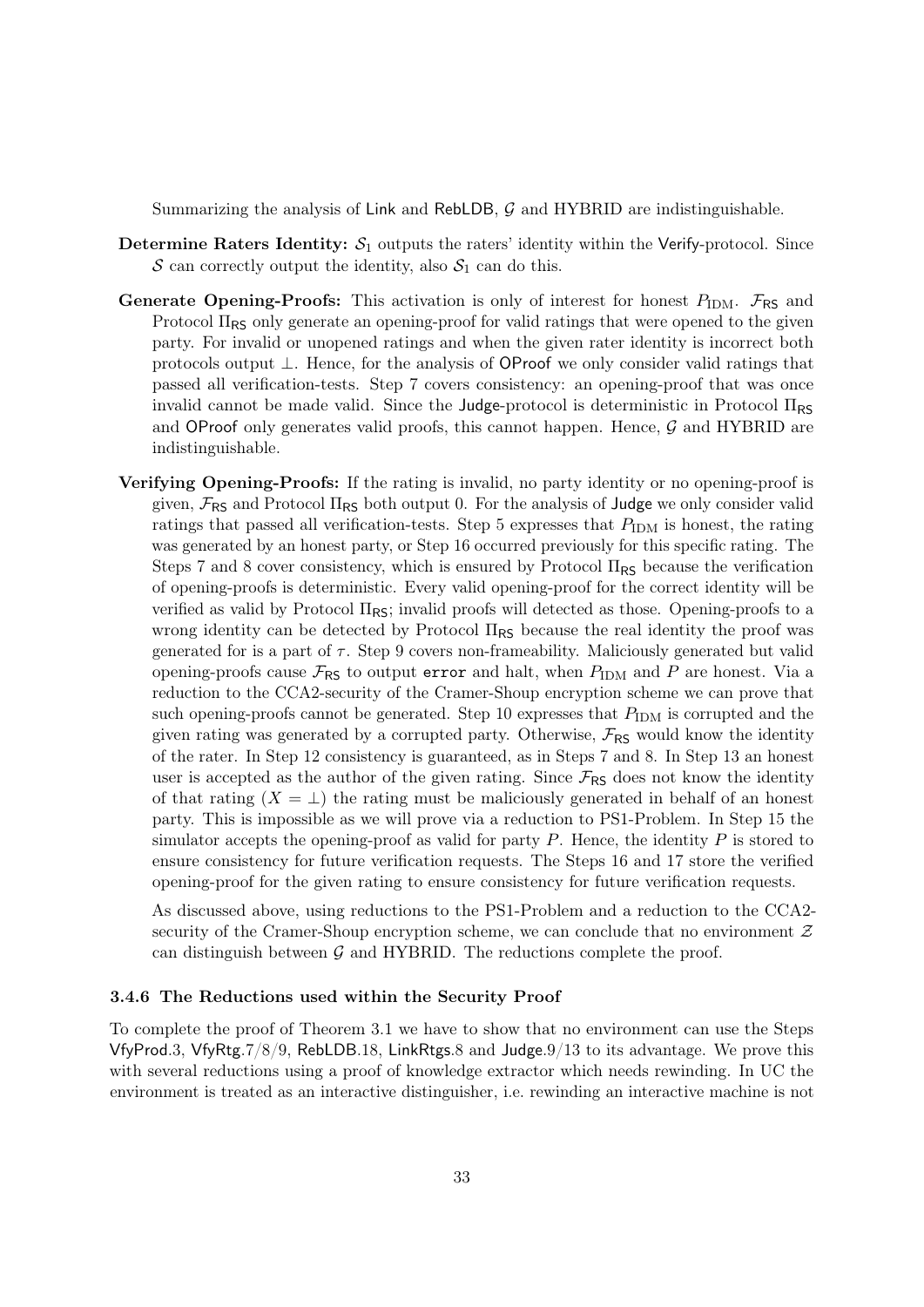possible. This is not contradicting because we use rewinding to prove the indistinguishability of hybrid games and not within the simulation. The same technique was used within other UC-based proofs [\[Lin11,](#page-42-7) [BCPV13,](#page-40-8) [Gro04\]](#page-41-11).

All proofs have the same structure: assuming there exists an environment  $\mathcal Z$  that can distinguish between  $G$  and HYBRID, and given either a PS1-instance or a CCA2-challenger for the Cramer-Shoup encryption scheme, we define a simulator interacting with  $\mathcal{F}_{RS}$  $\mathcal{F}_{RS}$  $\mathcal{F}_{RS}$  in game  $\mathcal G$  we use to find a solution to the given problem instance. Since we assume the PS1-Problem and the SXDH-Assumption hold, no such environment can exist.

Lemma 3.5. If the PS1-Problem holds for bilinear group generator BiGrGen, then no environment can distinguish between G and HYBRID at Steps [VfyProd](#page-6-0)[.3,](#page-6-7) [VfyRtg](#page-7-1)[.8,](#page-7-16) [LinkRtgs](#page-7-17).8, or [Judge](#page-8-1)[.13.](#page-9-7)

*Proof.* Assume that there exists an environment  $\mathcal Z$  interacting with game  $\mathcal G$  that is able to let  $\mathcal{F}_{RS}$  $\mathcal{F}_{RS}$  $\mathcal{F}_{RS}$  output error and halt at the Steps [VfyProd](#page-6-0)[.3,](#page-6-7) [VfyRtg](#page-7-1)[.8,](#page-7-16) [LinkRtgs](#page-7-17).8, or [Judge](#page-8-1)[.13](#page-9-7) with non-negligible probability. We will use this environment to define a simulator  $S_2$  that we can use to compute a solution to the Pointcheval-Sanders-Problem with non-negligible probability. The hash function  $\mathcal{H}_1$  is treated as a random oracle.

We are given GD as the output of BiGrGen,  $(g, Y, \tilde{g}, \tilde{X}, \tilde{Y})$  and unlimited access to oracle O from our challenger and have to output a tuple  $(m^*, s, s^{x+m^* \cdot y})$  such that  $s \neq 1_{\mathbb{G}_1}$  and  $m^*$  was not asked to  $\mathcal{O}$ . In the first part of the proof, we will describe how  $\mathcal{S}_2$  interacts with  $\mathcal{F}_{\textsf{RS}}$  $\mathcal{F}_{\textsf{RS}}$  $\mathcal{F}_{\textsf{RS}}$  and handles the interaction with  $\mathcal Z$  and the real-world adversary  $\mathcal A$ . In the second part we analyze  $\mathcal S_2$ .

Simulator  $S_2$  works as  $S_1$ , except in the following cases:

- Calls to  $\mathcal{F}_{RO}$  $\mathcal{F}_{RO}$  $\mathcal{F}_{RO}$ :  $\mathcal{S}_2$ 's answers are generated the same way as  $\mathcal{S}_1$  does. We will point out the situations in which  $S_2$  deviates from this policy.
- **Calls to**  $\mathcal{F}_{CRS}$  $\mathcal{F}_{CRS}$  $\mathcal{F}_{CRS}$ :  $\mathcal{S}_2$  runs PD.KeyGen(GD) to obtain PD.pk :=  $(u, v)$  and PD.td := dlog<sub>u</sub> $(v)$ . The common reference string is set to (GD, PD.pk, H,  $H_1$ ,  $H_2$ ) according to the definition of  $\mathcal{F}_{CRS}$  $\mathcal{F}_{CRS}$  $\mathcal{F}_{CRS}$  in  $\mathcal{G}$ .
- Calls to  $\mathcal{H}_1$ :  $\mathcal{S}_2$  manages the list  $L_{\mathcal{H}_1}$  to respond identically to repeated requests. When some x is queried for the first time  $(\mathcal{H}_1(x)$  is called for some  $x \in \{0,1\}^*)$ ,  $\mathcal{S}_2$  chooses  $\alpha_x \leftarrow \mathbb{Z}_p$ , computes  $\hat{g}_x := g_1^{\alpha_x}$ , and stores  $(x, \alpha_x, \hat{g}_x)$  in  $L_{\mathcal{H}_1}$ . Finally,  $\mathcal{S}_2$  hands  $\hat{g}_x$  to the caller, as it is also done for repeated queries  $\mathcal{H}_1(x)$ , i.e.  $(x, \alpha_x, \hat{g}_x) \in L_{\mathcal{H}_1}$ .
- **Calls to**  $\mathcal{F}_{CA}$  $\mathcal{F}_{CA}$  $\mathcal{F}_{CA}$ : Whenever an honest party  $P_i$  is activated for the first time,  $\mathcal{S}_2$  chooses  $u_i \leftarrow \mathbb{Z}_p$ , computes  $M_i := Y^{u_i}$  and sets  $L_{CA}$ . Add $(P_i, M_i)$ . Note that the user-secret-key usk<sub>i</sub> is implicitly set to be  $y \cdot u_i$  for an unknown y. Calls from corrupted parties are handled as defined for  $S_1$ .
- **Registry Key Generation:** For an honest  $P_{\text{IDM}} S_2$  handles the KeyGen-requests as defined for  $S_1$ . A corrupted  $P_{\text{IDM}}$  is managed by adversary A.
- User Registration: For honest  $P_{\text{IDM}} S_2$  works exactly as  $S_1$ .  $S_2$  simulates the computations for an honest party  $P_i$  using the interactive simulator given in the proof of Lemma [3.1.](#page-20-0)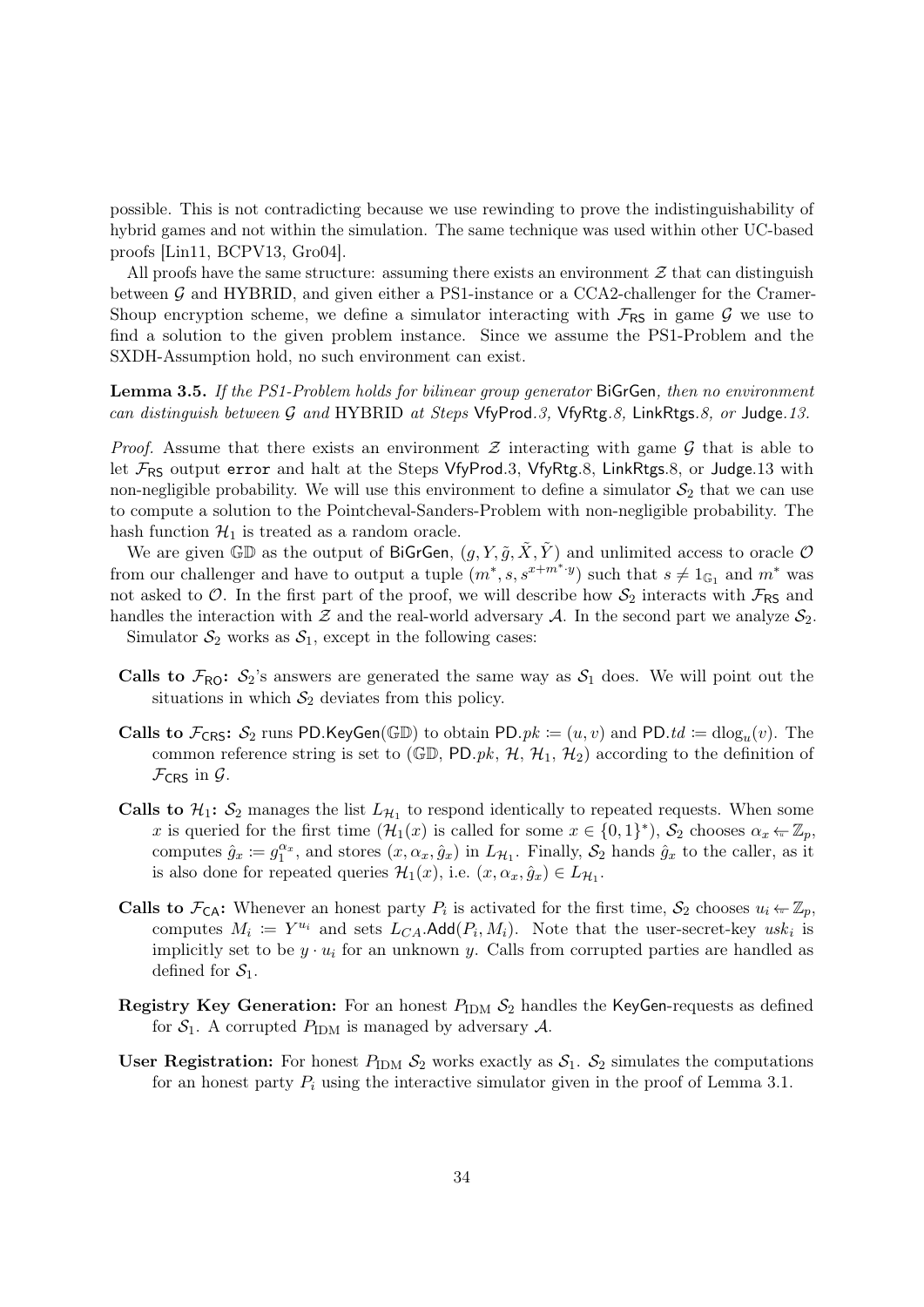- **Product Addition:** For honest party  $P_i$ ,  $S_2$  sets  $M_{i,prod} := Y^{u_i \cdot \alpha_{i,prod}}$  and computes  $\tilde{g}_{i,prod} :=$  $\mathcal{H}_2(i, prod)$ , where  $\alpha_{i, prod}$  is set during the request  $\mathcal{H}_1(i, prod)$ . Then,  $\mathcal{S}_2$  runs the algorithm PS.KeyGen(GD) to obtain PS. $pk_{i,prod} := (\tilde{g}_{i,prod}, \tilde{X}_{i,prod}, \tilde{Y}_{i,prod})$  and PS. $sk_{i,prod}$  :=  $(\xi_{1_{i,prod}}, \xi_{2_{i,prod}})$  and simulates the non-interactive zero-knowledge proof of knowledge using the simulator given in the proof of Lemma [3.2.](#page-21-0) With these values,  $S_2$  runs the remaining steps defined in Protocol  $\Pi_{\mathsf{RS}}$ .
- **Purchase:** In behalf of an honest seller  $P_j$ ,  $S_2$  behaves as  $S_1$ . For an honest purchaser  $P_i$ ,  $S_2$ uses the same simulator as during the Register-protocol (see Lemma [3.1\)](#page-20-0).
- [VfyProd](#page-6-0):  $S_2$  works exactly as  $S_1$ .
- **Rate a Product:** To simulate ratings for an honest party  $P_i$  (note that  $S_2$  obtains the identity from  $\mathcal{F}_{RS}$  $\mathcal{F}_{RS}$  $\mathcal{F}_{RS}$ ),  $\mathcal{S}_2$  uses the values  $\sigma_i$  from the Register-protocol with  $P_{IDM}$ ,  $\sigma_{i,j,prod}$  from the Purchase-protocol with  $P_j$ ,  $\alpha_{j,prod}$  chosen by  $\mathcal{H}_1$ ,  $u_i$  chosen by  $\mathcal{F}_{CA}$  $\mathcal{F}_{CA}$  $\mathcal{F}_{CA}$ , and Y given by the PS1-instance: choose  $t_1, t_2, k \stackrel{\cdots}{\leftarrow} \mathbb{Z}_p$  and compute  $T_1 := \sigma_{i,1}^{t_1}, T_2 := \sigma_{i,2}^{t_1}, T_3 := \sigma_{i,j,prod,1}^{t_2},$  $T_4 := \sigma_{i,j,prod,2}^{t_2}, T_5 := Y^{\alpha_{j,prod}} u_i$ . With these values  $S_2$  simulates the zero-knowledge proof of knowledge as given in the proof of Lemma [3.3.](#page-22-0) Then  $S$  patches  $\mathcal{F}_{\text{RO}}$  $\mathcal{F}_{\text{RO}}$  $\mathcal{F}_{\text{RO}}$  by setting  $L_{RO}$ .Add $(T_1, T_2, T_3, T_4, T_5, R_1, R_2, R_3, \text{prod}, \text{ppk}, m)$ , ch), sets  $\sigma := (T_1, T_2, T_3, T_4, T_5, ch, s)$ and outputs  $\sigma$  as the rating.

For all remaining protocols (Verify, Link, Open, OProof, Judge)  $S_2$  works exactly as  $S_1$ .

Now we show how  $S_2$  can be used to find a solution to the given PS1-instance.

- When  $\mathcal{F}_{RS}$  $\mathcal{F}_{RS}$  $\mathcal{F}_{RS}$  outputs error in [VfyProd](#page-6-0)[.3,](#page-6-7) we know that the party  $P_i$  is honest, ppk fulfills the verification equations defined in VfyProd, and  $P_i$  did not use the NewProduct-protocol to generate ppk. Especially, for  $ppk = (M_j, M_{j,prod}, ch_{j,prod}, s_{j,prod}, \tilde{g}_{j,prod}, \tilde{X}_{j,prod}, \tilde{Y}_{j,prod})$ the non-interactive zero-knowledge proof of knowledge  $(M_j, M_{j,prod}, ch_{j,prod}, s_{j,prod})$  is valid. Now we rewind the game G up to the point where  $\mathcal{F}_{RO}$  $\mathcal{F}_{RO}$  $\mathcal{F}_{RO}$  outputs  $ch_{j,prod}$  for the first time. In the rewound game,  $S_2$  lets  $\mathcal{F}_{RO}$  $\mathcal{F}_{RO}$  $\mathcal{F}_{RO}$  output a new value  $ch'_{j,prod} \neq ch'_{j,prod}$ . Eventually,  $S_2$  obtains some ppk' for the same pair  $(j, prod)$  as in the first run of the game, where the non-interactive zero-knowledge proof of knowledge  $(M_j, M_{j,prod}, ch'_{j,prod}, s'_{j,prod})$  is valid, too. Using the extractor of Lemma [3.2](#page-21-0) we obtain  $usk_i = y \cdot u_i$ , where  $u_i$  is chosen by  $\mathcal{F}_{\text{CA}}$  $\mathcal{F}_{\text{CA}}$  $\mathcal{F}_{\text{CA}}$ . Furthermore, we can compute  $y := u_i^{-1} \cdot usk_i$  and use it to find a solution to the PS1-Problem.
- When  $\mathcal{F}_{RS}$  $\mathcal{F}_{RS}$  $\mathcal{F}_{RS}$  outputs error in [VfyRtg](#page-7-1)[.8,](#page-7-16) [LinkRtgs](#page-7-17).8, or [Judge](#page-8-1)[.13,](#page-9-7) the given rating  $\sigma = (T_1, T_2, T_3, T_4)$  $T_4, T_5, ch, s$  is valid and must be maliciously generated in behalf of an honest user P, as discussed previously. We rewind the game  $\mathcal G$  up to the point where  $\mathcal F_{\sf RO}$  $\mathcal F_{\sf RO}$  $\mathcal F_{\sf RO}$  outputs c for the first time. In the rewound game,  $S_2$  lets  $\mathcal{F}_{RO}$  $\mathcal{F}_{RO}$  $\mathcal{F}_{RO}$  output a new value  $ch' \neq ch$ . Eventually,  $S_2$  obtains another valid rating  $\sigma' = (T_1, T_2, T_3, T_4, T_5, ch', s')$  for the same  $P_j$ , prod, ppk and m. Using the extractor of Lemma [3.3](#page-22-0) we obtain  $usk = y \cdot u_i$ , where  $u_i$  is chosen by  $\mathcal{F}_{CA}$  $\mathcal{F}_{CA}$  $\mathcal{F}_{CA}$ . Analogously to [VfyProd](#page-6-0)[.3,](#page-6-7) we can compute  $y := u_i^{-1} \cdot usk$  and use this value to find a solution to the PS1-Problem.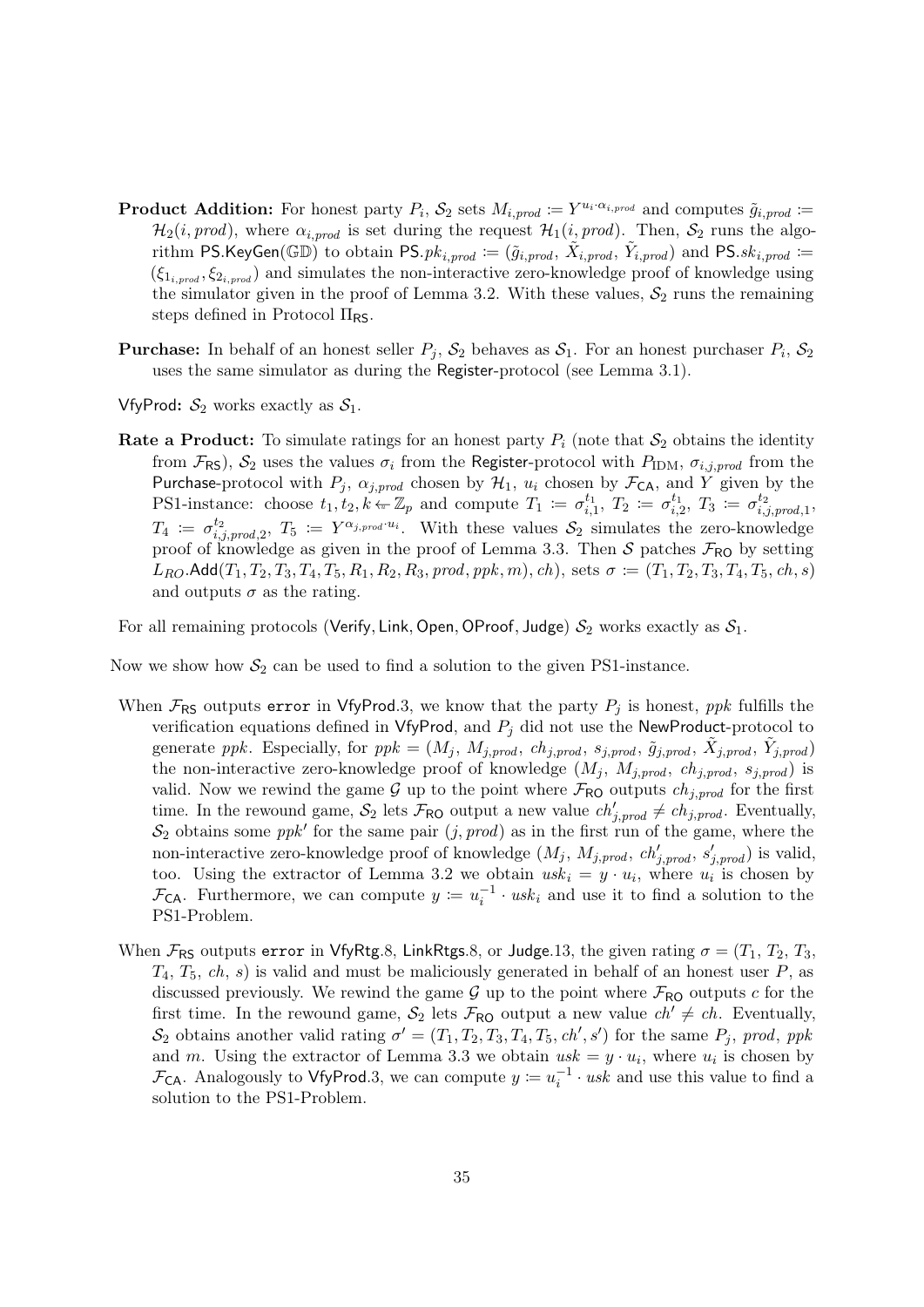To compute a solution to the PS1-Problem given the value y, we choose  $m \leftarrow \mathbb{Z}_p$ , query the oracle  $\mathcal{O}(m)$  and obtain a pair  $(H_1, H_2) \coloneqq (h, h^{x+m \cdot y}) \in \mathbb{G}_1$  for some unknown  $x \in \mathbb{Z}_p$ . Then we  $\det H_3 \coloneqq H_2 \cdot H_1^{-m \cdot y} = h^{x+m \cdot y} \cdot h^{-m \cdot y} = h^x$ , choose  $r, m^* \leftarrow \mathbb{Z}_p$  and output  $(m^*, H_1^r, H_3^r \cdot H_1^{r \cdot m^* \cdot y})$  $\binom{r \cdot m \cdot y}{1}$ .

All outputs from  $S_2$  are distributed identically to the outputs of  $S_1$ , assuming patching the random oracles does not fail. As argued previously, this only happens with negligible probability. Hence, when  $\mathcal Z$  can distinguish between the game G and HYBRID at the Steps [VfyProd](#page-6-0)[.3,](#page-6-7) [VfyRtg](#page-7-1)[.8,](#page-7-12) [LinkRtgs](#page-7-17)[.8,](#page-7-16) or [Judge](#page-8-1)[.13](#page-9-7) we can solve the PS1-Problem with non-negligible probability.  $\Box$ 

Lemma 3.6. If the SXDH-Assumption holds for bilinear group generator BiGrGen, and hence the Cramer-Shoup encryption scheme is  $CCA2$ -secure in  $\mathbb{G}_2$ , then no environment can distinguish between  $G$  and HYBRID at Step [Judge](#page-8-1). 9.

*Proof.* Assume that there exists an environment Z interacting with game G that is able to let  $\mathcal{F}_{RS}$  $\mathcal{F}_{RS}$  $\mathcal{F}_{RS}$ output error at the Step [Judge](#page-8-1)[.9](#page-9-4) with non-negligible probability. We will use this environment to define a simulator  $S_3$  which we use to break the CCA2-security of the Cramer-Shoup encryption scheme. We use the LR-formulation for CCA2-security [\[BR07\]](#page-40-9), which is equivalent to the standard CCA2-notion.

We are given GD as the output of BiGrGen, CS.pk =  $(g_2, \tilde{h}, \tilde{b}, \tilde{d}, \tilde{f}, \mathcal{H})$ , access to an encryptionoracle  $\mathcal{LR}$  and access to a decryption-oracle  $\mathcal D$  from our challenger. We have to output a bit b as a guess whether the left  $(b = 0)$  or the right  $(b = 1)$  message given to oracle  $\mathcal{LR}$  was encrypted, under the limitation not to query  $\mathcal D$  to decrypt some ciphertext produced by  $\mathcal L\mathcal R$ .

In the first part of the proof, we will describe how  $S_3$  interacts with  $\mathcal{F}_{RS}$  $\mathcal{F}_{RS}$  $\mathcal{F}_{RS}$  and handles the interaction with  $\mathcal Z$  and the real-world adversary  $\mathcal A$ . In the second part we analyze  $\mathcal S_3$ . Note that Step [Judge](#page-8-1)[.9](#page-9-4) is only of interest for honest  $P_{\text{IDM}}$ . A corrupted  $P_{\text{IDM}}$  is always able to generate opening-proofs, because it controls the encryption scheme. Hence, we assume A does not corrupt  $P_{\text{IDM}}$ .

Simulator  $S_3$  works as  $S_1$ , except in the following cases:

- **Registry Key Generation:**  $S_3$  generates PS.pk and PS.sk as  $S_1$  does and sets the public key of the Cramer-Shoup encryption to be  $\mathsf{CS}.pk$  given from the challenger.
- User Registration: When the honest  $P_{\text{IDM}}$  interacts with an corrupted party  $P_i$ ,  $S_3$  works exactly as  $S_1$ , except when decrypting the value  $ct = (ct_1, ct_2, ct_3, ct_4)$  obtained from party  $P_i$ . Here,  $S_3$  queries its decryption oracle  $\mathcal{D}(ct)$  to obtain the value  $\tilde{Y}_i$ . When  $P_{\text{IDM}}$  interacts with an honest party  $P_i$ ,  $S_3$  queries the  $\mathcal{LR}$ -oracle with  $1_{\mathbb{G}_2}$  and  $\tilde{Y}_i = \tilde{Y}^{usk_i}$  as  $\mathcal{LR}(1_{\mathbb{G}_2}, \tilde{Y}_i)$ to obtain the ciphertext  $ct = (ct_1, ct_2, ct_3, ct_4)$  and uses it during the protocol execution.
- For the protocols NewProduct, Purchase, VfyProd, Rate, Verify, Link, and Open  $S_3$  works exactly as  $S_1$ , because there is no encryption involved.
- **Generating Opening-Proofs:** When  $P_{\text{IDM}}$  has to generate an opening-proof for a corrupted party  $P_i$ , it executes exactly the same protocol as  $S_1$ . When  $P_{IDM}$  has to generate an opening-proof for an honest party  $P_i$ ,  $S_3$  runs the same verification checks as  $S_1$  does, queries  $\mathcal{LR}(1_{\mathbb{G}_2}, \tilde{Y}_i)$  to obtain the ciphertext  $ct = (ct_1, ct_2, ct_3, ct_4)$  and simulates the opening-proof using the simulator of Lemma [3.4.](#page-23-2) Then  $S_3$  patches  $\mathcal{F}_{\text{RO}}$  $\mathcal{F}_{\text{RO}}$  $\mathcal{F}_{\text{RO}}$ , sets  $\tau := (P_i, ct_1, ct_2, ct_3, ct_4, c\hat{h}, \hat{s})$ and outputs  $\tau$ .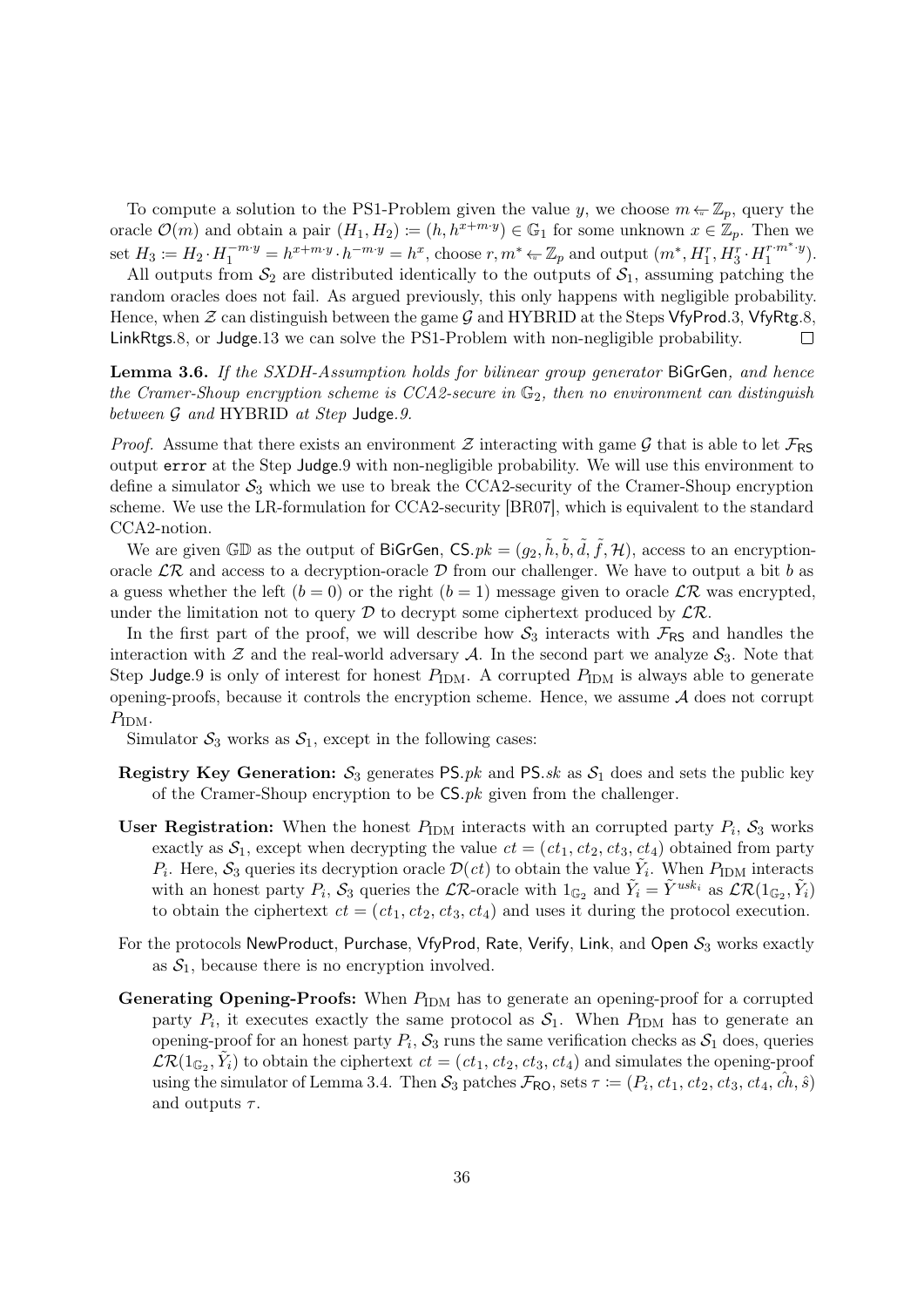### **Opening-Proof Verification:**  $S_3$  works exactly as  $S_1$ .

Now we show how  $S_3$  can be used to break the CCA2-security of the Cramer-Shoup encryption scheme.

- We are working with Type-3 pairings where no map from  $\mathbb{G}_1$  to  $\mathbb{G}_2$  exists. Therefore, elements from  $\mathbb{G}_1$  cannot be used to compute elements in  $\mathbb{G}_2$  and we can concentrate on the group  $\mathbb{G}_2$  during the analysis.
- When  $\mathcal{F}_{\sf RS}$  $\mathcal{F}_{\sf RS}$  $\mathcal{F}_{\sf RS}$  outputs error in Step [9](#page-9-4) of (Judge, sid, pp,  $P_j$ , prod, ppk,  $m, \sigma, P_i, \tau$ ) we know from the validity of the non-interactive zero-knowledge proofs of knowledge  $\sigma$  and  $\tau$  that

$$
T_5 = \mathcal{H}_1(j, prod)^{usk_i}
$$
  
\n
$$
ct_3 = \tilde{Z} \cdot \tilde{f}^{\beta}
$$
\n
$$
(Ct_3 \text{ is given by } \tau, \beta \text{ is unknown})
$$

and

$$
e(\mathcal{H}_1(j, prod)^{usk_i}, \tilde{Y}) = e(\mathcal{H}_1(j, prod), \tilde{Z}),
$$
 (since  $\tau$  is valid)

which is only possible, when  $\tilde{Z} = \tilde{Y}_i$ . This in turn means that the opening-proof contains the correct value  $\tilde{Y}_i$  for party  $P_i$ .

The ciphertexts of  $\tilde{Y}_i$  that were generated during the Register-protocol and for other openingproofs for the same party are the only values that depend on  $\tilde{Y}_i$ . But these ciphertexts contain  $\tilde{Y}_i$  only if the  $\mathcal{LR}$ -oracle encrypts the message on the right-hand side of a call  $(b = 1)$ . Hence, we output  $b' = 1$  as our guess to the CCA2-challenger.

When  $\mathcal{F}_{RS}$  $\mathcal{F}_{RS}$  $\mathcal{F}_{RS}$  never outputs error, meaning that it was not possible to maliciously produce an opening-proof, we output  $b' = 0$  as our guess to the CCA2-challenger, because we assume that  $1_{\mathbb{G}_2}$  was encrypted using  $\mathcal{LR}$ . In this case all ciphertexts are independent of  $\tilde{Y}_i$ , which implies that computing  $\tilde{Y}_i$  is not possible.

All outputs from  $S_3$  are distributed identically to the outputs of  $S_1$ , assuming patching the random oracle does not fail. As argued previously, this only happens with negligible probability. Hence, when  $\mathcal Z$  can distinguish between the game  $\mathcal G$  and HYBRID at the Step [Judge](#page-8-1)[.9](#page-9-4) we can break the CCA2-security of the Cramer-Shoup encryption scheme with non-negligible probability.  $\square$ 

Lemma 3.7. If the PS1-Problem holds for bilinear group generator BiGrGen, then no environment can distinguish between G and HYBRID at Steps  $Vf_VRtg.7/9$  $Vf_VRtg.7/9$  $Vf_VRtg.7/9$  and [RebLDB](#page-7-0)[.18.](#page-8-6)

*Proof.* Assume that there exists an environment  $\mathcal Z$  interacting with game  $\mathcal G$  that is able to let  $\mathcal{F}_{RS}$  $\mathcal{F}_{RS}$  $\mathcal{F}_{RS}$  output error at the Steps [VfyRtg](#page-7-1)[.7,](#page-7-10) VfyRtg[.9](#page-7-9) or [RebLDB](#page-7-0)[.18](#page-8-6) with non-negligible probability. We will use this environment to define a simulator  $S_4$  that we can use to compute a solution to the Pointcheval-Sanders-Problem with non-negligible probability. The hash function  $\mathcal{H}_2$  is treated as a random oracle.

We are given GD as the output of BiGrGen,  $(g, Y, \tilde{g}, \tilde{X}, \tilde{Y})$  and unlimited access to oracle O from our challenger and have to output a tuple  $(m^*, s, s^{x+m^* \cdot y})$  such that  $s \neq 1_{\mathbb{G}_1}$  and  $m^*$  was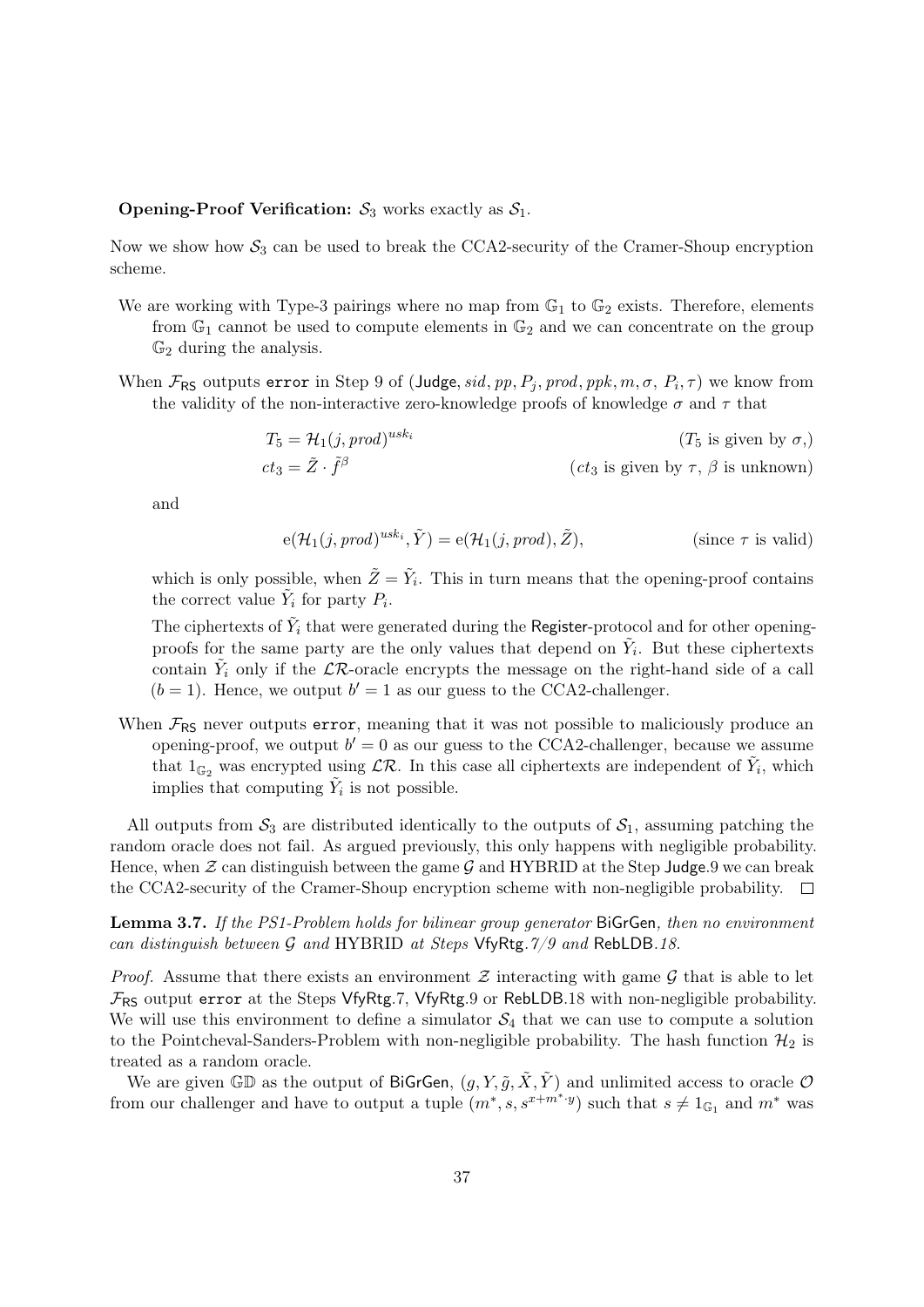not asked to  $\mathcal{O}$ . In the first part of the proof, we will describe how  $\mathcal{S}_4$  interacts with  $\mathcal{F}_{\mathsf{RS}}$  $\mathcal{F}_{\mathsf{RS}}$  $\mathcal{F}_{\mathsf{RS}}$  and handles the interaction with  $\mathcal Z$  and the real-world adversary  $\mathcal A$ . In the second part we analyze  $\mathcal S_4$ Simulator  $S_4$  works as  $S_1$ , except in the following cases:

Calls to  $\mathcal{F}_{\text{RO}}$  $\mathcal{F}_{\text{RO}}$  $\mathcal{F}_{\text{RO}}$ :  $\mathcal{S}_4$ 's answers are generated the same way as  $\mathcal{S}_1$  does.

- **Calls to**  $\mathcal{F}_{CRS}$  $\mathcal{F}_{CRS}$  $\mathcal{F}_{CRS}$ **:**  $\mathcal{S}_4$  runs PD.KeyGen(GD) to obtain PD.pk :=  $(u, v)$  and PD.td := dlog<sub>u</sub> $(v)$ . The common reference string is set to (GD, PD.pk, H,  $H_1$ ,  $H_2$ ) according to the definition of  $\mathcal{F}_{CRS}$  $\mathcal{F}_{CRS}$  $\mathcal{F}_{CRS}$  in  $\mathcal{G}$ .
- Calls to  $\mathcal{F}_{CA}:$  $\mathcal{F}_{CA}:$  $\mathcal{F}_{CA}:$   $\mathcal{S}_4$  works exactly as  $\mathcal{S}_1$ .
- **Calls to**  $\mathcal{H}_2$ :  $\mathcal{S}_4$  manages the list  $L_{\mathcal{H}_2}$  to respond identically to repeated requests. When some x is queried for the first time  $(\mathcal{H}_2(x)$  is called for some  $x \in \{0,1\}^*$ ,  $\mathcal{S}_4$  chooses  $\alpha_x \leftarrow \mathbb{Z}_p$ , computes  $\tilde{g}_x \coloneqq \tilde{g}^{\alpha_x}$ , and stores  $(x, \alpha_x, \tilde{g}_x)$  in  $L_{\mathcal{H}_2}$ . Finally,  $\mathcal{S}_4$  hands  $\tilde{g}_x$  to the caller, as it is also done for repeated queries  $\mathcal{H}_2(x)$ , i.e.  $(x, \alpha_x, \tilde{g}_x) \in L_{\mathcal{H}_1}$ . Note that  $\tilde{g}$  is used here, which is given by the PS1-Problem instance.
- **Registry Key Generation:** For an honest  $P_{\text{IDM}} S_4$  sets  $PS.pk := (\tilde{g}, \tilde{X}, \tilde{Y})$ , runs the algorithm CS.KeyGen(GD) to obtain CS.pk and CS.sk, sets  $pp := (PS.pk, CS.pk)$  and outputs pp. A corrupted  $P_{\text{IDM}}$  is managed by adversary A.

User Registration: For an honest party  $P_i$ ,  $S_4$  works exactly as  $S_1$ .

For an honest  $P_{\text{IDM}}$  interacting with an honest party  $P_i$ ,  $S_4$  executes the operations defined in Protocol  $\Pi_{\mathsf{RS}}$ , but instead of computing a signature  $(\sigma_1, \sigma_2)$  itself,  $\mathcal{S}_4$  queries its oracle  $\mathcal{O}(usk_i)$ , with usk<sub>i</sub> given by  $\mathcal{F}_{CA}$  $\mathcal{F}_{CA}$  $\mathcal{F}_{CA}$ , to obtain a valid signature for the registrating party.

For an honest  $P_{\text{IDM}}$  interacting with a corrupted party  $P_i$ ,  $\mathcal{S}_4$  executes Protocol  $\Pi_{\text{RS}}$  up to the point where  $P_{\text{IDM}}$  has to generate a signature for  $P_i$ . Now we rewind the adversary  $\mathcal{A}$ up to the point where it sent its first message  $(pp', R)$  in behalf of  $P_i$  and respond with a new random challenge  $ch' \neq ch$  (the same technique is used in [\[BCPV13\]](#page-40-8)). Now, we extract usk<sub>i</sub>, query  $\mathcal{O}(usk_i)$  to obtain a valid signature for party  $P_i$ , and finalize the interaction according to Protocol  $\Pi_{\mathsf{RS}}$ .

- **Product Addition:** For honest party  $P_i$ ,  $S_4$  chooses  $\beta_{i,prod}$ ,  $\gamma_{i,prod} \leftarrow \mathbb{Z}_p$  and sets  $\tilde{g}_{i,prod}$  :=  $\mathcal{H}_2(i, prod) = \tilde{g}^{\alpha_{i,prod}}$ , according to the random oracle  $\mathcal{H}_2$ ,  $\tilde{X}_{i,prod} := \tilde{X}^{\alpha_{i,prod} \beta_{i,prod}}$ ,  $\tilde{Y}_{i,prod} :=$  $\tilde{Y}^{\alpha_{i,prod},\beta_{i,prod}}$ , where  $\tilde{g}, \tilde{X}, \tilde{Y}$  are given by the PS1-Problem instance. Then,  $\mathcal{S}_4$  generates the non-interactive zero-knowledge proof of knowledge and outputs  $ppk_{i,prod}$  as defined in Protocol  $\Pi_{RS}$ .
- **Purchase:** For an honest party  $P_i$ ,  $S_4$  works exactly as  $S_1$ .

For an honest party  $P_j$  interacting with an honest party  $P_i$ ,  $S_4$  executes the operations defined in Protocol  $\Pi_{\mathsf{RS}}$ , but instead of computing a signature  $\sigma_{i,j,prod}$  itself,  $\mathcal{S}_4$  queries its oracle  $\mathcal{O}(\gamma_{j,prod} \cdot usk_i)$ , with  $\gamma_{j,prod}$  chosen during NewProduct and usk<sub>i</sub> given by  $\mathcal{F}_{CA}$  $\mathcal{F}_{CA}$  $\mathcal{F}_{CA}$ , to obtain a pair  $(\sigma'_1, \sigma'_2)$ . Then  $S_4$  sets  $\sigma_{i,j,prod} := (\sigma'_1, \sigma'^{\beta_{j,prod}})$  $\binom{D_j,prod}{2}$  and finalizes Protocol  $\Pi_{\mathsf{RS}}$ .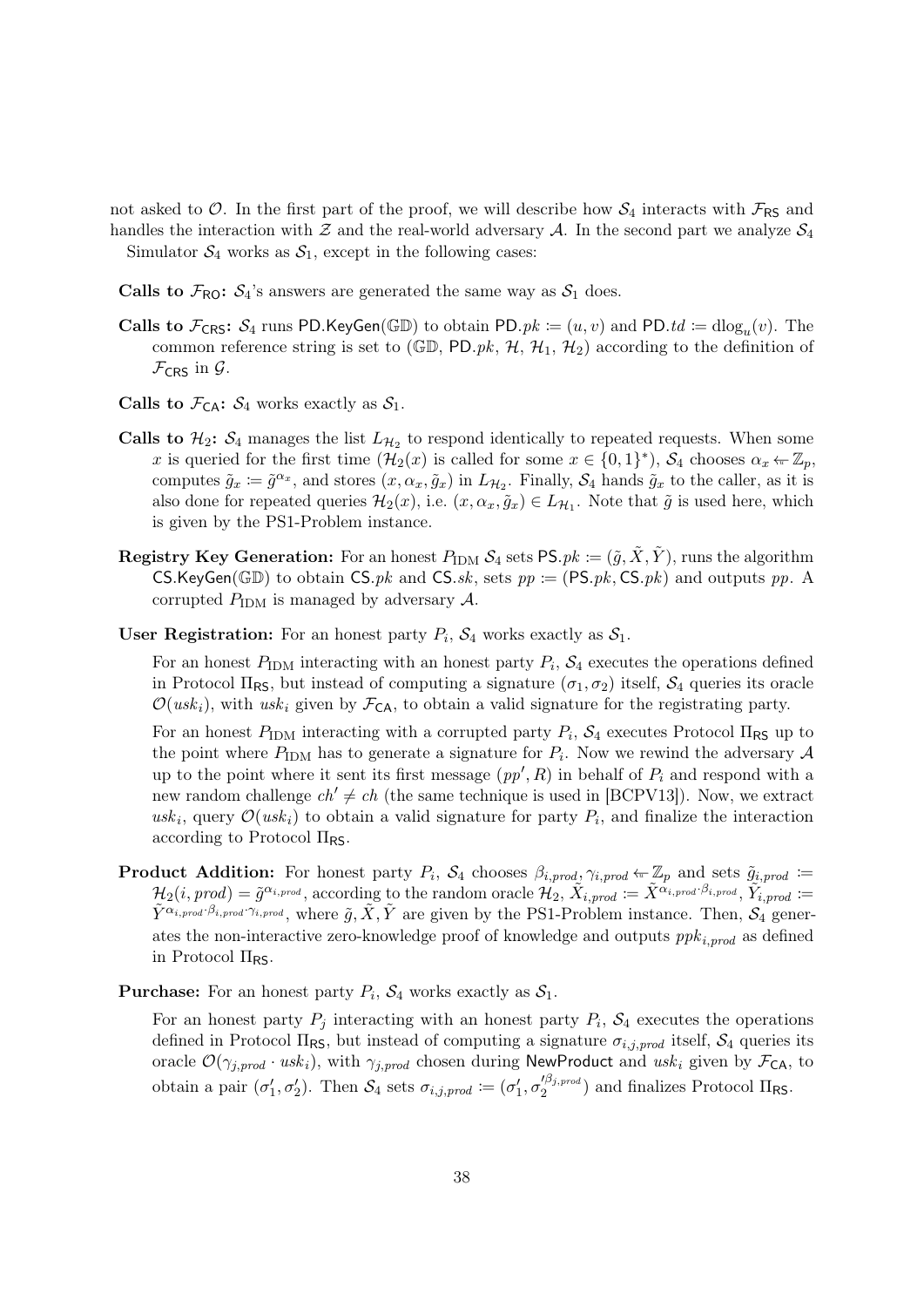For an honest party  $P_j$  interacting with a corrupted party  $P_i$ ,  $S_4$  executes Protocol  $\Pi_{RS}$  up to the point where  $P_j$  has to generate a signature for  $P_i$ . Now we rewind the adversary  $\mathcal A$ up to the point where it sent its first message  $(pred, ppk, R)$  in behalf of  $P_i$  and respond with new random challenge  $ch' \neq ch$  (the same technique is used in [\[BCPV13\]](#page-40-8)). Now, we extract  $usk_i$ , query  $\mathcal{O}(\gamma_{j,prod} \cdot usk_i)$  to obtain a pair  $(\sigma'_1, \sigma'_2)$ , set  $\sigma_{i,j,prod} := (\sigma'_1, \sigma'^{\beta_{j,prod}}_2)$  $\binom{p_j,prod}{2},$ and finalize the interaction according to Protocol  $\Pi_{\text{RS}}$ .

- For all remaining protocols (VfyProd, Rate, Verify, Link, Open, OProof, Judge)  $S_4$  works exactly as  $S_1$ .
- Now we show how  $S_4$  can be used to find a solution to the given PS1-instance.
- When  $\mathcal{F}_{RS}$  $\mathcal{F}_{RS}$  $\mathcal{F}_{RS}$  outputs error in [VfyRtg](#page-7-1)[.7](#page-7-10) some registered party  $P_i$  generated a valid rating  $\sigma =$  $(T_1, T_2, T_3, T_4, T_5, ch, s)$  without purchasing the corresponding product. We now rewind the whole game G up to the point where the random oracle  $\mathcal{F}_{\text{RO}}$  $\mathcal{F}_{\text{RO}}$  $\mathcal{F}_{\text{RO}}$  output ch for the first time. In the rewound game,  $S_4$  lets  $\mathcal{F}_{RO}$  $\mathcal{F}_{RO}$  $\mathcal{F}_{RO}$  output a new value  $ch' \neq ch$ . Eventually,  $S_4$  obtains a second valid rating  $\sigma' = (T_1, T_2, T_3, T_4, T_5, ch', s')$  and we can compute  $usk_i$  using the extractor of Lemma [3.3.](#page-22-0) Furthermore, since  $\sigma$  and  $\sigma'$  are valid,  $(T_3, T_4)$  must be a valid signature for message usk<sub>i</sub> under the public key  $(\tilde{g}_{j,prod}, \tilde{X}_{j,prod}, \tilde{Y}_{j,prod})$ :

$$
e(T_3, \tilde{X}_{j,prod} \cdot \tilde{Y}_{j,prod}^{usk_i}) = e(T_3, \tilde{g}_{j,prod}^{x \cdot \beta_{j,prod}} \cdot \tilde{g}_{j,prod}^{y \cdot \beta_{j,prod} \cdot \gamma_{j,prod} \cdot usk_i}) = e(T_4, \tilde{g}_{j,prod})
$$
  
\n
$$
\implies T_3^{x \cdot \beta_{j,prod} + y \cdot \beta_{j,prod} \cdot \gamma_{j,prod} \cdot usk_i} = T_4.
$$

And we can compute

 $T_4^{1/\beta_{j,prod}}=T_3^{x+y \cdot \gamma_{j,prod} \cdot usk_i}$  $3^{x+y \cdot \gamma_{j,prod} \cdot us\kappa_i},$ 

which is a valid signature for message  $m = \gamma_{j,prod} \cdot usk_i$ . Since oracle  $\mathcal O$  is only queried for usk<sub>i</sub> during Register and was not called during Purchase, we can output  $(m, T_3, T_4^{1/\beta_{j,prod}})$  as a solution to the given PS1-Problem instance. The probability that  $m$  was already queried is negligible, because all values  $\gamma_x$  are chosen uniformly and independently at random.

- When  $\mathcal{F}_{RS}$  $\mathcal{F}_{RS}$  $\mathcal{F}_{RS}$  outputs error in [VfyRtg](#page-7-1)[.9,](#page-7-9) a valid rating  $\sigma = (T_1, T_2, T_3, T_4, T_5, ch, s)$  could not be opened by the honest  $P_{IDM}$ , which means that the rating was generated in behalf of an unregistered party. Furthermore, we know that  $T_5 = \mathcal{H}_1(j, prod)^{usk}$  for some  $usk \in \mathbb{Z}_p$  and  $(T_1, T_2)$  is a valid signature for the message usk under the public key PS.  $pk = (\tilde{g}, \tilde{X}, \tilde{Y})$ , because  $\sigma$  is valid. As described above, we rewind the whole game G to extract usk.  $S_4$ queries  $\mathcal O$  only during the Register-protocol and the Purchase-protocol. Since  $P_{\text{IDM}}$  cannot open the rating,  $\mathcal{O}(usk)$  was not queried in the Register-protocol. The probability that  $\mathcal{S}_4$ queried  $\mathcal{O}(usk)$  in the Purchase-protocol, meaning  $usk = \gamma_x \cdot usk_i$  for some  $\gamma_x$  and some usk<sub>i</sub>, is negligible, because all values  $\gamma_x$  are chosen uniformly and independently at random. Hence, we can output  $(usk, T_1, T_2)$  as the solution to the given PS1-Problem instance.
- When  $\mathcal{F}_{RS}$  $\mathcal{F}_{RS}$  $\mathcal{F}_{RS}$  outputs error in [RebLDB](#page-7-0)[.18,](#page-8-6) then there exist to many valid, but non-linkable ratings for the given product. Since two ratings  $\sigma' = (T'_1, T'_2, T'_3, T'_4, T'_5, ch', s')$ ,  $\sigma'' =$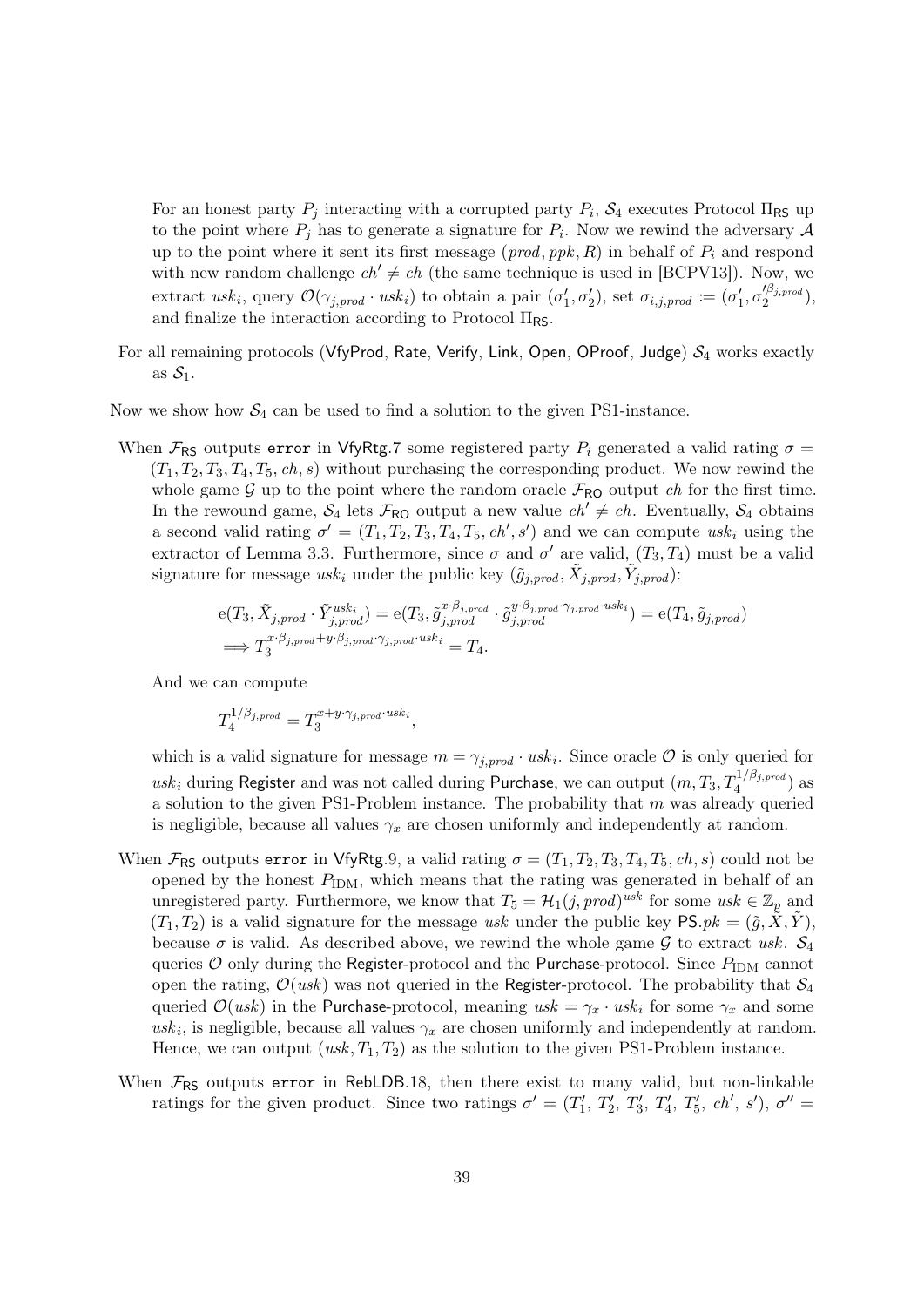$(T''_1, T''_2, T''_3, T''_4, T''_5, ch'', s'')$  are linkable, iff  $T'_5 = T''_5$ , there must exist at least one rating  $\sigma = (T_1, T_2, T_3, T_4, T_5, ch, s)$ , where  $T_5 = \mathcal{H}_1(j, prod)^{usk}$  for some usk that was not extracted during the Purchase-protocol. Rewinding the game  $G$  and extracting usk, we can output  $(\gamma_{j,prod} \cdot \textit{usk}, T_3, T_4^{1/\beta_{j,prod}})$  as the solution to the PS1-Problem instance, as described above.

All outputs from  $S_4$  are distributed identically to the outputs of  $S_1$ , assuming patching the random oracles does not fail. As argued previously, this only happens with negligible probability. Hence, when  $\mathcal Z$  can distinguish between the game  $\mathcal G$  and HYBRID at the Steps [VfyRtg](#page-7-1)[.7](#page-7-10)[/9](#page-7-9) or [RebLDB](#page-7-0)[.18](#page-8-6) we can solve the PS1-Problem with non-negligible probability.  $\Box$ 

# 4 Considering Revocation and Adaptive Adversaries

**Revocation:** The opening-proof mechanism  $\mathcal{F}_{RS}$  $\mathcal{F}_{RS}$  $\mathcal{F}_{RS}$  provides is a revocation technique that rescinds anonymity of the author of a single rating. More extensive notions of revocation include, but are not limited to:

- Revoke a user completely: the user cannot purchase products anymore, all existing ratings become invalid, and all future ratings will be invalid.
- Revoke all existing ratings of a user while preserving the ability to rate.
- Preserve existing ratings of a user but prohibit future ratings.

Which revocation technique to use depends on the higher-level application. Because of that, we do not integrate revocation in the definition of  $\mathcal{F}_{RS}$  $\mathcal{F}_{RS}$  $\mathcal{F}_{RS}$ .

Nevertheless, Protocol  $\Pi_{RS}$  can be easily extended to support verifier-local revocation, which revokes a user completely: to revoke the party  $P_i$  the System Manager  $P_{\text{IDM}}$ , or even  $P_i$  himself, publishes the value  $\tilde{Y}_i$  as the users' revocation token  $rt_i$  on a revocation-list  $\mathcal{RL}$ . Then any verifier can check whether the author of a given rating  $\sigma = (T_1, T_2, T_3, T_4, T_5, ch, s)$  is revoked by testing if the equation  $e(T_5, Y) = e(\mathcal{H}_1(j, prod), rt)$  holds for any entry  $rt \in \mathcal{RL}$ . Analogously, during Purchase-requests the product owner can test whether  $e(M_i, \tilde{Y}) = e(g_1, rt)$  holds to detect a revoked user  $P_i$ . This revocation mechanism conflicts with our definition of anonymity and it is an open problem how to prove security when revocation is considered.

Adaptive Adversaries: Theorem [3.1](#page-19-0) only claims security against static adversaries, because anonymity and linkability are conflicting security properties, which impede the construction of UC-secure protocols in the presence of adaptive adversaries. To illustrate that, consider the following scenario with an adaptive adversary  $\mathcal{A}$ :

An honest party  $P_i$  rates some product and becomes corrupted after outputting the rating. Then the adversary  $A$  generates a second rating for the same product.

According to the definition of  $\mathcal{F}_{RS}$  $\mathcal{F}_{RS}$  $\mathcal{F}_{RS}$ , the two ratings must be linkable. In the real protocol this is true (because the same keys can be used), but in the ideal protocol the simulator  $S$  does not obtain any identifying information about  $P_i$  during a Rate-request and has to simulate a rating. Hence, with overwhelming probability the ratings are not linkable in the ideal protocol and it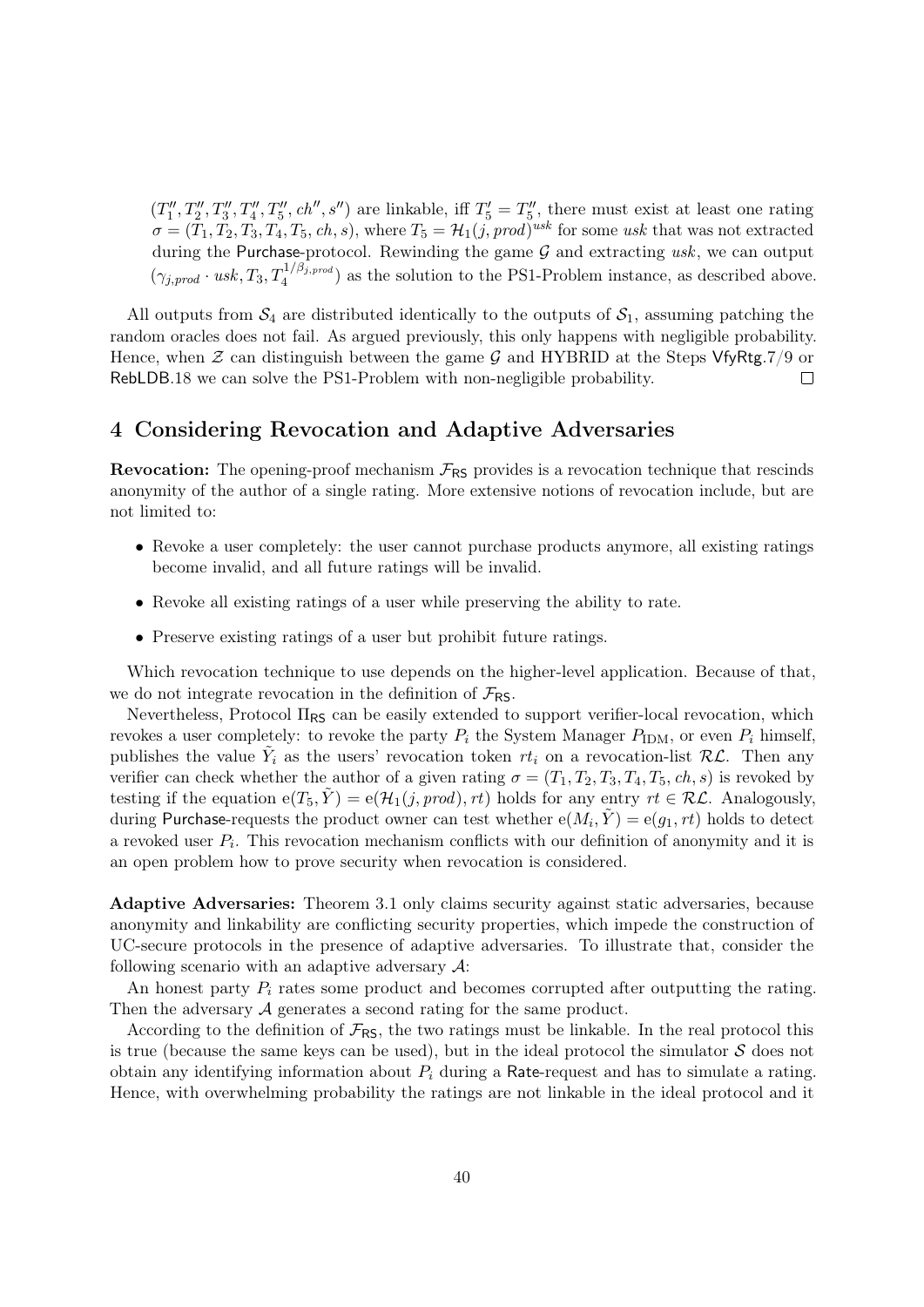is easy to distinguish between the ideal and the real protocol. Therefore, it seems unlikely that  $\mathcal{F}_{\text{RS}}$  $\mathcal{F}_{\text{RS}}$  $\mathcal{F}_{\text{RS}}$  is UC-realizable in the presence of adaptive adversaries. This problem will be investigated in future research.

# References

- <span id="page-40-0"></span>[ACBM08] Elli Androulaki, SeungGeol Choi, Steven M. Bellovin, and Tal Malkin. Reputation Systems for Anonymous Networks. In Privacy Enhancing Technologies, volume 5134 of LNCS, pages 202–218. Springer, 2008.
- <span id="page-40-4"></span>[ACHdM05] Giuseppe Ateniese, Jan Camenisch, Susan Hohenberger, and Breno de Medeiros. Practical group signatures without random oracles. Cryptology ePrint Archive, Report 2005/385, 2005. <http://eprint.iacr.org/2005/385>.
- <span id="page-40-7"></span>[BBS04] Dan Boneh, Xavier Boyen, and Hovav Shacham. Short group signatures. In Matthew Franklin, editor, CRYPTO 2004, volume 3152 of LNCS, pages 41–55. Springer, Heidelberg, August 2004.
- <span id="page-40-8"></span>[BCPV13] Olivier Blazy, Céline Chevalier, David Pointcheval, and Damien Vergnaud. Analysis and improvement of Lindell's UC-secure commitment schemes. In Michael J. Jacobson Jr., Michael E. Locasto, Payman Mohassel, and Reihaneh Safavi-Naini, editors, ACNS 13, volume 7954 of LNCS, pages 534–551. Springer, Heidelberg, June 2013.
- <span id="page-40-2"></span>[BJK15] Johannes Blömer, Jakob Juhnke, and Christina Kolb. Anonymous and publicly linkable reputation systems. In Rainer Böhme and Tatsuaki Okamoto, editors, FC 2015, volume 8975 of LNCS, pages 478–488. Springer, Heidelberg, January 2015.
- <span id="page-40-5"></span>[BMW03] Mihir Bellare, Daniele Micciancio, and Bogdan Warinschi. Foundations of group signatures: Formal definitions, simplified requirements, and a construction based on general assumptions. In Eli Biham, editor, EUROCRYPT 2003, volume 2656 of LNCS, pages 614–629. Springer, Heidelberg, May 2003.
- <span id="page-40-1"></span>[BPS+17] N Busom, Ronald Petrlic, Francesc Sebé, Christoph Sorge, and Magda Valls. A privacy-preserving reputation system with user rewards. Journal of Network and Computer Applications, 80, 2017.
- <span id="page-40-9"></span>[BR07] Mihir Bellare and Phillip Rogaway. Introduction to modern cryptography, chapter 7 (course notes), 2007. Can be found at [http://cseweb.ucsd.edu/~mihir/cse207/](http://cseweb.ucsd.edu/~mihir/cse207/w-asym.pdf) [w-asym.pdf](http://cseweb.ucsd.edu/~mihir/cse207/w-asym.pdf).
- <span id="page-40-6"></span>[BSZ05] Mihir Bellare, Haixia Shi, and Chong Zhang. Foundations of group signatures: The case of dynamic groups. In Alfred Menezes, editor, CT-RSA 2005, volume 3376 of LNCS, pages 136–153. Springer, Heidelberg, February 2005.
- <span id="page-40-3"></span>[Can01] Ran Canetti. Universally composable security: A new paradigm for cryptographic protocols. In 42nd FOCS, pages 136–145. IEEE Computer Society Press, October 2001.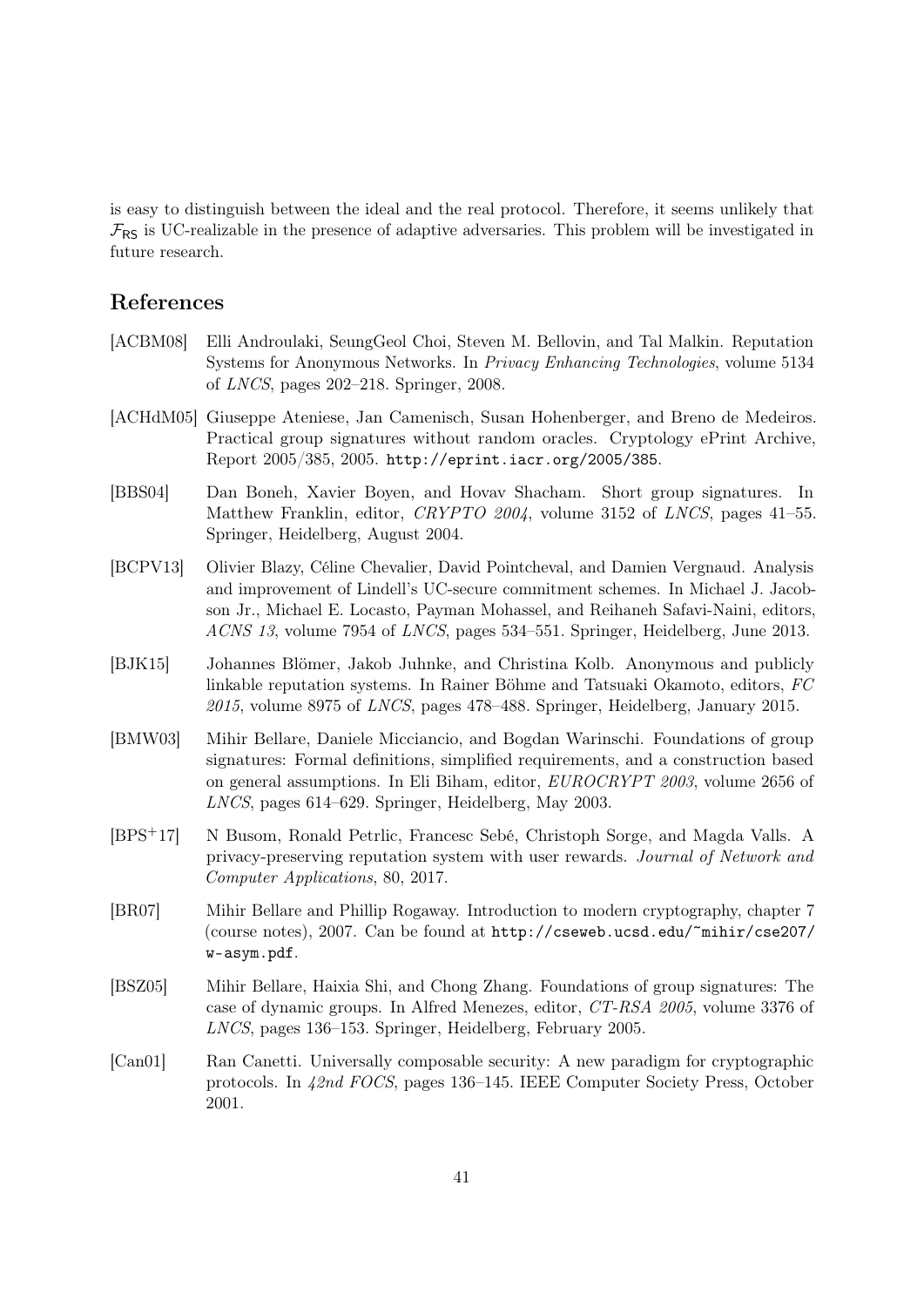- <span id="page-41-5"></span>[Can04] Ran Canetti. Universally composable signature, certification, and authentication. In CSFW-17, page 219, 2004.
- <span id="page-41-9"></span>[CF01] Ran Canetti and Marc Fischlin. Universally composable commitments. In Joe Kilian, editor, CRYPTO 2001, volume 2139 of LNCS, pages 19-40. Springer, Heidelberg, August 2001.
- <span id="page-41-7"></span>[CL06] Melissa Chase and Anna Lysyanskaya. On signatures of knowledge. In Cynthia Dwork, editor, CRYPTO 2006, volume 4117 of LNCS, pages 78–96. Springer, Heidelberg, August 2006.
- <span id="page-41-10"></span>[CS97] Jan Camenisch and Markus Stadler. Efficient group signature schemes for large groups (extended abstract). In Burton S. Kaliski Jr., editor, CRYPTO'97, volume 1294 of LNCS, pages 410–424. Springer, Heidelberg, August 1997.
- <span id="page-41-8"></span>[CS98] Ronald Cramer and Victor Shoup. A practical public key cryptosystem provably secure against adaptive chosen ciphertext attack. In Hugo Krawczyk, editor, CRYPTO'98, volume 1462 of LNCS, pages 13–25. Springer, Heidelberg, August 1998.
- <span id="page-41-0"></span>[CSK13] Sebastian Clauß, Stefan Schiffner, and Florian Kerschbaum. k-anonymous reputation. In Kefei Chen, Qi Xie, Weidong Qiu, Ninghui Li, and Wen-Guey Tzeng, editors, ASIACCS 13, pages 359–368. ACM Press, May 2013.
- <span id="page-41-3"></span>[Dam02] Ivan Damgårg. On σ-protocols, 2002.
- <span id="page-41-1"></span>[Del00] Chrysanthos Dellarocas. Immunizing Online Reputation Reporting Systems Against Unfair Ratings and Discriminatory Behavior. In EC 2000, pages 150–157. ACM, 2000.
- <span id="page-41-4"></span>[FS07] Eiichiro Fujisaki and Koutarou Suzuki. Traceable ring signature. In Tatsuaki Okamoto and Xiaoyun Wang, editors, PKC 2007, volume 4450 of LNCS, pages 181–200. Springer, Heidelberg, April 2007.
- <span id="page-41-11"></span>[Gro04] Jens Groth. Evaluating security of voting schemes in the universal composability framework. In Markus Jakobsson, Moti Yung, and Jianying Zhou, editors, ACNS  $04$ , volume 3089 of *LNCS*, pages 46–60. Springer, Heidelberg, June 2004.
- <span id="page-41-6"></span>[GSW10] Essam Ghadafi, Nigel P. Smart, and Bogdan Warinschi. Groth-Sahai proofs revisited. In Phong Q. Nguyen and David Pointcheval, editors, PKC 2010, volume 6056 of LNCS, pages 177–192. Springer, Heidelberg, May 2010.
- <span id="page-41-2"></span>[HBBS13] O. Hasan, L. Brunie, E. Bertino, and N. Shang. A decentralized privacy preserving reputation protocol for the malicious adversarial model. IEEE Transactions on Information Forensics and Security, 8(6):949–962, June 2013.